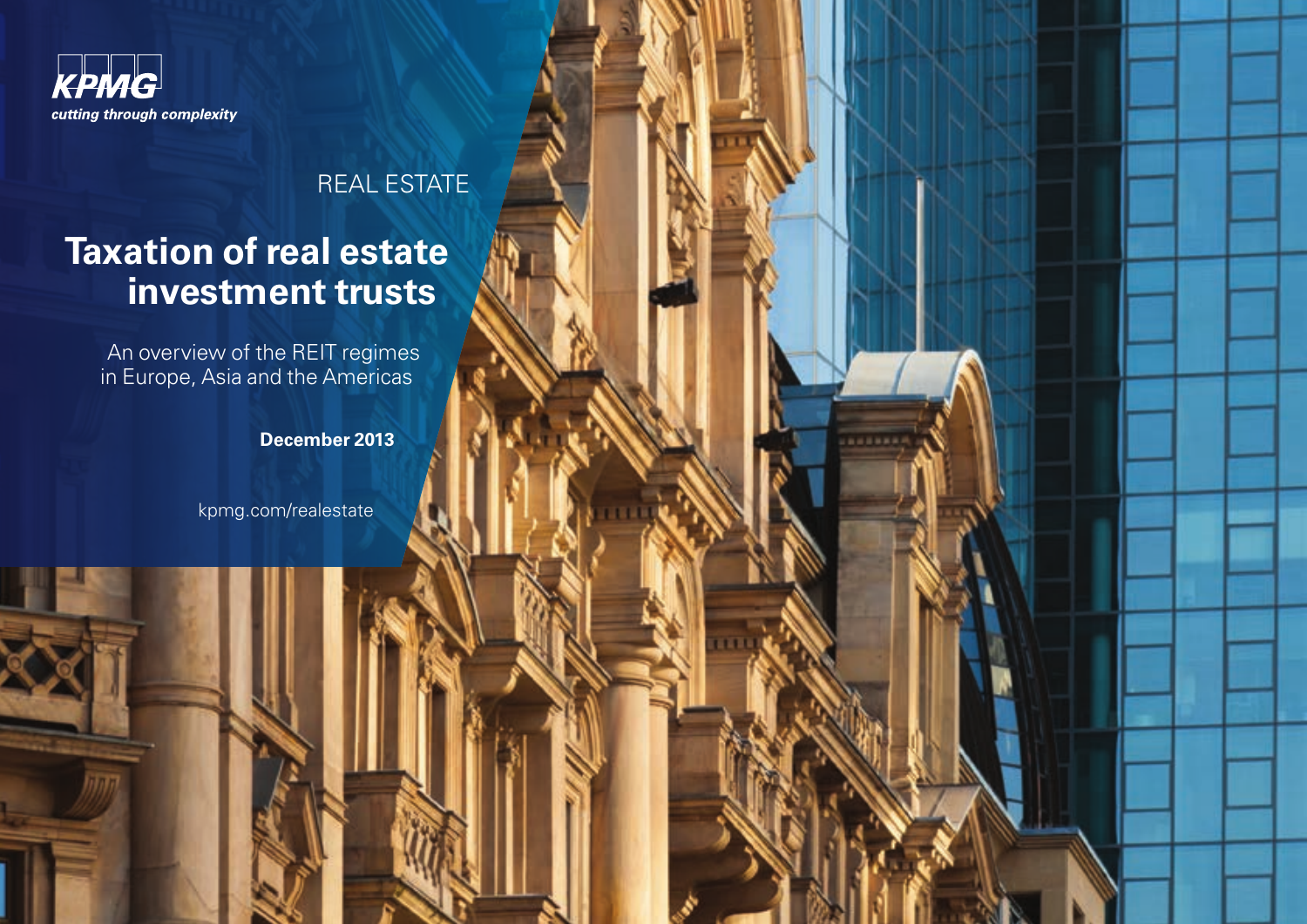| Introduction                       | 3              |
|------------------------------------|----------------|
| Europe                             | $\overline{4}$ |
| - REIT regimes in Europe           | 5              |
| - Tax at shareholders' level       | 15             |
| - Domestic corporate shareholders  | 15             |
| - Domestic individual shareholders | 18             |
| - Foreign shareholders             | 20             |
| Asia Pacific                       | 23             |
| - REIT regimes in Asia Pacific     | 24             |
| - Tax at shareholders' level       | 31             |
| - Domestic corporate shareholders  | 31             |
| - Domestic individual shareholders | 32             |
| - Foreign shareholders             | 34             |
| Americas                           | 36             |
| - REIT regimes in Americas         | 37             |
| - Tax at shareholders' level       | 42             |
| - Domestic corporate shareholders  | 42             |
| - Domestic individual shareholders | 43             |
| - Foreign shareholders             | 44             |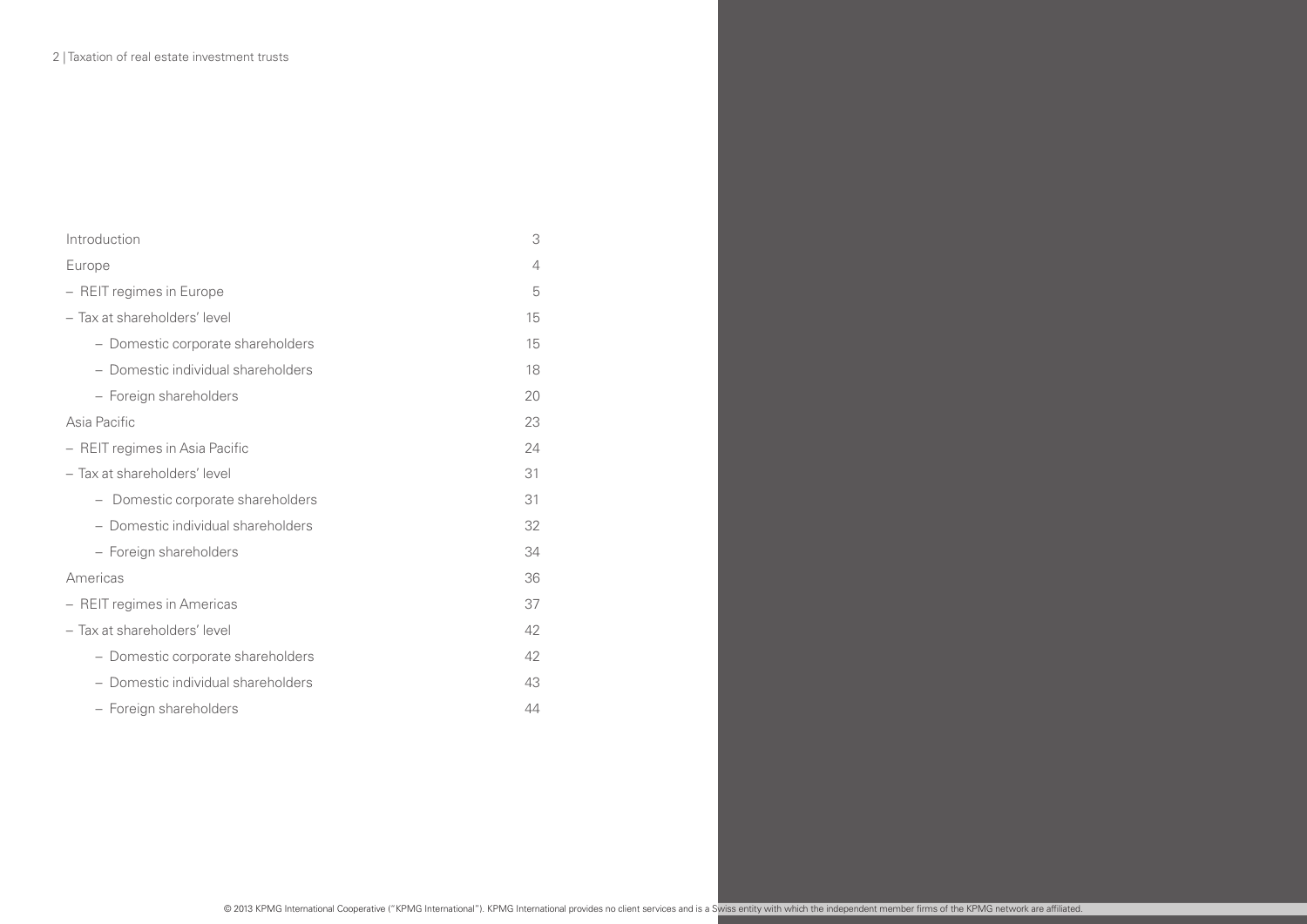### Introduction

The ever increasing popularity of Real Estate Investment Trusts (REITs) and similar vehicles demonstrates the growing demand for tax efficient, liquid and transparent vehicles for investing in real estate. Since its first enactment in the US in 1960, similar regimes have been set up in other countries around the world, the most recent being the Philippines, who introduced a REIT regime broadly similar to those of other Asian countries, towards the end of 2009. Typically a REIT regime will offer exempt tax status to investment companies or other vehicles which meet certain criteria as to ownership and investment portfolio, on the basis that the vehicle then distributes all or most of its profits to shareholders. In many but not all cases, the vehicle must also be listed.

This summary aims to set out the key regulatory, tax and legal rules for the establishment and operation of REITs or their local equivalent in all the major jurisdictions of the world which have introduced such a regime. The information is intended to be a guide only, and should not be relied on for investment decisions as the rules are liable to regular amendment and local interpretation. It is intended to be an overview of the position in each country, enabling a quick understanding to be gained of the type of regime in operation and how it compares to other regimes in the region or more widely. The information contained in this report was current at 31 October 2013.

We hope you will find the information here of value.

**Chris Abbiss Head of Real Estate Tax Global Real Estate & Construction**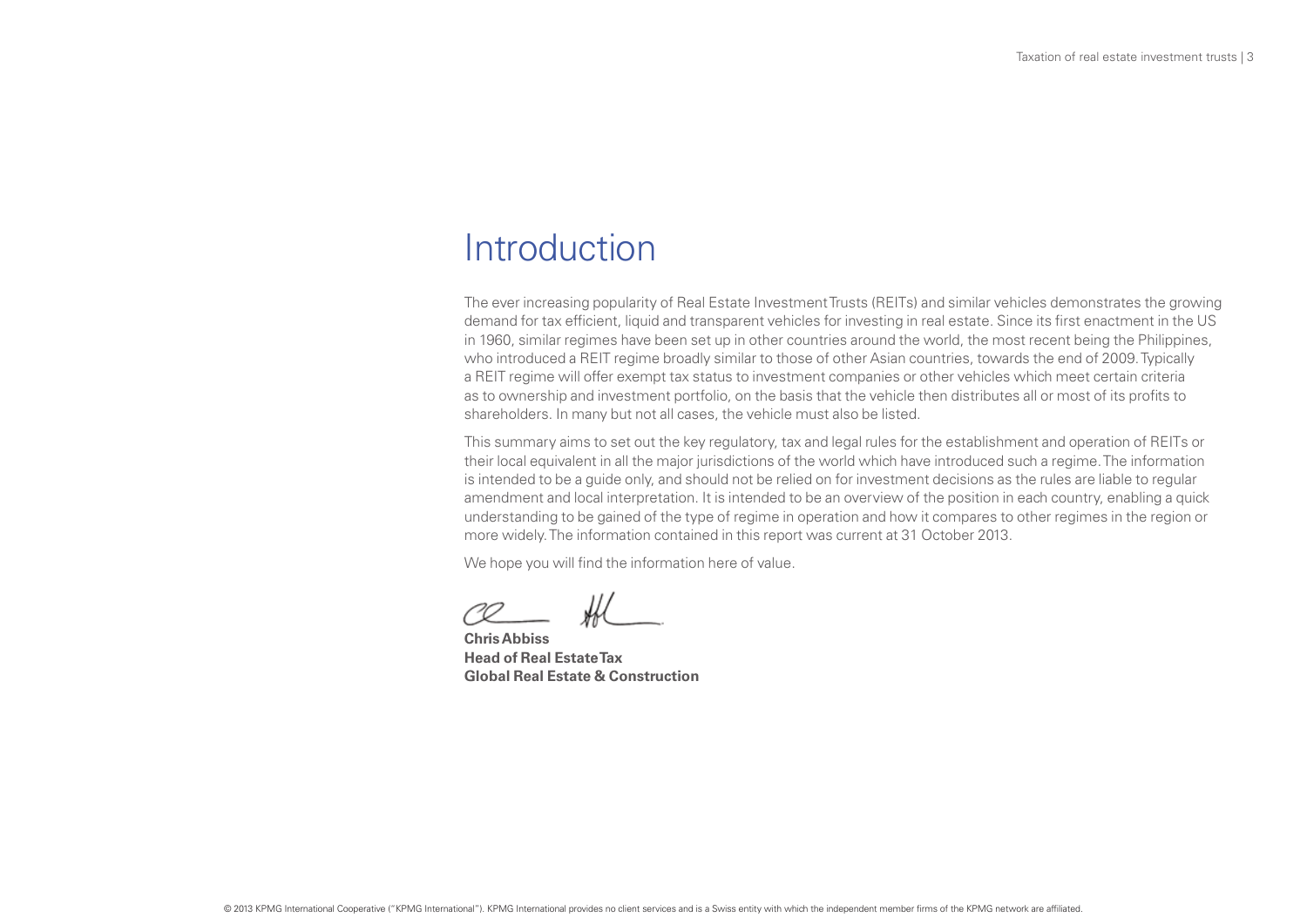© 2013 KPMG International Cooperative ("KPMG International"). KPMG International provides no client services and is a Swiss entity with which the independent member firms of the KPMG network are affiliated.

ш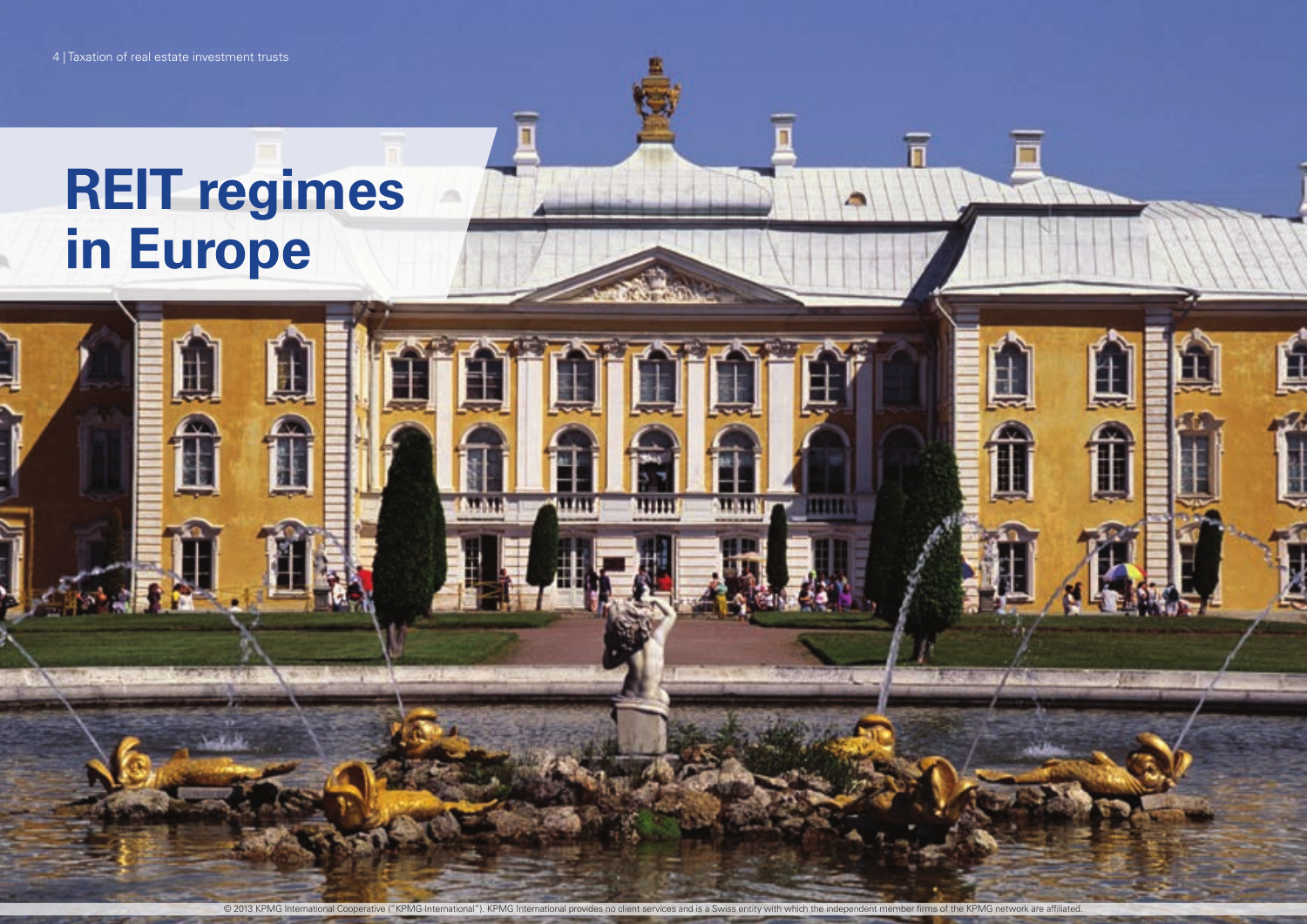|                                           | <b>United Kingdom</b>                                                                                                                                                                                                                                                                                                                                                                                                                                                   | <b>France (SIIC)</b>                                                                                                                                                                                                                                                                                                                                                                                                                                                            | Belgium (SICAFI)                                                                                                                                                                                                                                                                                                                                               | Italy (FII)                                                                                                                                                                                                                                                                                                                                                                                                                                                                                                                                                                                                                                                                              | Italy (SIIQ)                                                                                                                                                                                                                                                                                                                                                                       | <b>Germany</b>                                                                                                                                                                                                                                                                | <b>Netherlands (BI)</b>                                                                                                                                                                                                                                                                                                                                                                                                                          | Spain (SOCIMI)                                                                                                                                                                                                                                                                                                          |
|-------------------------------------------|-------------------------------------------------------------------------------------------------------------------------------------------------------------------------------------------------------------------------------------------------------------------------------------------------------------------------------------------------------------------------------------------------------------------------------------------------------------------------|---------------------------------------------------------------------------------------------------------------------------------------------------------------------------------------------------------------------------------------------------------------------------------------------------------------------------------------------------------------------------------------------------------------------------------------------------------------------------------|----------------------------------------------------------------------------------------------------------------------------------------------------------------------------------------------------------------------------------------------------------------------------------------------------------------------------------------------------------------|------------------------------------------------------------------------------------------------------------------------------------------------------------------------------------------------------------------------------------------------------------------------------------------------------------------------------------------------------------------------------------------------------------------------------------------------------------------------------------------------------------------------------------------------------------------------------------------------------------------------------------------------------------------------------------------|------------------------------------------------------------------------------------------------------------------------------------------------------------------------------------------------------------------------------------------------------------------------------------------------------------------------------------------------------------------------------------|-------------------------------------------------------------------------------------------------------------------------------------------------------------------------------------------------------------------------------------------------------------------------------|--------------------------------------------------------------------------------------------------------------------------------------------------------------------------------------------------------------------------------------------------------------------------------------------------------------------------------------------------------------------------------------------------------------------------------------------------|-------------------------------------------------------------------------------------------------------------------------------------------------------------------------------------------------------------------------------------------------------------------------------------------------------------------------|
| <b>Enacted year</b>                       | 2007                                                                                                                                                                                                                                                                                                                                                                                                                                                                    | 2003                                                                                                                                                                                                                                                                                                                                                                                                                                                                            | 1995                                                                                                                                                                                                                                                                                                                                                           | 1994                                                                                                                                                                                                                                                                                                                                                                                                                                                                                                                                                                                                                                                                                     | 2007                                                                                                                                                                                                                                                                                                                                                                               | Applicable from 1 January<br>2007 onwards                                                                                                                                                                                                                                     | 1969                                                                                                                                                                                                                                                                                                                                                                                                                                             | 2009. Significant changes as of<br>1 January 2013                                                                                                                                                                                                                                                                       |
| Governed<br>by or under<br>supervision    | Tax law                                                                                                                                                                                                                                                                                                                                                                                                                                                                 | $\bullet$ Tax law<br>• Governed by the Autorité<br>des Marchés Financiers<br>(AMF)                                                                                                                                                                                                                                                                                                                                                                                              | • Regulatory laws and<br>tax laws<br>• Supervision by the<br><b>Belgian Financial</b><br>Services and Markets<br>Authority (FSMA)                                                                                                                                                                                                                              | • Governed by Civil and<br>Tax Law<br>• Under the supervision<br>of Bank of Italy and<br>Consob (i.e. Italy's market<br>watchdog)                                                                                                                                                                                                                                                                                                                                                                                                                                                                                                                                                        | • Governed by Tax law<br>• Under the supervision<br>of Bank of Italy and<br>Consob (i.e. Italy's market<br>watchdog)                                                                                                                                                                                                                                                               | <b>Real Estate Investment Trust</b><br>Act, supported by other tax<br>regulations                                                                                                                                                                                             | • Tax regime<br>• Under the supervision<br>of the Dutch Financial<br><b>Market Authority</b>                                                                                                                                                                                                                                                                                                                                                     | Tax Law                                                                                                                                                                                                                                                                                                                 |
| <b>Formalities</b><br>and<br>procedure    | • Provide notice to HM<br>Revenue & Customs<br>(HMRC) in writing before<br>the beginning of the<br>accounting period from<br>which the regime will apply<br>• Provide various financial<br>statements in addition to<br>the statutory accounting<br>statements<br>• Provide a reconciliation<br>of reserves split between<br>tax-exempt and taxable<br>activities                                                                                                       | Send an election letter to the<br>French tax administration<br>before the end of the fourth<br>month of the tax year for which<br>the SIIC regime will first apply                                                                                                                                                                                                                                                                                                              | • Registered on a list of all<br>of Belgium's recognized<br>investment institutions<br>• Obtain a license from the<br><b>Belgian FSMA</b><br>• The Articles of<br>Association must contain<br>a number of specific<br>provisions and be<br>accepted by the Belgian<br><b>FSMA</b><br>• Must appoint a trustee<br>who is accepted by the<br><b>Belgian FSMA</b> | • Comply with a number<br>of detailed regulatory<br>provisions, which must<br>be included in the by-<br>laws of the Fund<br>• The by-laws of Flls<br>must be scrutinized and<br>approved by the Bank of<br>Italy.<br>• Under certain<br>circumstances, the filing<br>of a prospectus may be<br>needed                                                                                                                                                                                                                                                                                                                                                                                    | • Opt for the application of<br>this regime by providing<br>notice in writing to the<br>Italian tax authorities<br>before the beginning of<br>the tax period from which<br>the regime will apply; the<br>option is irrevocable unless<br>the regime conditions are<br>no longer met.<br>• "Entry taxation".<br>alternatively:<br><i>i.</i> substitute tax<br>ii. ordinary taxation | Comply with a number<br>of detailed regulatory<br>provisions combined with<br>a respective application of<br>registration as REIT joint<br>stock corporation with the<br><b>Commercial Register</b>                                                                           | Elect to apply the BI regime<br>in its corporate income<br>tax return, which is filed<br>after the end of the year<br>for which the BI regime is<br>to apply                                                                                                                                                                                                                                                                                     | • Option to apply the<br>regime by filing an<br>election letter before<br>the Spanish tax<br>administration, before<br>the last quarter of the<br>tax year for which the<br>SOCIMI regime will first<br>apply<br>• Prior approval of the<br>shareholders (via a<br><b>General Shareholders</b><br>Meeting) is required. |
| <b>Legal form</b><br>and share<br>capital | • Be United Kingdom<br>resident (and not dual<br>resident)<br>• Not an open ended<br>investment company<br>• The only classes of<br>shares allowed are<br>ordinary or non-<br>participating preferences<br>shares.<br>• Not be a closely owned<br>company (there is a fixed<br>grace period of 3 years<br>from entry to REIT regime<br>before this diverse<br>ownership test must be<br>met)<br>• Not be party to a loan<br>which is non commercial<br>or profit linked | • Entity listed on a French<br>stock exchange or on a<br>foreign stock exchange<br>complying with the<br>requirements of Directive<br>2004/39/EC<br>• Minimum share capital is<br>EUR15 million<br>• Must be subject to<br>French corporate income<br>tax (could potentially be<br>a foreign company, via a<br>French branch)<br>• 95 percent subsidiaries<br>of a SIIC and/or a<br>SPPICAV (new French<br>real estate investment<br>vehicle) may elect for the<br>SIIC regime. | • Limited liability company<br>or a partnership limited<br>by shares governed by<br>Belgian law<br>• Must be a resident of<br>Belgium<br>• Minimum share capital<br>is EUR1.2 million (which<br>should be fully paid-up).                                                                                                                                      | • Formed as a closed ended<br>(in certain circumstances<br>semi closed ended)<br>fund. The management<br>company (SGR) must be an<br>Italian resident joint stock<br>company (i.e. SpA). Unit<br>holders are not allowed<br>to sell their participations<br>to third parties and the<br>duration of Flls can vary<br>between 10 and 30 years<br>(it should not be higher<br>than the duration of SGR).<br>• Minimum share capital<br>EUR1 million for the SGR<br>• The FII should have the<br>following requirements:<br>i. a plurality of investors<br>ii. existence of<br>investment programs<br>defined in advance<br>iii.management of the<br>fund independent from<br>the investors | • Italian resident joint<br>stock company (i.e. SpA)<br>• Minimum share capital<br>EUR40 million (in order to<br>be admitted to the Italian<br>stock exchange)<br>· "SIIQ" must be included<br>as part of the company's<br>name.                                                                                                                                                   | • In the legal form of a<br>joint stock corporation<br>• Registered office and<br>the actual seat of<br>management in Germany<br>• Minimum stated capital<br>EUR15 million<br>• "REIT-AG" or "REIT-<br>Aktiengesellschaft" are<br>protected as part of the<br>company's name. | • Public limited (liability)<br>company ("Naamloze<br>vennootschap", "NV")<br>with minimum share<br>capital EUR45,000<br>• Private company<br>with limited<br>liability ("Besloten<br>vennootschap", "BV")<br>with minimum share<br>capital EUR0.01<br>• A mutual fund ("Fonds<br>voor gemene rekening",<br>" $FGR$ ")<br>• Entities incorporated in<br>other jurisdictions may<br>be acceptable provided<br>that certain conditions<br>are met. | • Stock company<br>• Minimum share capital<br>required is EUR5 million<br>• "Sociedad Cotizada de<br>Inversión en el Mercado<br>Inmobiliario, Sociedad<br>Anónima" or "SOCIMI.<br>SA" should be included<br>as part of the company's<br>name.                                                                           |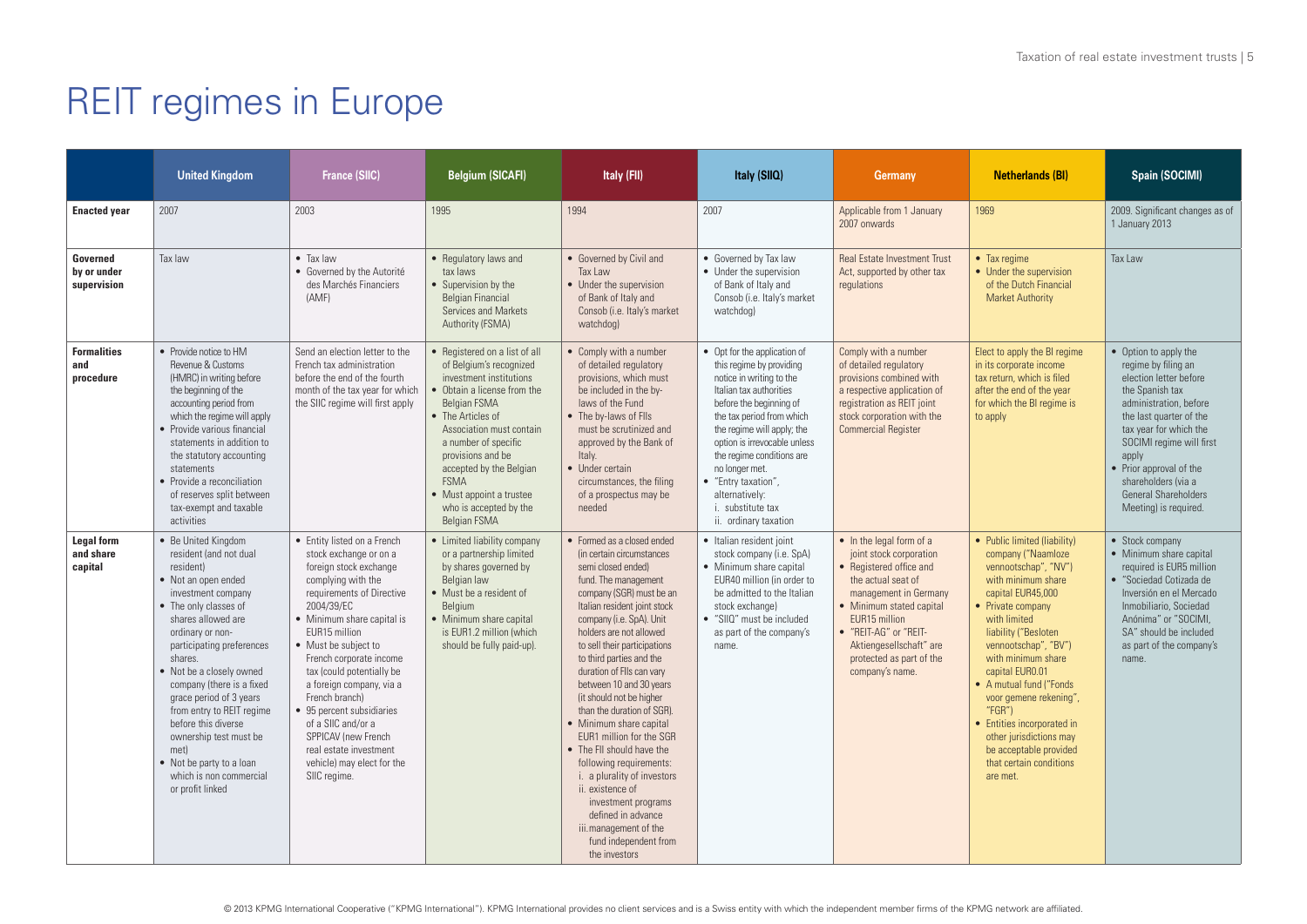|                                        | <b>United Kingdom</b>                                                                                                                                                                                              | <b>France (SIIC)</b>                                                                                                                                                                                                                                                                                                                                                                                                                                                                                                                                                                                                                                                                                                                                                                                                                                                                          | <b>Belgium (SICAFI)</b>                                                                                                                                                                                                                                           | Italy (FII)                                                 | Italy (SIIQ)                                                                                                                                                                                                                                                                                                                                                                                                    | Germany                                                                                                                                                                                                                                                                                                                                                                                                                                                                                                                                                                                | <b>Netherlands (BI)</b>                                                                                                                                                                                                                                                                                                                                                                                                                                                                                                                                                                                                | Spain (SOCIMI)                                                                                                 |
|----------------------------------------|--------------------------------------------------------------------------------------------------------------------------------------------------------------------------------------------------------------------|-----------------------------------------------------------------------------------------------------------------------------------------------------------------------------------------------------------------------------------------------------------------------------------------------------------------------------------------------------------------------------------------------------------------------------------------------------------------------------------------------------------------------------------------------------------------------------------------------------------------------------------------------------------------------------------------------------------------------------------------------------------------------------------------------------------------------------------------------------------------------------------------------|-------------------------------------------------------------------------------------------------------------------------------------------------------------------------------------------------------------------------------------------------------------------|-------------------------------------------------------------|-----------------------------------------------------------------------------------------------------------------------------------------------------------------------------------------------------------------------------------------------------------------------------------------------------------------------------------------------------------------------------------------------------------------|----------------------------------------------------------------------------------------------------------------------------------------------------------------------------------------------------------------------------------------------------------------------------------------------------------------------------------------------------------------------------------------------------------------------------------------------------------------------------------------------------------------------------------------------------------------------------------------|------------------------------------------------------------------------------------------------------------------------------------------------------------------------------------------------------------------------------------------------------------------------------------------------------------------------------------------------------------------------------------------------------------------------------------------------------------------------------------------------------------------------------------------------------------------------------------------------------------------------|----------------------------------------------------------------------------------------------------------------|
| <b>Restriction on</b><br>shareholdings | Tax charge on REIT if<br>distributions paid out to<br>corporate shareholders<br>with 10 percent or more of<br>share capital, or beneficial<br>entitlement to 10 percent or<br>more of voting or dividend<br>rights | • Upon the entry of the<br>company into the regime,<br>at least 15 percent of<br>the share capital must<br>be held by shareholders<br>which each hold less<br>than 2 percent;<br>• A single shareholder (or<br>several shareholders<br>acting together) must not<br>hold 60 percent and more<br>of the SIIC's share capital<br>or voting rights;<br>• The SIIC is subject to a<br>levy equal to 20 percent<br>of the amount of the<br>dividends paid out of the<br>tax exempt income and<br>gains to shareholders<br>(other than individuals)<br>which<br>i. hold at least 10<br>percent of the SIIC<br>dividend rights, and<br>ii. are not subject to<br>corporate income tax<br>(or bear a corporate<br>income tax less than<br>one third of the French<br>corporate income<br>tax) unless they are<br>subject to a 100<br>percent distribution<br>obligation on the<br>dividends received. | • No restrictions for public<br><b>SICAFIS</b><br>• The investors in<br>institutional SICAFIs1<br>need to be professional<br>or institutional investors.<br>• The institutional SICAFI<br>needs to be exclusively<br>or jointly controlled by a<br>public SICAFI. | • No restrictions<br>• Minimum of two<br>investors required | • No shareholder may hold,<br>directly or indirectly,<br>51 percent or more of<br>the voting rights or be<br>entitled to 51 percent or<br>more of the profits.<br>• At the regime election<br>date, at least 35 percent<br>of SIIO's shares must<br>be held by shareholders<br>not holding, directly or<br>indirectly, 2 percent or<br>more of the voting rights<br>or 2 percent or more of<br>dividend rights. | • At least 25 percent of its<br>shares must be 'widely<br>held <sup>'2</sup> at the time of stock<br>exchange listing.<br>• At least 15 percent of its<br>shares must be widely<br>held at all times.<br>• No shareholder is allowed<br>to hold directly 10 percent<br>or more.<br>$\bullet$ If a shareholder holds 10<br>percent or more shares in<br>a REIT, the REIT does not<br>lose its tax exemption.<br>However, foreign<br>shareholders cannot<br>claim treaty benefits<br>which are available for a<br>shareholder who holds 10<br>percent or more in a stock<br>corporation. | • One single entity, or two<br>or more affiliated entities.<br>that are subject to tax may<br>not hold an interest of 45<br>percent or more in the Bl3<br>(excluding a listed BI or<br>a BI that (or its manager)<br>is under supervision of<br>the Financial Markets<br>Authorities).<br>• A resident company<br>may not, through the<br>interposition of mutual<br>funds or corporate entities<br>that are not resident in<br>the Netherlands, hold an<br>interest of 25 percent or<br>more in the BI.<br>• A single natural person<br>may not hold an interest<br>of 25 percent or more of<br>the BI <sup>2</sup> . | • No tax restrictions<br>(although those legal<br>restrictions for listing<br>should be considered.<br>if any) |

1 Institutional REITs are subsidiaries of public REITs; they have a specific legal regime and are subject to the (beneficial) REIT tax regime.

2 Widely held: no one shareholder holds 3 percent or more of the shares.

<sup>3</sup> Different shareholders tests apply to a non-listed BI that (or its manager) is not under supervision of the Financial Markets Authorities. Then, an interest of 75 percent or more should be held by natural persons, enti natural person may not hold a substantial interest.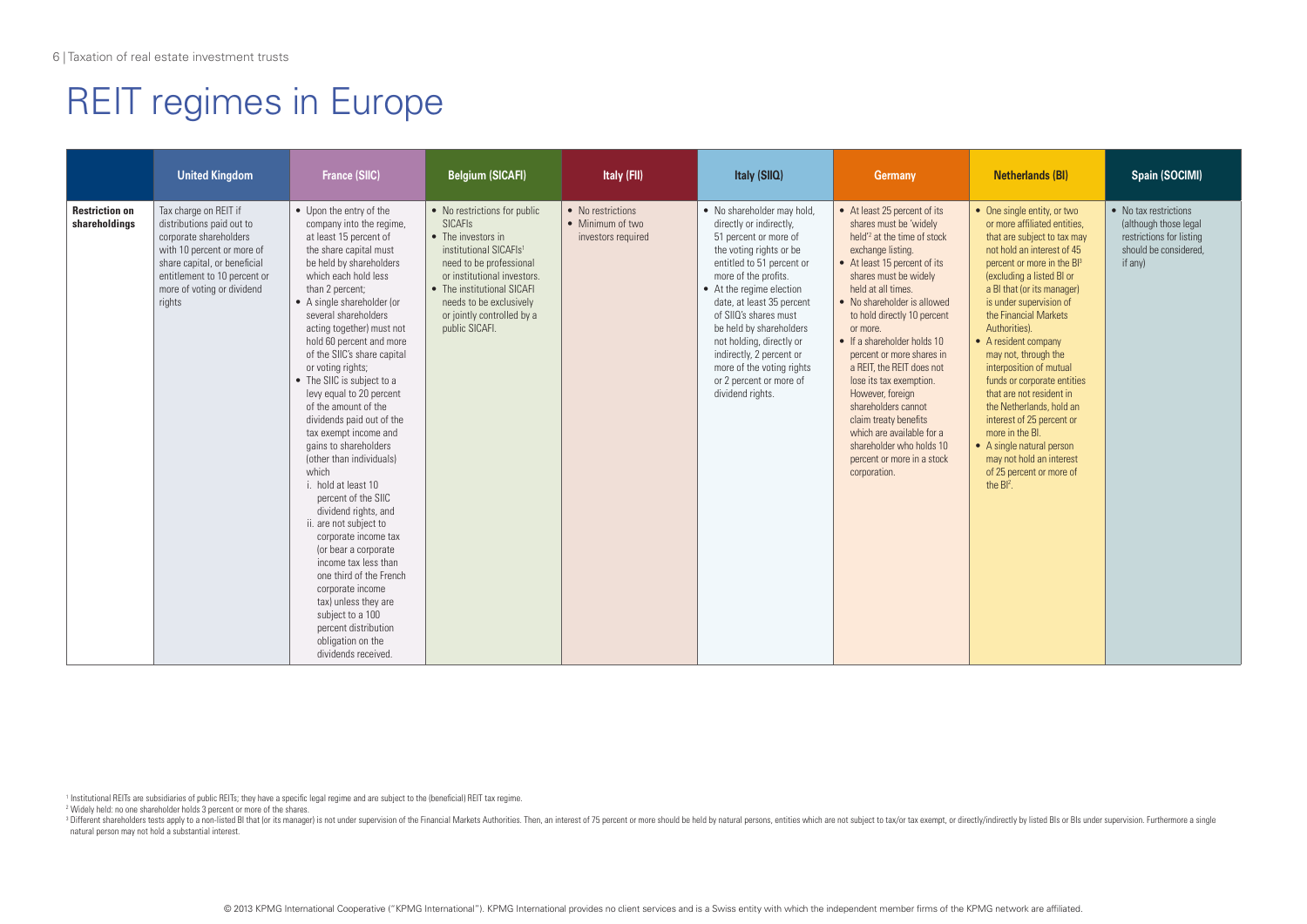|                                                     | <b>United Kingdom</b>                                                                                                              | <b>France (SIIC)</b>                                                                                                                                                                                                                                                                                                                                                                                                | <b>Belgium (SICAFI)</b>                                                                                                                                                                                                         | Italy (FII)                                                                                                           | Italy (SIIQ)                                                                                                                           | <b>Germany</b>                                                                                                                                                                                                                               | <b>Netherlands (BI)</b>                                                                                                                           | Spain (SOCIMI)                                                                                                                                                                                                                                                                                                                                                                              |
|-----------------------------------------------------|------------------------------------------------------------------------------------------------------------------------------------|---------------------------------------------------------------------------------------------------------------------------------------------------------------------------------------------------------------------------------------------------------------------------------------------------------------------------------------------------------------------------------------------------------------------|---------------------------------------------------------------------------------------------------------------------------------------------------------------------------------------------------------------------------------|-----------------------------------------------------------------------------------------------------------------------|----------------------------------------------------------------------------------------------------------------------------------------|----------------------------------------------------------------------------------------------------------------------------------------------------------------------------------------------------------------------------------------------|---------------------------------------------------------------------------------------------------------------------------------------------------|---------------------------------------------------------------------------------------------------------------------------------------------------------------------------------------------------------------------------------------------------------------------------------------------------------------------------------------------------------------------------------------------|
| <b>Mandatory</b><br>listing<br>on stock<br>exchange | Must be listed on<br>"recognized stock<br>exchange" or on the<br>Alternative Investment<br>Market and similar foreign<br>exchanges | The parent company must be<br>listed on a French or foreign<br>(subject to conditions) stock<br>exchange before the first day<br>of application of the tax regime                                                                                                                                                                                                                                                   | • Mandatory listing on a<br>Belgian stock exchange<br>for the public SICAFIs<br>$\bullet$ IPO must include a<br>30 percent public offering<br>• Promoters must<br>permanently ensure<br>a free float of at least<br>30 percent. | Optional                                                                                                              | SpA must be listed on a<br>recognized European/white<br>listed State stock exchange.                                                   | Mandatory listing in a public<br>exchange in a member state<br>of the European Union or<br>the European Economic<br>Area                                                                                                                     | Optional                                                                                                                                          | Must be listed on a<br>requlated stock exchange<br>or in a Multilateral Trading<br>System (MTS) in Spain or<br>in a member state of the<br>European Union or the<br>European Economic Area, or<br>in a regulated stock market<br>of any other country or<br>territory which effectively<br>exchanges tax information<br>with Spain                                                          |
| Leverage                                            | Tax charge on REIT if the<br>interest cover is less than<br>1.25                                                                   | Unlimited. Thin cap rules<br>and tax rules limiting the<br>deductibility of interest<br>charges, when applicable,<br>may impact the distribution<br>obligations.                                                                                                                                                                                                                                                    | • Limited to 65 percent of<br>the SICAFI's assets at<br>the time when the loan<br>agreement is concluded<br>• Interest expense limited<br>to 80 percent of total<br>income                                                      | • Limited to 60 percent of<br>fiscal book value of real<br>property and 20 percent<br>of the value of other<br>assets | • No compulsory limit is<br>set up by law<br>• The SIIO must determine<br>its own leverage limit<br>based on regulatory<br>provisions. | The equity must amount to<br>at least 45 percent of the<br>fair market value of the real<br>properties.                                                                                                                                      | Limited to 60 percent of<br>fiscal book value of real<br>property <sup>4</sup> and 20 percent of<br>fiscal book value of all other<br>investments | No specific limitation is set<br>up by law.                                                                                                                                                                                                                                                                                                                                                 |
| <b>Distribution</b><br>on operative<br>income       | 90 percent of the rental<br>profits of the tax-exempt<br>business (calculated using<br>normal tax rules)                           | • 85 percent of the tax-<br>exempt profit derived<br>from leasing of real<br>estate or subletting<br>of real properties held<br>through financial leases.<br>A recent report (rapport<br>Queyranne) recommends<br>increasing SIIC's<br>distribution obligations<br>up to 95 percent of the<br>rental income.<br>• 100 percent of dividends<br>received from a<br>subsidiary elected to be<br>within the SIIC regime | At least 80 percent of net profit<br>as defined in the Royal Decree<br>(e.g. excluding capital gains<br>which are reinvested within<br>4 years)                                                                                 | No obligation                                                                                                         | 85 percent compulsory<br>distribution of net profit<br>deriving from the letting<br>business (i.e. tax-exempt<br>business)             | 90 percent of distributable<br>income calculated based<br>on German GAAP (only<br>straight line depreciation is<br>allowable). If the REIT fails<br>to comply, penalties of 20<br>percent - 30 percent of the<br>difference will be imposed. | 100 percent of taxable profit<br>(direct income)                                                                                                  | • 80 percent of the profits<br>obtained by the SOCIMI<br>Inot derived from transfer<br>of real estate or shares<br>in other SOCIMIs or<br>other similar qualifying<br>entities)<br>• 100 percent of the<br>dividends obtained from<br>other SOCIMIs or other<br>similar qualifying entities<br>• In any case, the statutory<br>reserve cannot exceed<br>20 percent of the Share<br>capital. |

Interests of 33.33 percent in other REITs (the assets consist of 90 percent or more of real estate) qualify as real property. Third party loans obtained by the BI and used to provide loans to such interests in other REITs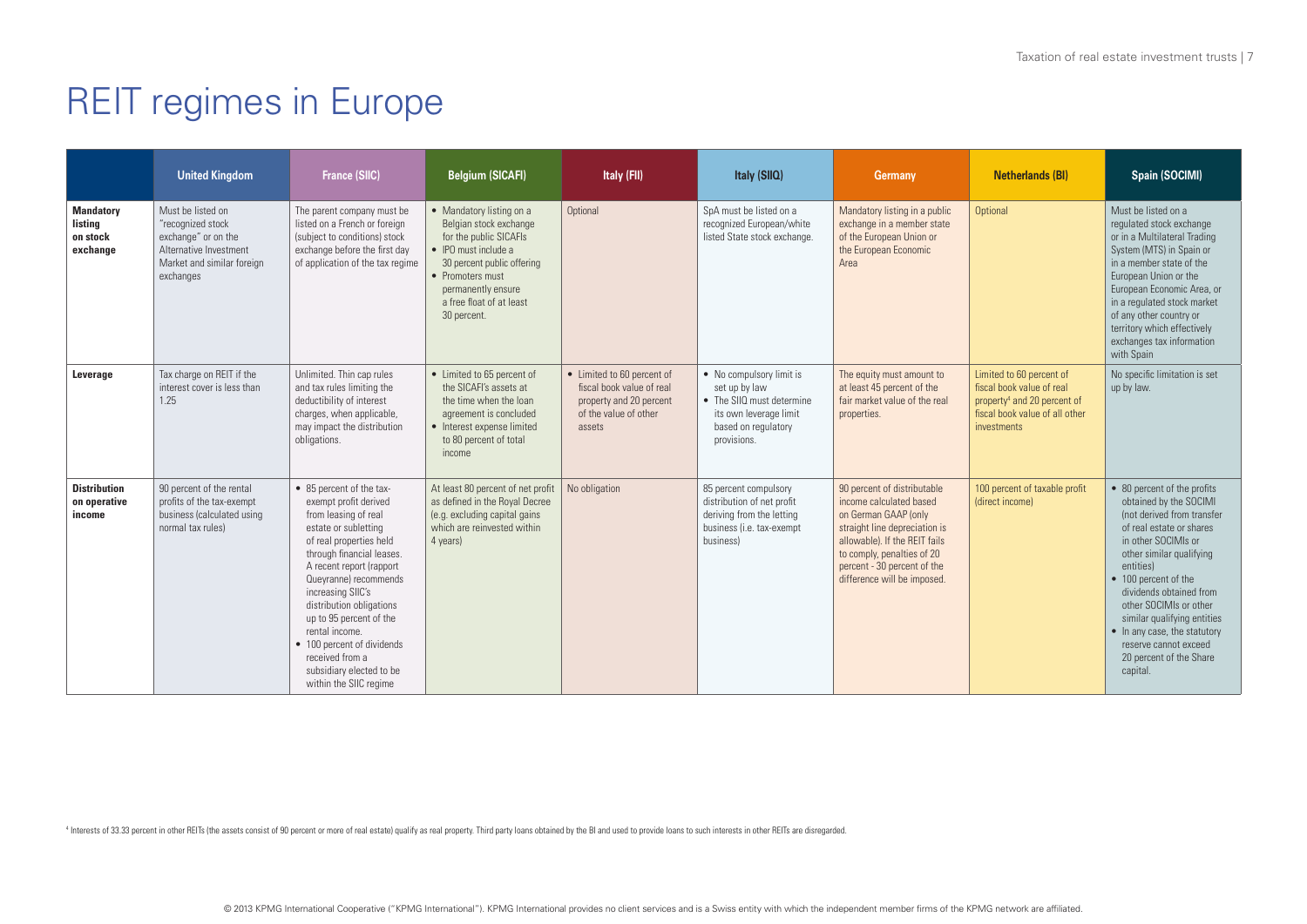|                                                                | <b>United Kingdom</b>                                                                                                                                                                                                                                                                                                                                                                                                                                                                                                                                                                                                                                                                                                    | <b>France (SIIC)</b>                                                                                                                                                                                                                                                                                                                                                                                                                                                                                                                                                                                                                                                                                                                                                                                                   | <b>Belgium (SICAFI)</b>                                                                                                                                                                                                                                                                                                                                                                                                                                                                                                                                                                                                                                          | Italy (FII)                                                                                                                                                                                                                                                                                                                                                                                                                                                                                                                                                                                                                                                                                                            | Italy (SIIQ)                                                                                                                                                                                                                                                                                                                                                                                                                                                                                                                                                                                                                                | <b>Germany</b>                                                                                                                                                                                                                                                                                                                                                                                                                                                                                                                                                                                                                                                                                                                                                                                                                                                                                                                                                                                                                                                                                                                                                                                                                                                              | <b>Netherlands (BI)</b>                                                                                                                                                                                                                                                                                                                                                                                                                                                                                                                                   | Spain (SOCIMI)                                                                                                                                                                                                                                                                                                                                                                                                                                                                                                                                                                                                                                                                                                                                                                                                                                                                                                                                                                                                                                                                                            |
|----------------------------------------------------------------|--------------------------------------------------------------------------------------------------------------------------------------------------------------------------------------------------------------------------------------------------------------------------------------------------------------------------------------------------------------------------------------------------------------------------------------------------------------------------------------------------------------------------------------------------------------------------------------------------------------------------------------------------------------------------------------------------------------------------|------------------------------------------------------------------------------------------------------------------------------------------------------------------------------------------------------------------------------------------------------------------------------------------------------------------------------------------------------------------------------------------------------------------------------------------------------------------------------------------------------------------------------------------------------------------------------------------------------------------------------------------------------------------------------------------------------------------------------------------------------------------------------------------------------------------------|------------------------------------------------------------------------------------------------------------------------------------------------------------------------------------------------------------------------------------------------------------------------------------------------------------------------------------------------------------------------------------------------------------------------------------------------------------------------------------------------------------------------------------------------------------------------------------------------------------------------------------------------------------------|------------------------------------------------------------------------------------------------------------------------------------------------------------------------------------------------------------------------------------------------------------------------------------------------------------------------------------------------------------------------------------------------------------------------------------------------------------------------------------------------------------------------------------------------------------------------------------------------------------------------------------------------------------------------------------------------------------------------|---------------------------------------------------------------------------------------------------------------------------------------------------------------------------------------------------------------------------------------------------------------------------------------------------------------------------------------------------------------------------------------------------------------------------------------------------------------------------------------------------------------------------------------------------------------------------------------------------------------------------------------------|-----------------------------------------------------------------------------------------------------------------------------------------------------------------------------------------------------------------------------------------------------------------------------------------------------------------------------------------------------------------------------------------------------------------------------------------------------------------------------------------------------------------------------------------------------------------------------------------------------------------------------------------------------------------------------------------------------------------------------------------------------------------------------------------------------------------------------------------------------------------------------------------------------------------------------------------------------------------------------------------------------------------------------------------------------------------------------------------------------------------------------------------------------------------------------------------------------------------------------------------------------------------------------|-----------------------------------------------------------------------------------------------------------------------------------------------------------------------------------------------------------------------------------------------------------------------------------------------------------------------------------------------------------------------------------------------------------------------------------------------------------------------------------------------------------------------------------------------------------|-----------------------------------------------------------------------------------------------------------------------------------------------------------------------------------------------------------------------------------------------------------------------------------------------------------------------------------------------------------------------------------------------------------------------------------------------------------------------------------------------------------------------------------------------------------------------------------------------------------------------------------------------------------------------------------------------------------------------------------------------------------------------------------------------------------------------------------------------------------------------------------------------------------------------------------------------------------------------------------------------------------------------------------------------------------------------------------------------------------|
| <b>Restrictions on</b><br>activities and<br><b>investments</b> | • Must have at least three<br>properties throughout the<br>accounting period, each<br>of which should not have<br>a value exceeding 40<br>percent of the value of all<br>the properties<br>• Derive at least 75<br>percent of its total profits<br>from its tax-exempt<br>property letting business<br>• At least 75 percent of<br>the total value of assets<br>held by the REIT must be<br>held for the tax-exempt<br>property letting business.<br>An exemption from this<br>test is allowed for the<br>first accounting period.<br>• Cash is a 'good' asset for<br>the 75 percent balance of<br>business asset test.<br>• Owner occupied property<br>is excluded from the<br>property rental business<br>of the REIT. | • The main activity of the<br>SIIC must be (passive)<br>investment in real estate.<br>• Financial leasing may not<br>exceed 50 percent of the<br>company's gross assets.<br>• Other activities may not<br>exceed 20 percent of the<br>company's gross assets.<br>• The tax exemption<br>does not apply to other<br>activities and to financial<br>leasings (except if the<br>SIIC company is the<br>lessee under the financial<br>lease and subleases the<br>asset).<br>• Can invest outside<br>France and double tax<br>treaty provisions should<br>apply. Rental income<br>and capital gains derived<br>from foreign real estate<br>properties should benefit<br>from the SIIC tax regime<br>where double tax<br>treaties do not grant the<br>exclusive right to tax to<br>the State of location of<br>the property. | • The main activity of the<br>SICAFI must be (passive)<br>investment in real estate<br>(immovable property).<br>• No more than 20 percent<br>of assets can be invested<br>in one real estate project<br>(at start-up exceptions)<br>may be allowed).<br>• Developments are<br>allowed, but cannot be<br>sold within 5 years of<br>completion.<br>• The bylaws may<br>provide that the SICAFI<br>can temporarily and<br>additionally invest in<br>securities and hold<br>cash under certain<br>circumstances.<br>• A SICAFI may not grant<br>loans to third party<br>companies.<br>• Can invest outside<br>Belgium either directly or<br>via foreign subsidiaries | • Not less than two-thirds<br>of the total value of the<br>fund must be invested<br>in real estate, property<br>rights with respect to<br>real estate and shares<br>of property companies;<br>this limit may be reduced<br>under certain conditions.<br>• Only one third of the<br>value of the fund can<br>be invested, directly or<br>through subsidiaries, in a<br>single real property asset<br>having unitary town-<br>planning and functional<br>features.<br>• No more than 10<br>percent of the fund's<br>own activities can be<br>invested, directly or<br>through subsidiaries, in<br>real estate companies<br>that carry out<br>development activities.<br>• Restrictions apply to<br>financial activities. | • The main activity of the<br>SIIQ must be a property<br>letting business (i.e. tax-<br>exempt business); this<br>means that:<br>i. at least 80 percent<br>of the total value of<br>assets held by the SIIQ<br>must be intended for<br>the letting business,<br>and<br>ii. at least 80 percent<br>of the total revenues<br>of the SIIQ must be<br>derived from the<br>letting business (in<br>each tax period). In<br>order to meet these<br>two conditions.<br>interests held in<br>other SIIQs or in<br>non-listed Italian<br>companies carrying<br>out a letting business<br>may be considered<br>as well (under certain<br>conditions). | • At least 75 percent of<br>the REIT's assets must<br>consist of real estate.<br>If the RFIT fails to<br>comply, penalties of 1-3<br>percent of the difference<br>between the actual<br>property rate and the<br>prescribed rate of 75<br>percent will be imposed.<br>• At least 75 percent<br>of its gross revenues<br>must be derived from<br>the rental, leasing, or<br>sale of real estate. If<br>not met, penalties of<br>10-20 percent of the<br>difference between the<br>actual gross income<br>derived from the rental.<br>leasing, or sale of real<br>estate and the prescribed<br>rate of 75 percent will be<br>imposed.<br>• No property trading is<br>allowed, i.e. revenues<br>from disposals over<br>5 years must be<br>50 percent or less of<br>the average property<br>portfolio value over the<br>same period.<br>• Holding interests in<br>German real estate<br>companies is not<br>allowed. However.<br>domestic real estate<br>investment via domestic<br>partnerships is<br>permissible.<br>• Foreign real estate<br>may be held directly, or<br>via foreign or German<br>partnerships, or through<br>wholly owned foreign<br>corporations.<br>• Holding shares in foreign<br>REITs whose shares are<br>traded at a public market<br>is not allowed. | • The exclusive activity of<br>the BI must be portfolio<br>investment activities<br>(passive investments).<br>• A Dutch BI can (re)<br>develop real estate for<br>the benefit of its own<br>portfolio provided that<br>these activities are<br>performed by a taxable<br>subsidiary.<br>• It is proposed that a<br>Dutch BI may -under<br>certain conditions<br>-perform ancillary<br>activities (for example,<br>cleaning, catering,<br>reception or meeting<br>services) provided that<br>these activities are<br>performed by a taxable<br>subsidiary. | • 80 percent of the assets<br>must be invested in:<br>(i) urban real estate held<br>for rental: and/or<br>(ii) land for the<br>developing of<br>real estate in the<br>following 3 years<br>and/or<br>(iii) the acquisition of<br>shares in other REITs<br>or other similar<br>qualifying entities.<br>• 80 percent of the income<br>of the corresponding tax<br>period (excluding the<br>income derived from the<br>transfer of real estate<br>or shares held in other<br>REITs, provided the<br>3 years minimum holding<br>period had elapsed)<br>must be derived from<br>the rental of real estate<br>to individuals or entities<br>(excluded those of the<br>same group) or from<br>dividends which come<br>from shares held in<br>other SOCIMIs or similar<br>qualifying entities.<br>• The real estate included<br>in the company's Balance<br>Sheet must be rented or<br>offered for rental (where<br>the offer is outstanding<br>for less than 1 year) for<br>at least 3 years.<br>• Shares in other SOCIMIs<br>or similar qualifying<br>entities should be<br>maintained for at least<br>3 years. |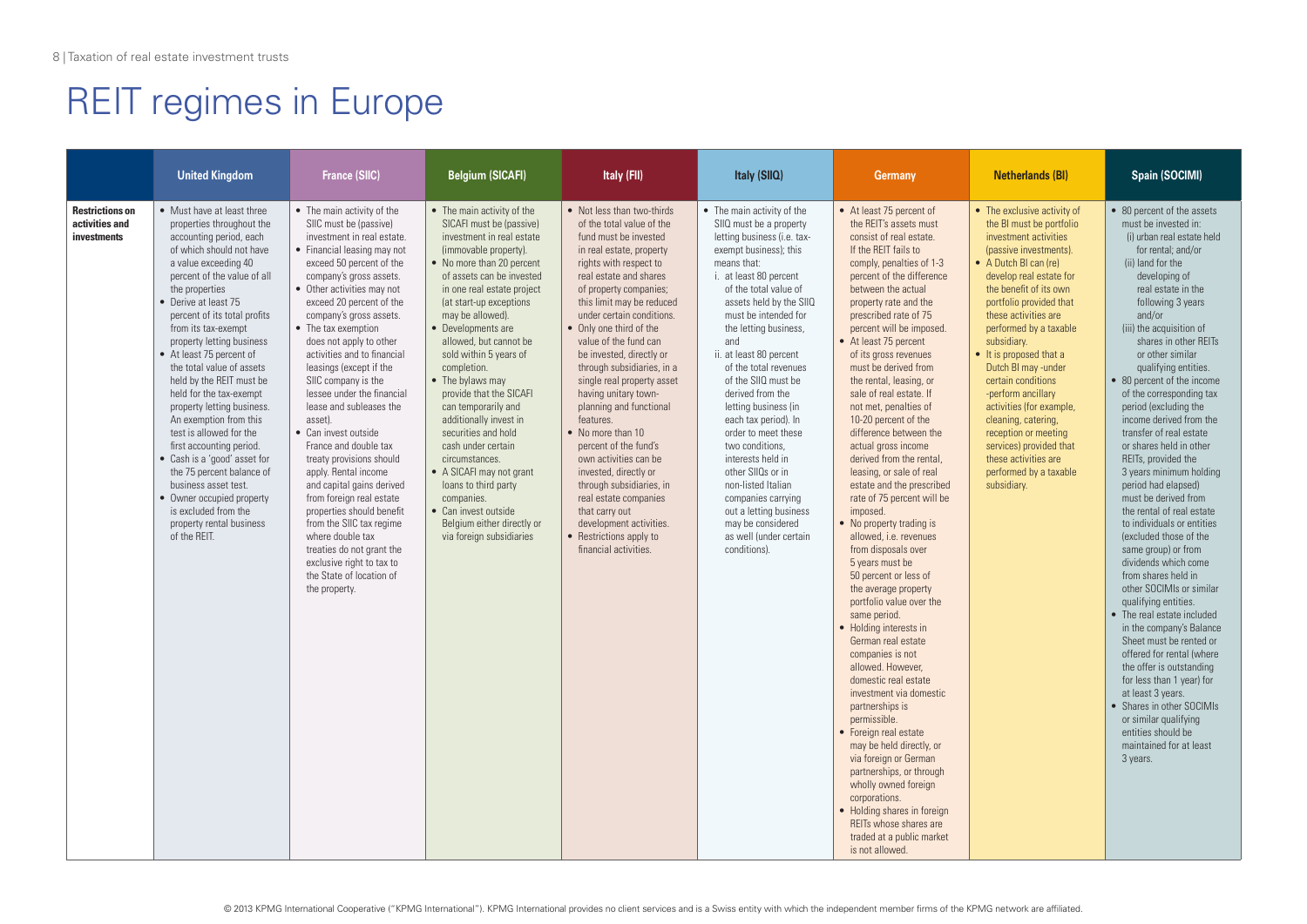|                                                                         | <b>United Kingdom</b>                                                                                                                                            | <b>France (SIIC)</b>                                                                                                                                                                                                                                                                                                                                                                                                                                      | <b>Belgium (SICAFI)</b>                                                                                                                            | Italy (FII)    | Italy (SIIQ)  | Germany                                                                                                                                                                                                                                                                                                                                    | <b>Netherlands (BI)</b>                                                                                                                   | Spain (SOCIMI)                                                                                                                                                                                                                             |
|-------------------------------------------------------------------------|------------------------------------------------------------------------------------------------------------------------------------------------------------------|-----------------------------------------------------------------------------------------------------------------------------------------------------------------------------------------------------------------------------------------------------------------------------------------------------------------------------------------------------------------------------------------------------------------------------------------------------------|----------------------------------------------------------------------------------------------------------------------------------------------------|----------------|---------------|--------------------------------------------------------------------------------------------------------------------------------------------------------------------------------------------------------------------------------------------------------------------------------------------------------------------------------------------|-------------------------------------------------------------------------------------------------------------------------------------------|--------------------------------------------------------------------------------------------------------------------------------------------------------------------------------------------------------------------------------------------|
| <b>Restrictions on</b><br>activities and<br>investments<br>(cont.)      |                                                                                                                                                                  |                                                                                                                                                                                                                                                                                                                                                                                                                                                           |                                                                                                                                                    |                |               | • Management/advisory<br>services provided to<br>other parties must not<br>have a volume of more<br>than 20 percent of the<br>gross revenue of REITAG<br>and must be located<br>in a subsidiary of the<br>REIT. The assets of such<br>subsidiaries are not<br>permitted to comprise<br>more than 20 percent of<br>the REIT-group's assets. |                                                                                                                                           |                                                                                                                                                                                                                                            |
| <b>Distribution</b><br>on capital<br>gain on<br>disposed<br>investments | No requirement to distribute<br>the exempt gains. If<br>gains are distributed, the<br>distribution is subject to<br>the deduction of basic rate<br>income tax.   | • 50 percent of capital<br>gains from the sale to<br>non related companies<br>of either real estate or<br>shares in real estate<br>partnerships or shares<br>in a corporate subsidiary<br>which is itself exempt<br>under the SIIC regime,<br>and from the transfer of<br>rights in financial leases<br>• A recent report (rapport<br>Queyranne) recommends<br>increasing SIIC's<br>distribution obligations<br>up to 70 percent of the<br>rental income. | Capital gains are not<br>included in the 80 percent<br>distribution obligation,<br>provided the capital gains<br>are reinvested within<br>4 years. | No obligation  | No obligation | • At most 50 percent of<br>capital can be reinvested<br>immediately or kept as<br>reserve for 2 years.<br>• Remaining capital gains<br>must be included in<br>distributable income.<br>• After 2 years, the<br>reserve has to be either<br>reinvested or added to<br>distributable income.                                                 | Capital gains/losses are<br>allocated to a tax free<br>reserve and do not form<br>part of the taxable profit/<br>distribution obligation. | • 50 percent of capital<br>gains from the disposal<br>of either real estate<br>or shares must be<br>distributed.<br>• The remaining 50 percent<br>must be reinvested<br>in 3 years. If it is not<br>reinvested, it must be<br>distributed. |
| <b>Timing of</b><br>distribution                                        | 90 percent of the profits of<br>the tax-exempt business<br>(calculated using normal tax<br>rules) on or before corporate<br>tax self-assessment filling<br>date. | • Operating income must<br>be distributed before<br>the end of the tax year<br>following the year in<br>which it was realized.<br>• Dividend income from<br>a SIIC subsidiary must<br>be distributed before<br>the end of the tax year<br>following the year in<br>which it was received.<br>• Capital gains must be<br>distributed before the<br>end of the second tax<br>year following the year in<br>which they were realized.                        | Annually                                                                                                                                           | Not applicable | Annually      | No later than the end of the<br>following fiscal year                                                                                                                                                                                                                                                                                      | Within 8 months after the<br>end of the financial year                                                                                    | Must be agreed within<br>6 months after the close of<br>the business year and must<br>be paid in the following<br>month as of the distribution<br>agreement                                                                                |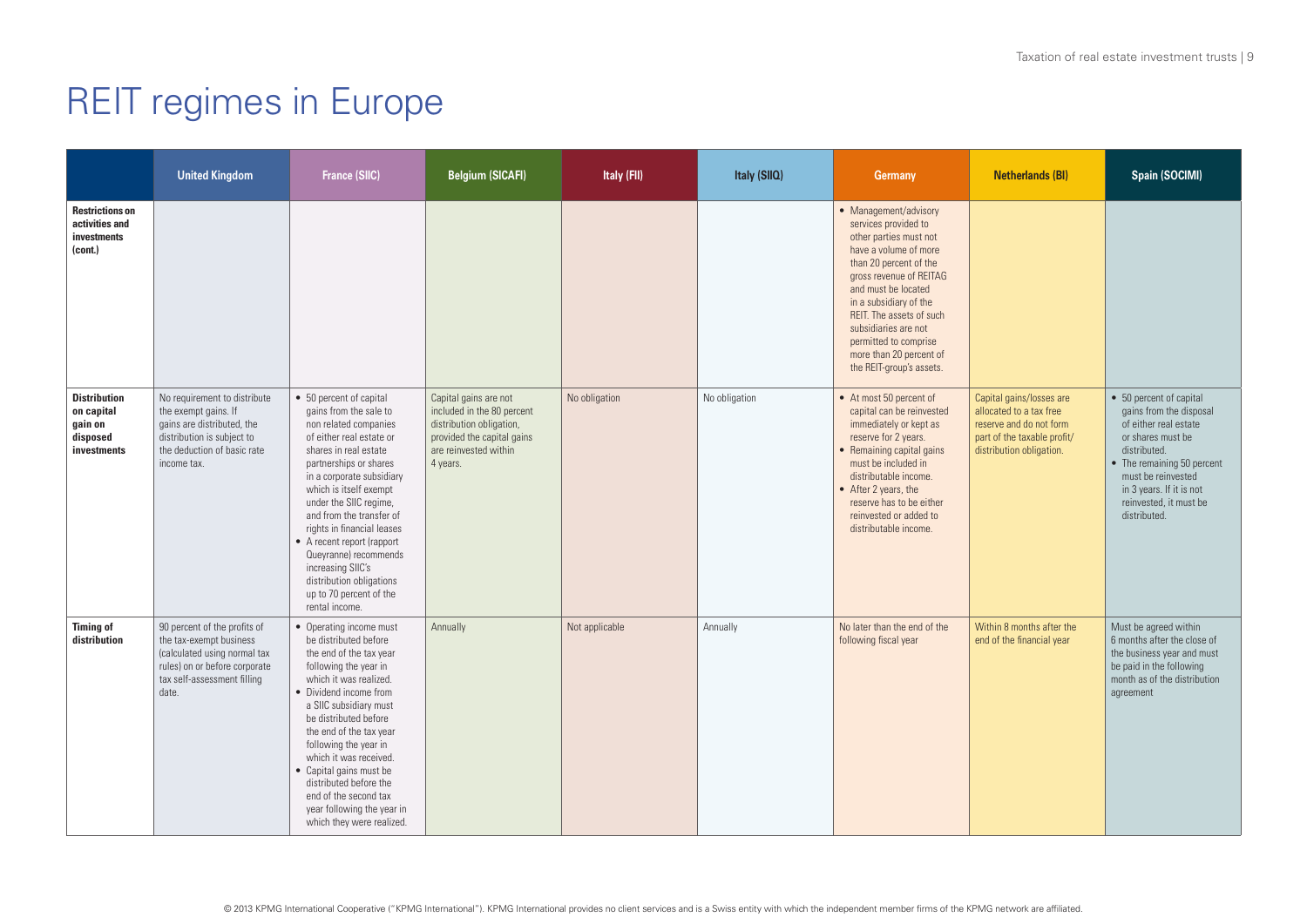|                                             | <b>United Kingdom</b>                                                                                                                                                                                                                                               | <b>France (SIIC)</b>                                                                                                                                                                                                                                                                                                                      | <b>Belgium (SICAFI)</b>                                                                                                                                                                                                                                                                                                                          | Italy (FII)                                                                                             | Italy (SIIQ)                                                                                                                                                                                                      | Germany | <b>Netherlands (BI)</b>                 | <b>Spain (SOCIMI)</b>                                                                                                                                                                                                                                                                                                                                                                                                                                                                                                                                                                                                                                                                                                                                                                                                                                                                                                                                                                                                                                                                                                                                                  |
|---------------------------------------------|---------------------------------------------------------------------------------------------------------------------------------------------------------------------------------------------------------------------------------------------------------------------|-------------------------------------------------------------------------------------------------------------------------------------------------------------------------------------------------------------------------------------------------------------------------------------------------------------------------------------------|--------------------------------------------------------------------------------------------------------------------------------------------------------------------------------------------------------------------------------------------------------------------------------------------------------------------------------------------------|---------------------------------------------------------------------------------------------------------|-------------------------------------------------------------------------------------------------------------------------------------------------------------------------------------------------------------------|---------|-----------------------------------------|------------------------------------------------------------------------------------------------------------------------------------------------------------------------------------------------------------------------------------------------------------------------------------------------------------------------------------------------------------------------------------------------------------------------------------------------------------------------------------------------------------------------------------------------------------------------------------------------------------------------------------------------------------------------------------------------------------------------------------------------------------------------------------------------------------------------------------------------------------------------------------------------------------------------------------------------------------------------------------------------------------------------------------------------------------------------------------------------------------------------------------------------------------------------|
| <b>Timing of</b><br>distribution<br>(cont.) |                                                                                                                                                                                                                                                                     | • A recent report (rapport<br>Queyranne) recommends<br>reducing the deadline<br>for distribution of the<br>capital gain.                                                                                                                                                                                                                  |                                                                                                                                                                                                                                                                                                                                                  |                                                                                                         |                                                                                                                                                                                                                   |         |                                         |                                                                                                                                                                                                                                                                                                                                                                                                                                                                                                                                                                                                                                                                                                                                                                                                                                                                                                                                                                                                                                                                                                                                                                        |
| Income tax                                  | • Profit arising from the<br>tax-exempt property<br>business - not subject<br>to corporation tax (see<br>shareholder comments)<br>• Non tax-exempt<br>business - taxable in the<br>ordinary manner at the<br>main rate of corporation<br>tax (currently 23 percent) | $\bullet$ Eligible activities -<br>exempt subject to<br>distributions obligations<br>• Non-eligible activities<br>subject to corporate<br>income tax at the<br>standard rate, i.e.<br>taxed at the rate of<br>33.33 percent (increased<br>to 34.43 percent<br>by surcharge plus<br>potentially the 5 percent<br>exceptional contribution) | In principle, subject to the<br>standard corporation tax<br>rate (33.99 percent), but<br>the qualifying real property<br>income is excluded from<br>the taxable basis (i.e. the<br>taxable basis is limited to<br>the disallowed expenses,<br>the abnormal and/or<br>benevolent advantages<br>received and the so-called<br>secret commissions). | Not subject to corporate<br>income tax (IRES) and to<br>regional tax on productive<br>activities (IRAP) | • Income arising from the<br>letting business (i.e. tax-<br>exempt business) - not<br>subject to tax.<br>• Income arising from other<br>businesses (i.e. table<br>businesses) - taxable in<br>the ordinary manner | Exempt  | Income is taxed at a<br>0 percent rate. | • The SOCIMI is in<br>principle taxed at a<br>0 percent rate.<br>• As an exception, SOCIMIs<br>are subject to 19 percent<br>taxation on those<br>dividends distributed<br>to shareholders with<br>a 5 percent or higher<br>participation, provided<br>the shareholders are<br>not taxed at least<br>at a 10 percent rate<br>on those dividends.<br>This exception is not<br>applicable in relation<br>to dividends distributed<br>to shareholders being,<br>in turn, a SOCIMI (or,<br>in very specific cases,<br>to shareholders which,<br>in turn, distribute<br>100 percent of the income<br>to their shareholders, the<br>latter being taxed at least<br>at a 10 percent rate).<br>• Income is taxed at<br>30 percent when the<br>real estate has been<br>sold before the 3 years<br>minimum holding<br>period has elapsed (this<br>30 percent rate would<br>be applicable both to the<br>income obtained on the<br>sale as well as to the<br>rental income obtained<br>from said property).<br>This rule would also be<br>applicable in case shares<br>in other SOCIMIs or<br>similar qualifying entities<br>are transferred before the<br>3 years holding period. |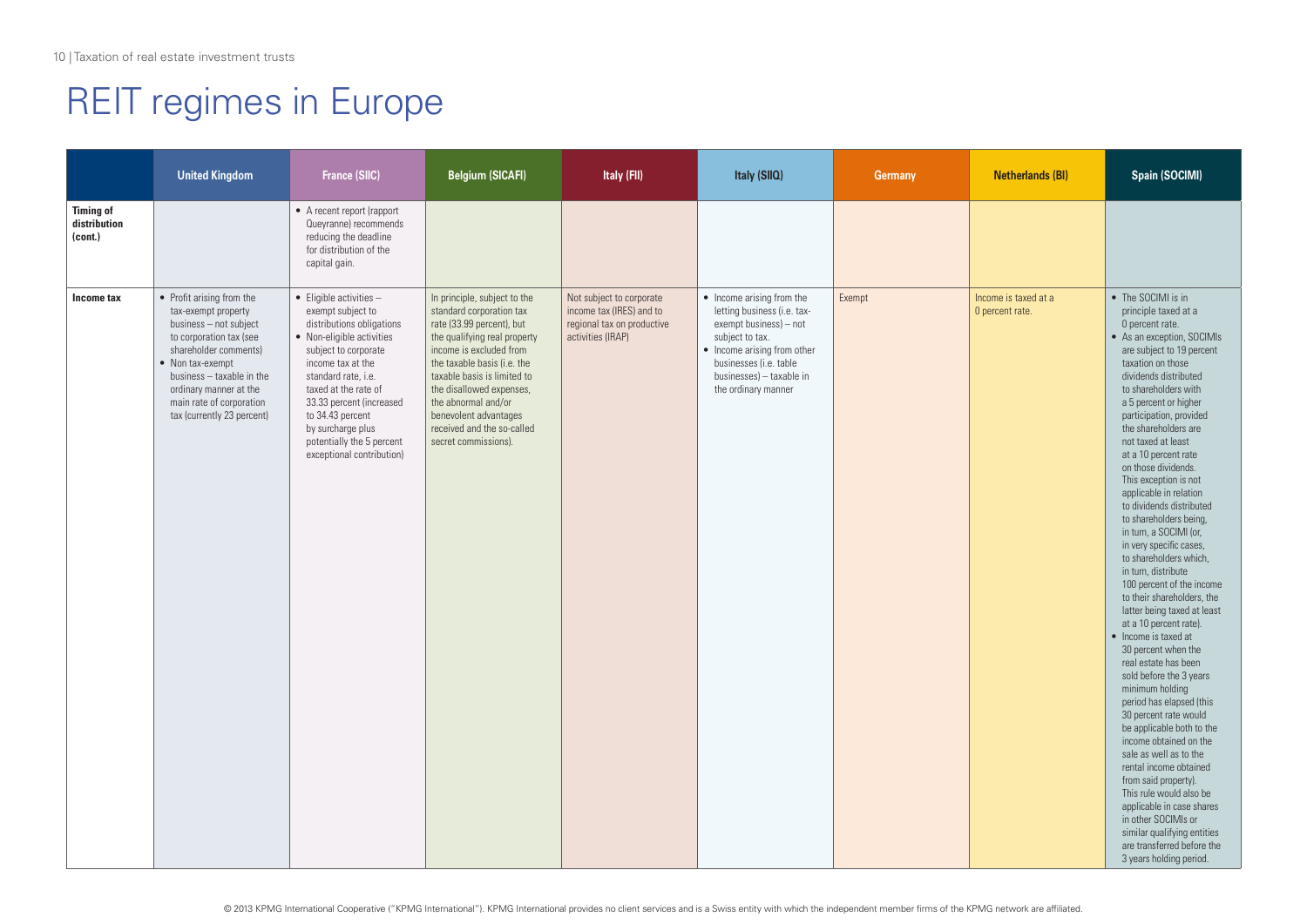|                             | <b>United Kingdom</b>                                                                                                                                                                                                                                                       | <b>France (SIIC)</b>                                                                                                                                                                                                                                                                                                                                                                                                                                                                                                                                                                                                                                                                                                                                                                                                                                                                                                                                                                                                  | <b>Belgium (SICAFI)</b>                                                                                                                                                                                               | Italy (FII)        | Italy (SIIQ)                                                                    | <b>Germany</b>                                                                       | <b>Netherlands (BI)</b>                                                                                                                                                                                                                                                                                       | Spain (SOCIMI)                                                                                                                                                                                                                                                                                                                                                                                                                                                                                                                                                                                           |
|-----------------------------|-----------------------------------------------------------------------------------------------------------------------------------------------------------------------------------------------------------------------------------------------------------------------------|-----------------------------------------------------------------------------------------------------------------------------------------------------------------------------------------------------------------------------------------------------------------------------------------------------------------------------------------------------------------------------------------------------------------------------------------------------------------------------------------------------------------------------------------------------------------------------------------------------------------------------------------------------------------------------------------------------------------------------------------------------------------------------------------------------------------------------------------------------------------------------------------------------------------------------------------------------------------------------------------------------------------------|-----------------------------------------------------------------------------------------------------------------------------------------------------------------------------------------------------------------------|--------------------|---------------------------------------------------------------------------------|--------------------------------------------------------------------------------------|---------------------------------------------------------------------------------------------------------------------------------------------------------------------------------------------------------------------------------------------------------------------------------------------------------------|----------------------------------------------------------------------------------------------------------------------------------------------------------------------------------------------------------------------------------------------------------------------------------------------------------------------------------------------------------------------------------------------------------------------------------------------------------------------------------------------------------------------------------------------------------------------------------------------------------|
| <b>Capital gains</b><br>tax | • Gains from the disposal<br>of an asset used<br>exclusively for the<br>purposes of the tax-<br>exempt business will be<br>exempt.<br>• Gains arising in the non<br>tax-exempt part will be<br>chargeable at the main<br>rate of corporation tax<br>(currently 23 percent). | Gains resulting from<br>disposal of assets, transfer<br>of rights in financial leases,<br>or participation belonging<br>to the eligible activities and<br>duly distributed are exempt<br>subject to distribution<br>obligations.                                                                                                                                                                                                                                                                                                                                                                                                                                                                                                                                                                                                                                                                                                                                                                                      | Capital gains are in<br>principle subject to the<br>standard corporate income<br>tax rate (33.99 percent), but<br>the qualifying real property<br>gains are excluded from the<br>taxable base.                        | Exempt             | Gains will be taxed in the<br>ordinary manner.                                  | Exempt                                                                               | Capital gains can be<br>allocated to a tax free<br>capital gains reserve.                                                                                                                                                                                                                                     | See above (same rules<br>as for Income tax are<br>applicable)                                                                                                                                                                                                                                                                                                                                                                                                                                                                                                                                            |
| Withholding<br>tax          | Basic rate income tax<br>(currently 20 percent)<br>deducted at source from<br>distributions paid out of tax<br>exempt profits. This may be<br>partially reclaimed under<br>provisions of a tax treaty.                                                                      | • 15 percent dividend<br>withholding tax on<br>dividends paid to a<br>non-profitable entity<br>resident in a EU Member<br>State, Iceland, Norway or<br>Liechtenstein<br>• 15 percent dividend<br>withholding tax on<br>dividends drawn from<br>exempt income and paid<br>in favor of certain French<br><b>UCITSs (Undertakings for</b><br>Collective Investment in<br>Transferable Securities,<br>OPCVM in French)<br>and AIFs (Alternative<br>Investment Funds, FIA in<br>French) (such as SICAVs,<br>FCPs, FCPIs, SPPICAVs,<br>etc.) or in favor of foreign<br>OPCs that meet both of<br>the following conditions:<br>$-$ it raises capital from<br>a certain number of<br>investors in view of<br>investing it, under a<br>defined investment<br>policy, in the interest<br>of those investors:<br>$-$ it has characteristics<br>similar to the French<br>undertaking for<br>collective investment<br>vehicles expressly<br>enumerated in Article<br>119 bis (2) of the FTC<br>(notably OPCVMs,<br>SICAFs, OPCIs). | • 25 percent dividend<br>withholding tax, which<br>may be reduced by<br>relevant tax treaties<br>• 15 percent where a<br>SICAFI's investments<br>consist of at least<br>80 percent in Belgian<br>residential property | No withholding tax | No withholding tax is levied<br>on distributions received<br>from subsidiaries. | 25 percent dividend<br>withholding tax plus<br>solidarity surcharge<br>1.375 percent | • 15 percent, which may<br>be reduced pursuant to a<br>double taxation treaty<br>• Provided certain<br>conditions are met, the<br>amount of the tax free<br>capital gain reserve is<br>considered "capital"<br>for withholding tax<br>purposes, which is, in<br>principle, not subject to<br>withholding tax. | • 21 percent withholding<br>tax which, according<br>to the current wording<br>of the Law, would be<br>reduced to 19 percent<br>as of 1 January 2014.<br>However, there is a Bill<br>of Law being discussed<br>to extend the 21 percent<br>rate through to the end of<br>2014. If this is approved<br>(which is expected) the<br>19 percent rate would<br>only be applicable as of<br>1 January 2015.<br>• No withholding in<br>case the Parent-<br>Subsidiary Directive (as<br>implemented in Spain) is<br>applicable<br>• The withholding may be<br>reduced pursuant to a tax<br>treaty, if applicable. |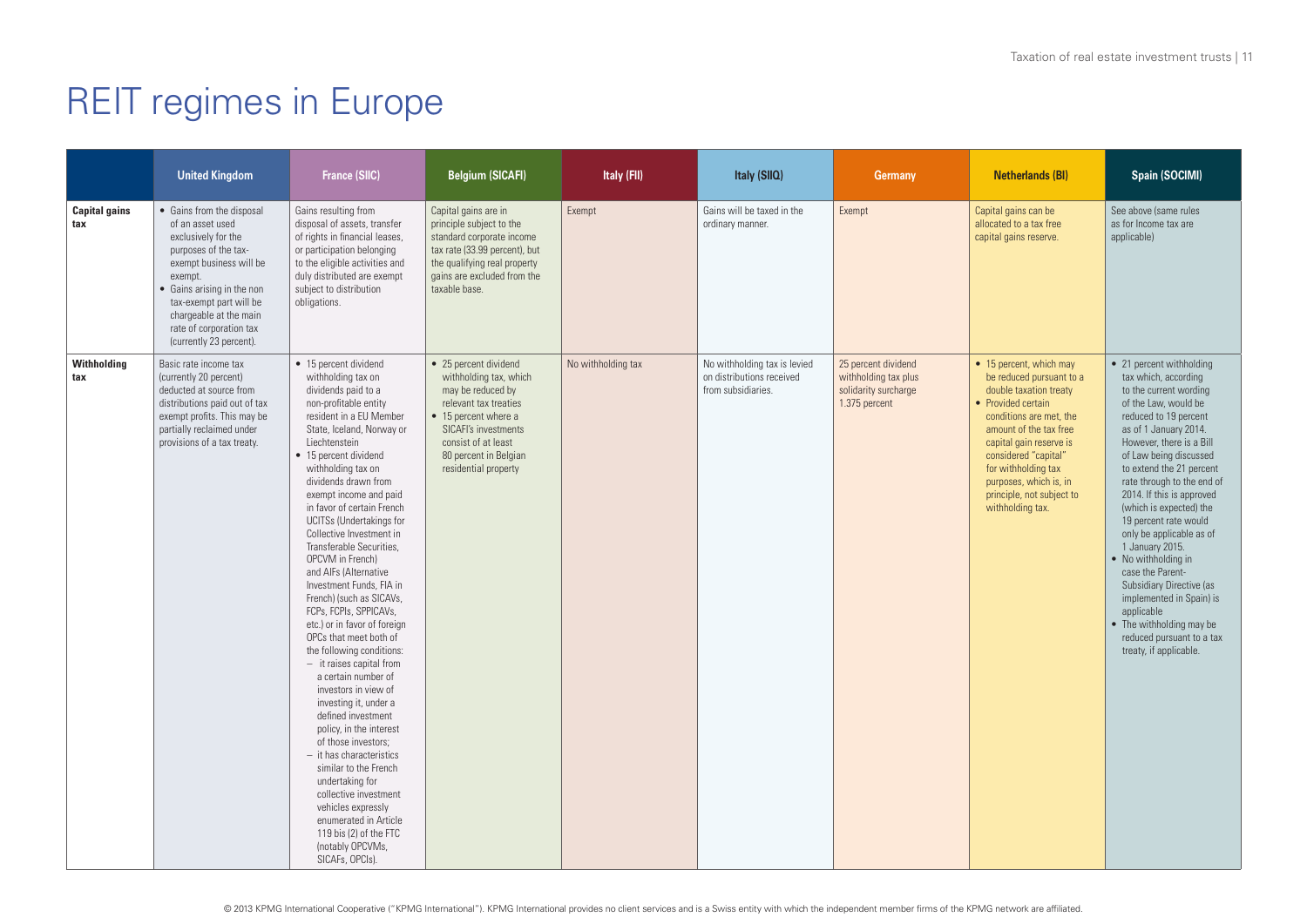|                            | <b>United Kingdom</b> | France (SILC)                                                                                                                                                                                                                                                                                                                                                                                                                                                                                                                                                                                                                                                                                                                                                                             | <b>Belgium (SICAFI)</b>                                                                                                                                                                  | Italy (FII)                            | Italy (SIIQ) | Germany | <b>Netherlands (BI)</b> | <b>Spain (SOCIMI)</b>                                                  |
|----------------------------|-----------------------|-------------------------------------------------------------------------------------------------------------------------------------------------------------------------------------------------------------------------------------------------------------------------------------------------------------------------------------------------------------------------------------------------------------------------------------------------------------------------------------------------------------------------------------------------------------------------------------------------------------------------------------------------------------------------------------------------------------------------------------------------------------------------------------------|------------------------------------------------------------------------------------------------------------------------------------------------------------------------------------------|----------------------------------------|--------------|---------|-------------------------|------------------------------------------------------------------------|
| Withholding<br>tax (cont.) |                       | • 21 percent dividend<br>withholding tax on<br>dividends paid to an<br>individual resident in<br>a EU Member State,<br>Iceland, Norway or<br>Liechtenstein<br>• New 21 percent<br>withholding tax on<br>dividends paid to French<br>tax resident individuals<br>creditable against the<br>personal income tax<br>("kind of installment of<br>income tax")<br>• 75 percent dividend<br>withholding tax on<br>dividend paid in a<br>non-cooperative state or<br>territory (i.e. tax haven)<br>• 30 percent dividend<br>withholding tax in the<br>other cases (on dividend<br>paid to non residents<br>not falling in the above<br>mentioned situations)<br>• These rates may be<br>reduced under the<br>provisions of tax treaties<br>to 15 percent, 10 percent,<br>5 percent or 0 percent. |                                                                                                                                                                                          |                                        |              |         |                         |                                                                        |
| Other taxes                |                       |                                                                                                                                                                                                                                                                                                                                                                                                                                                                                                                                                                                                                                                                                                                                                                                           | • Property taxes<br>("précompte immobilier")<br>• Regional taxes<br>• Annual tax on net asset<br>value (currently 0.0965<br>percent for public<br>SICAFI <sub>s</sub> )<br>• Local taxes | Municipal tax on immovable<br>property |              |         |                         | • Local taxes<br>• Taxes on the acquisition/<br>disposal of properties |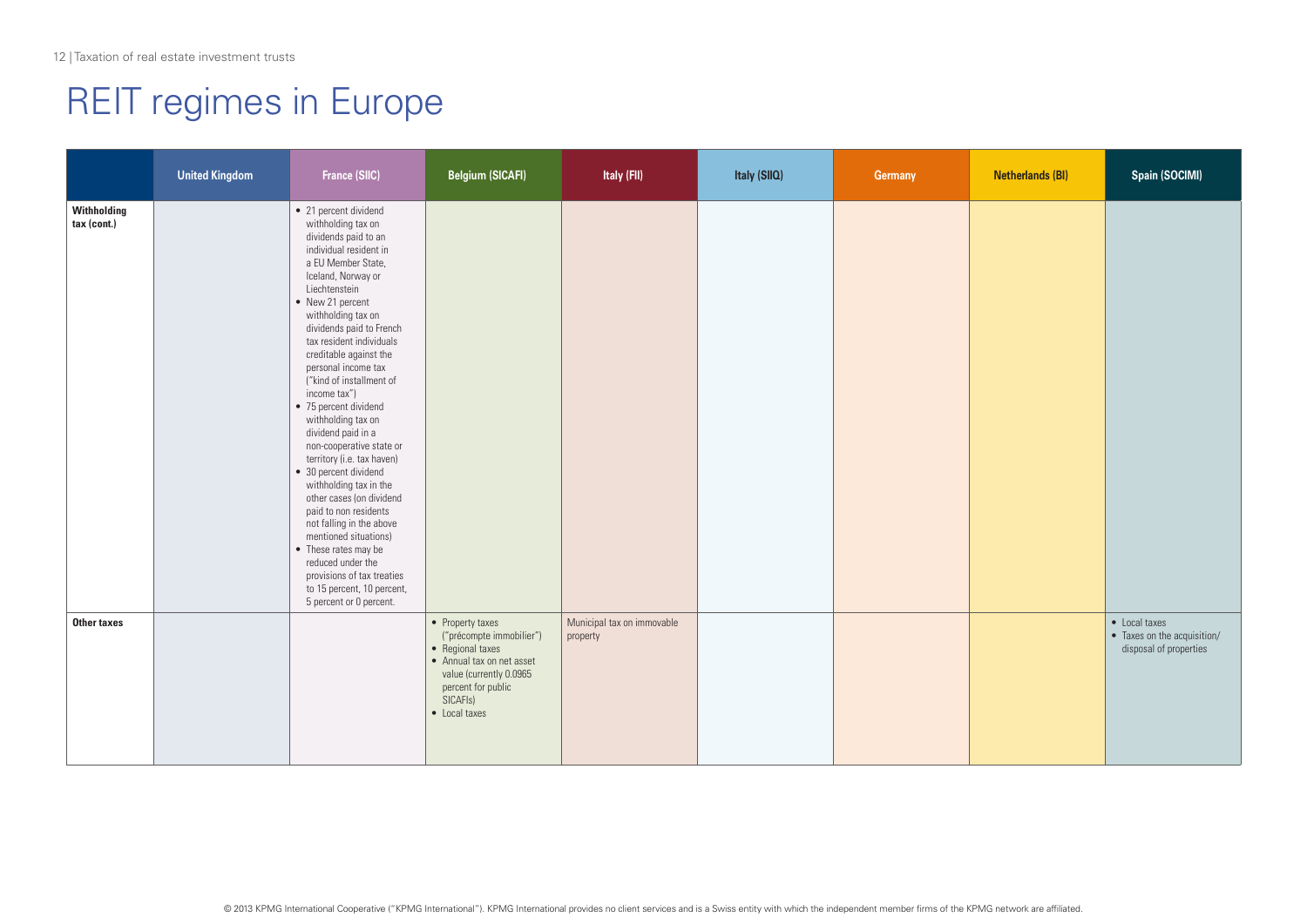|                                          | <b>United Kingdom</b>                                                                                                                                                                                                                                                                                                                                                                                                                                                                                                                                                                                                                                                                                                     | <b>France (SIIC)</b>                                                                                                                                                                                                                                                                                                                                                                                                                                                                                                  | <b>Belgium (SICAFI)</b>                                                                                                                                                                                                            | Italy (FII)                                                          | Italy (SIIQ)                                                                                                                                                                                                                                                                                                                                                                                                                                                                                                                                                                                                                                                                                                                                                                                                                                                                    | <b>Germany</b>                                                                                                                                                                                                                                                                                                                                                         | <b>Netherlands (BI)</b>                                                                                                                                                                                                                                  | Spain (SOCIMI)                                                                                                                                                                                                                                                                                                                                                                                                                                                                                                                                                                                                                                                                                                                                                                                                                                                                                                                                                                                                                                                                                                                                                                                                           |
|------------------------------------------|---------------------------------------------------------------------------------------------------------------------------------------------------------------------------------------------------------------------------------------------------------------------------------------------------------------------------------------------------------------------------------------------------------------------------------------------------------------------------------------------------------------------------------------------------------------------------------------------------------------------------------------------------------------------------------------------------------------------------|-----------------------------------------------------------------------------------------------------------------------------------------------------------------------------------------------------------------------------------------------------------------------------------------------------------------------------------------------------------------------------------------------------------------------------------------------------------------------------------------------------------------------|------------------------------------------------------------------------------------------------------------------------------------------------------------------------------------------------------------------------------------|----------------------------------------------------------------------|---------------------------------------------------------------------------------------------------------------------------------------------------------------------------------------------------------------------------------------------------------------------------------------------------------------------------------------------------------------------------------------------------------------------------------------------------------------------------------------------------------------------------------------------------------------------------------------------------------------------------------------------------------------------------------------------------------------------------------------------------------------------------------------------------------------------------------------------------------------------------------|------------------------------------------------------------------------------------------------------------------------------------------------------------------------------------------------------------------------------------------------------------------------------------------------------------------------------------------------------------------------|----------------------------------------------------------------------------------------------------------------------------------------------------------------------------------------------------------------------------------------------------------|--------------------------------------------------------------------------------------------------------------------------------------------------------------------------------------------------------------------------------------------------------------------------------------------------------------------------------------------------------------------------------------------------------------------------------------------------------------------------------------------------------------------------------------------------------------------------------------------------------------------------------------------------------------------------------------------------------------------------------------------------------------------------------------------------------------------------------------------------------------------------------------------------------------------------------------------------------------------------------------------------------------------------------------------------------------------------------------------------------------------------------------------------------------------------------------------------------------------------|
| <b>Conversion</b><br>into REIT<br>status | • The "entry charge" of<br>2 percent of the market<br>value of properties<br>used in the tax-exempt<br>business was abolished<br>from summer 2012.<br>• Losses of the tax-exempt<br>business may not be<br>offset against profits<br>of the non tax-exempt<br>business and vice versa.<br>• A loss of the property<br>rental business arising<br>from a pre United<br>Kingdom-REIT period may<br>not be offset against any<br>profits of the tax-exempt<br>business. Other losses<br>(e.g. capital losses) may<br>be carried into the REIT<br>period.<br>• For capital allowances<br>purposes, assets are<br>deemed to be transferred<br>at tax written down value<br>and no balancing charge<br>or allowance will arise. | • An exit tax amounting<br>to 19 percent (plus<br>potentially the 5 percent<br>exceptional contribution)<br>of the unrealized capital<br>gains on the assets in<br>the eligible portfolios<br>is due $-$ paid in four<br>installments over 4 years.<br>• Tax losses carried<br>forward are deductible<br>from the exit tax basis.<br>• It may be possible to<br>step-up the accounting<br>base cost of the real<br>estate properties to<br>market value and to<br>offset exit tax against<br>the revaluation reserve. | • All unrealized capital<br>gains on property will<br>be taxed at a reduced<br>corporate tax rate -<br>16.995 percent upon<br>conversion (exit tax).<br>• Tax losses carried<br>forward are deductible<br>from the exit tax basis. | It is not possible to convert<br>companies in Flls or vice<br>versa. | • Entry substitute tax<br>of 20 percent of the<br>unrealized capital gains<br>on properties held at the<br>regime election date and<br>used for the tax-exempt<br>business; this tax may<br>be paid in five annual<br>equal installments.<br>Alternatively, capital<br>gains can be taxed in the<br>ordinary manner.<br>• The market value<br>of these assets is<br>recognized as their new<br>tax value starting from<br>the fourth tax period.<br>• Option to also apply for<br>the entry substitute tax<br>for properties held at the<br>regime election date and<br>intended for sale (i.e.<br>taxable businesses)<br>• Tax losses arising from<br>pre-conversion tax<br>periods may be carried<br>forward; these may be<br>offset against capital<br>gains due to the entry<br>substitute tax or against<br>the taxable income<br>deriving from the taxable<br>businesses. | • Provided certain<br>conditions, including the<br>legal form and activity<br>restrictions are met,<br>registration with the<br>Federal Tax Office as Pre-<br>REIT is possible. Pre-REIT<br>is fully taxable.<br>• Application for listing on<br>the stock exchange is<br>required within 4 years<br>after registration with<br>the Federal Tax Office as<br>Pre-RFIT. | • The unrealized capital<br>gain is subject to<br>corporate income tax at<br>normal rate.<br>• Necessary revaluation<br>of all assets/liabilities<br>to market value at the<br>end of the year prior to<br>the year the entity is<br>converted into a BI | • Deferred taxes<br>corresponding to<br>temporary differences<br>(assets and liabilities)<br>would be realized under<br>the general CIT regime<br>(not the SOCIMI regime).<br>• Tax losses pending to be<br>applied at the date of<br>conversion into SOCIMI<br>cannot be utilized under<br>the SOCIMI regime<br>(unless for income<br>taxable under the<br>general CIT regime, i.e.<br>in case of the transfer or<br>properties/shares before<br>the 3 years holding<br>period elapsed). The<br>same rule is applicable<br>for tax credits pending<br>to be applied when<br>converting into SOCIMI.<br>• Unrealized gains from<br>real estate owned<br>before the conversion<br>into SOCIMI will be<br>considered, when an<br>eventual transfer of<br>the property takes<br>place, as generating<br>income linearly during<br>the ownership period<br>(unless other distribution)<br>is proven), with the<br>resulting profits subject<br>to the corresponding<br>tax treatment at that<br>time they are deemed to<br>have arisen. This rule is<br>also applicable in case<br>of income obtained on<br>the transfer of shares in<br>other SOCIMIs or similar<br>entities as well as on the<br>transfer of other assets. |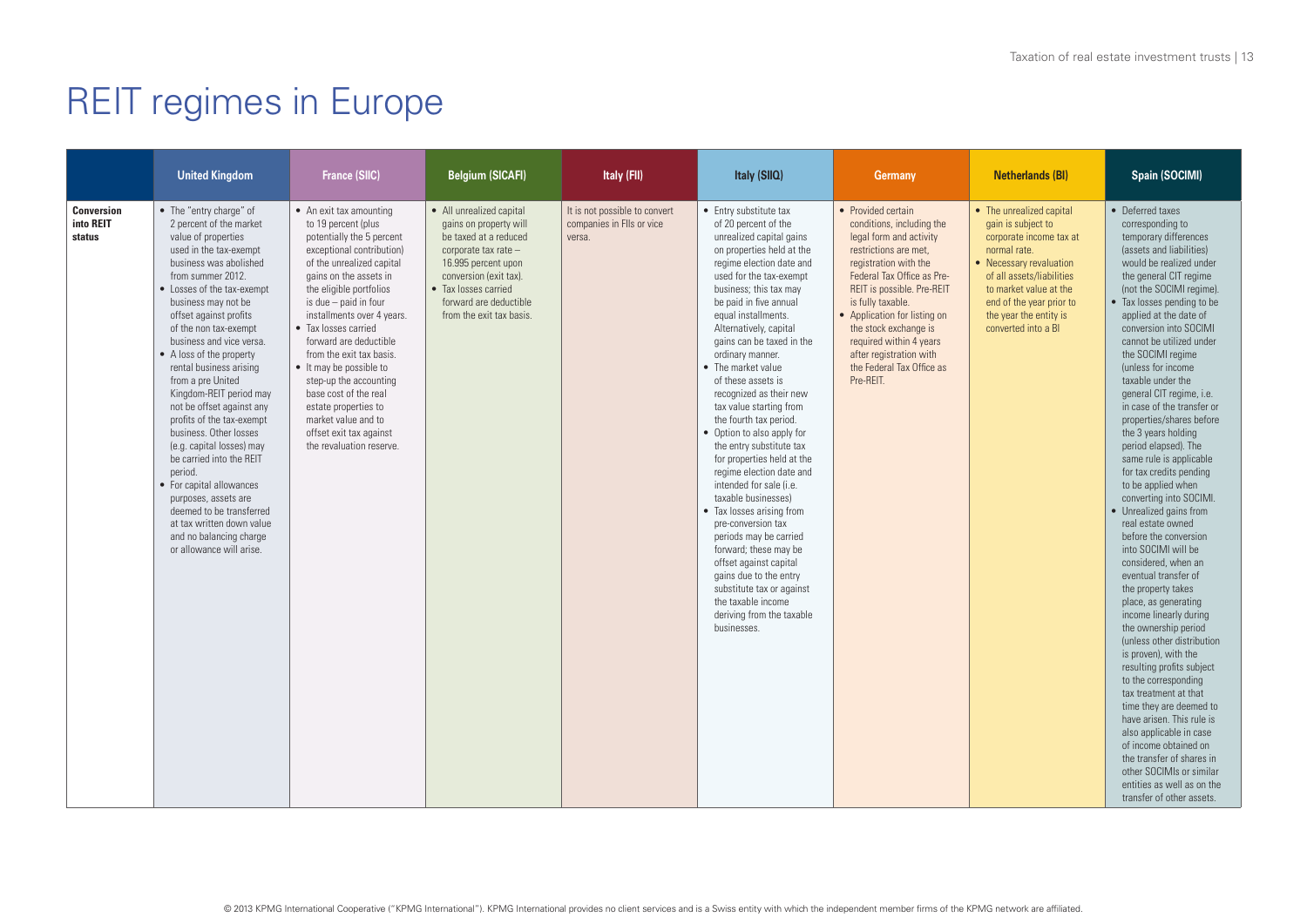|                                         | <b>United Kingdom</b> | <b>France (SIIC)</b>                                                                                                                                                                                                                                                                                                                       | <b>Belgium (SICAFI)</b>                                                                                                                                                                                                                                                                                                                                                                                                                    | Italy (FII)                                                                                                                                                                                                                                                                                                                                                                                                                                                                                                                                                                                                        | Italy (SIIQ)                                                                                                                                                                                                                                                                                                                                                                                                                                                                                                  | <b>Germany</b>                                                                                                                                 | Netherlands (BI)                                                                                                                                                                                                                                                                                                       | Spain (SOCIMI)                                                                                                                                                                                                                                                                                                                                                                                                                        |
|-----------------------------------------|-----------------------|--------------------------------------------------------------------------------------------------------------------------------------------------------------------------------------------------------------------------------------------------------------------------------------------------------------------------------------------|--------------------------------------------------------------------------------------------------------------------------------------------------------------------------------------------------------------------------------------------------------------------------------------------------------------------------------------------------------------------------------------------------------------------------------------------|--------------------------------------------------------------------------------------------------------------------------------------------------------------------------------------------------------------------------------------------------------------------------------------------------------------------------------------------------------------------------------------------------------------------------------------------------------------------------------------------------------------------------------------------------------------------------------------------------------------------|---------------------------------------------------------------------------------------------------------------------------------------------------------------------------------------------------------------------------------------------------------------------------------------------------------------------------------------------------------------------------------------------------------------------------------------------------------------------------------------------------------------|------------------------------------------------------------------------------------------------------------------------------------------------|------------------------------------------------------------------------------------------------------------------------------------------------------------------------------------------------------------------------------------------------------------------------------------------------------------------------|---------------------------------------------------------------------------------------------------------------------------------------------------------------------------------------------------------------------------------------------------------------------------------------------------------------------------------------------------------------------------------------------------------------------------------------|
| Registration<br>duties                  |                       | • No proportional<br>capital duty on capital<br>contributions<br>• Transfer tax at around<br>5 percent on acquisition<br>of real estate or<br>acquisition of shares in<br>an unlisted real estate<br>company<br>• No transfer tax on the<br>sale of the listed SIIC<br>shares (except if it is<br>concluded in writing)                    | • 0 percent capital duty<br>concerning contributions<br>in cash or kind to a<br>SICAFI (exemption)<br>• 10 percent or<br>12.5 percent real estate<br>transfer tax (depending<br>on the region of the<br>$property$ ) – optimization<br>may be possible through<br>share deal structures and<br>partial splits.<br>• 2 percent real estate<br>transfer tax on (long)<br>lease rights<br>• No registration duty on<br>the transfer of shares | • The set up of REF<br>should not be subject<br>to registration tax. The<br>contribution into a REF of<br>a plurality of real estate<br>properties that are mostly<br>rented at the moment<br>of the contribution, is<br>subject to registration tax,<br>mortgage and cadastral<br>taxes at a fixed rate<br>of EUR168 for each of<br>these taxes (increased to<br>EUR200 starting from 1<br>January 2014).<br>• The mortgage and<br>cadastral tax lat<br>3 percent and 1 percent<br>respectively) are reduced<br>to 1.5 percent and<br>0.5 percent in case of<br>transfer of instrumental<br>assets subject to VAT | • No VAT applies on<br>contribution of real<br>estate. Further, EUR168<br>registration tax and<br>EUR336 (EUR168 x 2)<br>transfer tax are due<br>increased to FUR200<br>starting from 1 January<br>2014.<br>• Purchase of non<br>residential real estate by<br>RFIT is:<br>- VAT exempt under<br>the ordinary regime<br>(plus registration tax<br>$EUR168 + 2$ percent<br>"reduced" transfer tax)<br>- Optionally subject to<br>VAT (plus registration<br>$tax$ EUR168 + 2 percent<br>"reduced" transfer tax) |                                                                                                                                                | 6 percent real estate<br>transfer tax on purchase<br>of Dutch real estate (2<br>percent for residential)<br>and the acquisition of an<br>interest of 33.33 percent<br>or more (through shares/<br>participations) in a Dutch<br>real estate company/<br>investment fund                                                | • Either VAT and Stamp<br>Duty, or Real Estate<br>Transfer Tax (RETT), are<br>applicable in the case of<br>acquisition of real estate<br>properties. The RETT and<br>Stamp Duty rates depend<br>on the region in Spain<br>where the real estate<br>property is located.<br>• A 95 percent RETT<br>reduction could be<br>applicable on the<br>acquisition of housings<br>for rental purposes/<br>land in order to develop<br>housings. |
| <b>Other benefits</b><br>of REIT status |                       | • Until December 31, 2011.<br>a French SIIC, or its<br>subsidiaries, could buy:<br>i. a real estate property<br>booked as a fixed<br>asset.<br>ii. shares of real estate<br>companies, or<br>iii.rights in a financial<br>lease and the vendor<br>benefits from a<br>reduced rate of<br>taxation of its capital<br>gains of 19.63 percent. | REIT tax status can be<br>extended to the REIT's<br>subsidiaries.                                                                                                                                                                                                                                                                                                                                                                          |                                                                                                                                                                                                                                                                                                                                                                                                                                                                                                                                                                                                                    |                                                                                                                                                                                                                                                                                                                                                                                                                                                                                                               | Until 31 December 2009, a<br>50 percent exemption from<br>capital gains tax on sale of<br>real estate to REIT (or pre-<br>REIT) was available. | Under circumstances.<br>the REIT may receive a<br>reduction regarding the<br>payment of the withholding<br>taxes due on the distributed<br>dividends distribution (a<br>remittance reduction). This<br>may be the case if the BI<br>receives income on which<br>foreign or local withholding<br>tax is being withheld. |                                                                                                                                                                                                                                                                                                                                                                                                                                       |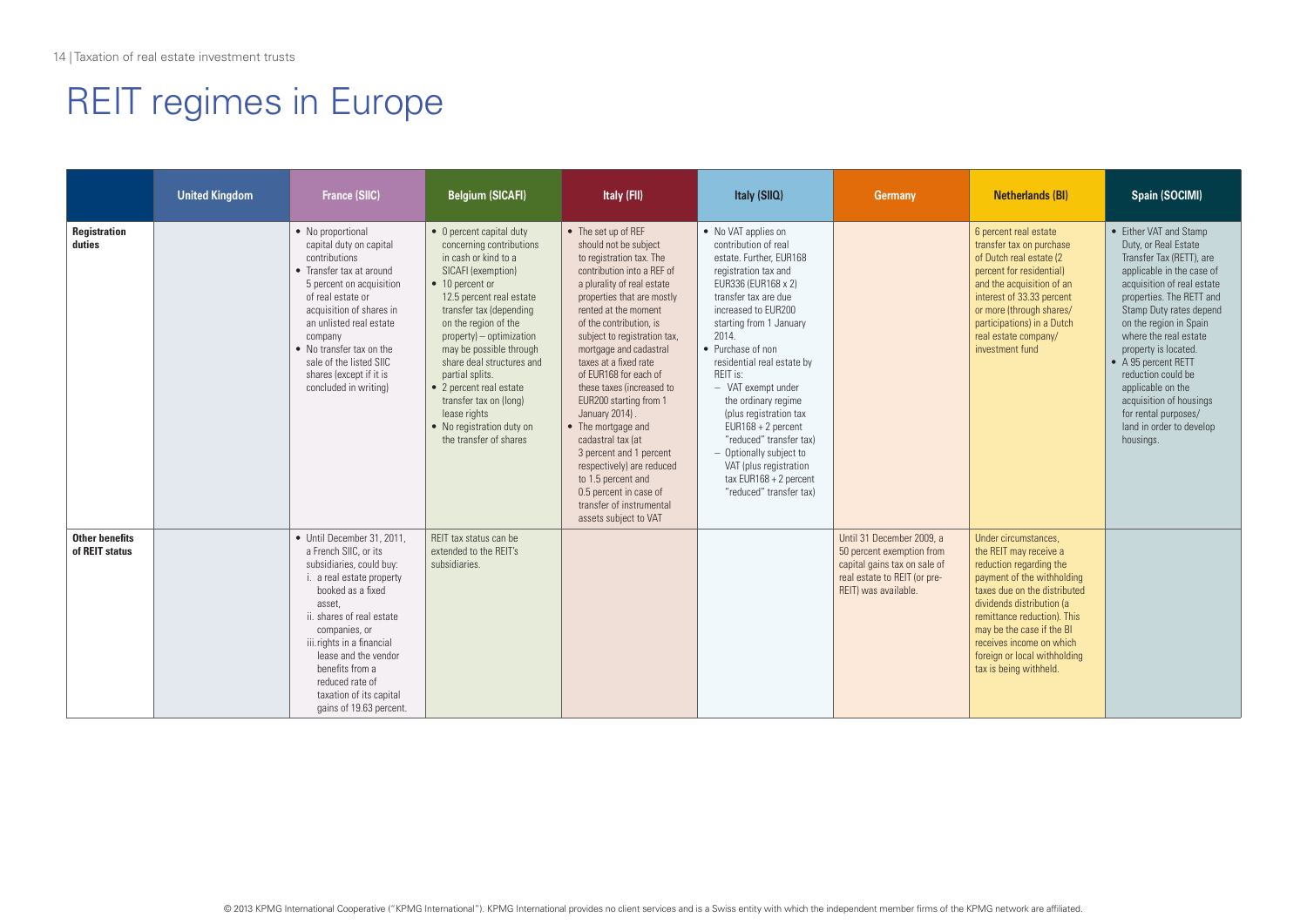|                  | <b>United Kingdom</b>                                                                                                                                                                                                           | <b>France (SIIC)</b>                                                                                                                                                                                                                                                                                                                                                                                                                                                                                                                                                                                              | <b>Belgium (SICAFI)</b>                                                                                                                                                                                                               | Italy (FII)                                                                                                                                                                                                                                                                                                                                                                                                                                                                                                                                                                                                                                                                                                                                                                                                                                                                                                                                    | Italy (SIIQ)                                                                                                                                                                                                                | <b>Germany</b>                                                                                  | Netherlands (BI)                                                                                                                                                                                                                            | <b>Spain (SOCIMI)</b>                                                                                                                                                                                                        |
|------------------|---------------------------------------------------------------------------------------------------------------------------------------------------------------------------------------------------------------------------------|-------------------------------------------------------------------------------------------------------------------------------------------------------------------------------------------------------------------------------------------------------------------------------------------------------------------------------------------------------------------------------------------------------------------------------------------------------------------------------------------------------------------------------------------------------------------------------------------------------------------|---------------------------------------------------------------------------------------------------------------------------------------------------------------------------------------------------------------------------------------|------------------------------------------------------------------------------------------------------------------------------------------------------------------------------------------------------------------------------------------------------------------------------------------------------------------------------------------------------------------------------------------------------------------------------------------------------------------------------------------------------------------------------------------------------------------------------------------------------------------------------------------------------------------------------------------------------------------------------------------------------------------------------------------------------------------------------------------------------------------------------------------------------------------------------------------------|-----------------------------------------------------------------------------------------------------------------------------------------------------------------------------------------------------------------------------|-------------------------------------------------------------------------------------------------|---------------------------------------------------------------------------------------------------------------------------------------------------------------------------------------------------------------------------------------------|------------------------------------------------------------------------------------------------------------------------------------------------------------------------------------------------------------------------------|
| <b>Dividends</b> | • Treated as profits of<br>United Kingdom property<br>business<br>• Separate to other United<br>Kingdom property<br>businesses<br>• United Kingdom<br>companies can receive<br>dividends gross from the<br>tax-exempt business. | • Dividends paid out of the<br>tax-exempt income and<br>gains are fully taxed at<br>34.43 percent.<br>• Dividends paid out of the<br>taxable income are fully<br>taxed at 34.43 percent.<br>However, qualifying<br>parent companies<br>holding at least 5 percent<br>of the share capital of<br>the SIIC are eligible for<br>the parent-subsidiary<br>95 percent exemption.<br>• Please see the comments<br>on restrictions on<br>shareholders regarding<br>a charge which may<br>arise on distributions to<br>certain shareholders with<br>more than 10 percent<br>shareholding (20 percent<br>withholding tax). | • Taxable in the hands of<br>the shareholders<br>• Participation exemption<br>can only be claimed<br>in very specific<br>circumstances.<br>• 25 percent WHT can be<br>imputed on corporate<br>income tax liability of<br>shareholder. | • Institutional investors <sup>5</sup> :<br>Profit is taxed upon<br>distribution with a<br>20 percent withholding<br>tax (WHT). The<br>withholding tax is<br>considered an account<br>payment for investors<br>that carry out business<br>income and as final<br>payment for all other<br>investors. The WHT<br>does not apply to profit<br>distributed to Italian<br>"Pension Fund" (Fondi<br>Pensione) and to OICR<br>set up in Italy.<br>• Non-Institutional<br>investor:<br>i. with more than<br>5 percent of the FII<br>units: the FII income<br>is taxed, on a "look-<br>through" basis, in the<br>hands of each Unit<br>Holder regardless of<br>the effective receipt of<br>the same and subject<br>to corporate taxes.<br>ii. with no-more than<br>5 percent of the FII<br>units: 20 percent<br>advanced/final<br>withholding tax<br>respectively for<br>investors that<br>generate business<br>income and for all<br>other investors. | • From the tax-exempt<br>business: 20 percent<br>advanced withholding<br>tax. Withholding tax may<br>be credited against the<br>final tax liability.<br>• From the taxable<br>businesses: taxable in<br>the ordinary manner | Fully taxable without<br>further tax credit on income<br>from foreign countries or<br>companies | • Included in taxable profit<br>of shareholders<br>• Cannot claim the<br>participation exemption<br>• 15 percent withholding<br>tax<br>• The dividend withholding<br>tax can in principle<br>be offset against the<br>corporate income tax. | • The gross dividend<br>will be included in the<br>taxable base (the general<br>CIT rate is 30 percent).<br>• The amount withheld by<br>the SOCIMI (21 percent)<br>would reduce the<br>amount payable by the<br>shareholder. |

5 Institutional investors mainly refer to Italian State or public entities, Italian OICR (Organismi di investimento collettivo del risparmio in Italia); SICAV; pension funds, insurance companies, banking and financial inte 50 percent by institutional investors.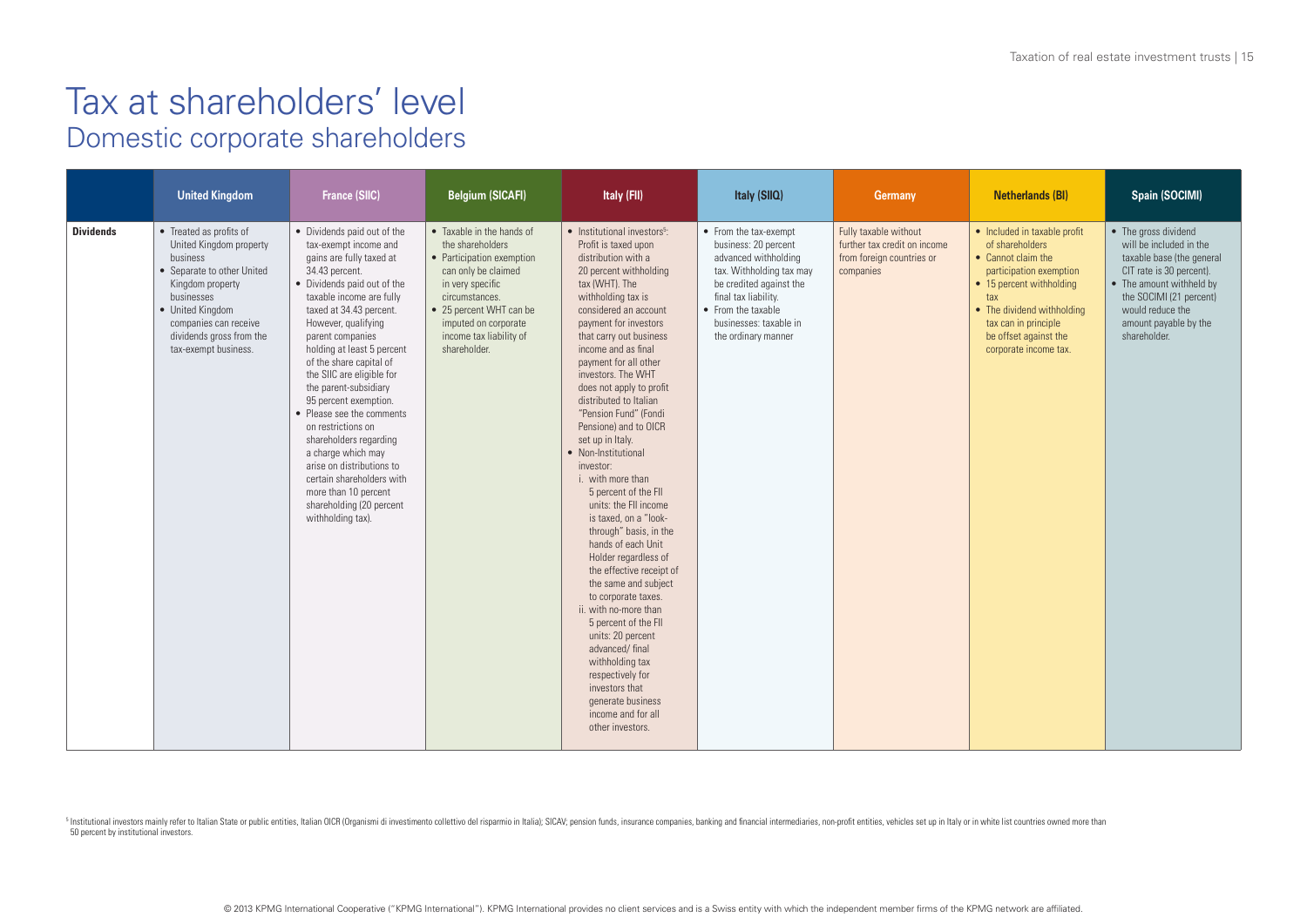|                                                  | <b>United Kingdom</b>                   | <b>France (SIIC)</b>                                                                                                                                                                                                          | <b>Belgium (SICAFI)</b>                                                                                                                                                                                                        | Italy (FII)                                                                                                                                                                                                                                                                                                                                                                                                                                                                                                                                                                                                                                                                                                                                                                                                                                                                   | Italy (SIIQ)                                                           | Germany                                                                      | <b>Netherlands (BI)</b>                                                                             | Spain (SOCIMI)                                                                                             |
|--------------------------------------------------|-----------------------------------------|-------------------------------------------------------------------------------------------------------------------------------------------------------------------------------------------------------------------------------|--------------------------------------------------------------------------------------------------------------------------------------------------------------------------------------------------------------------------------|-------------------------------------------------------------------------------------------------------------------------------------------------------------------------------------------------------------------------------------------------------------------------------------------------------------------------------------------------------------------------------------------------------------------------------------------------------------------------------------------------------------------------------------------------------------------------------------------------------------------------------------------------------------------------------------------------------------------------------------------------------------------------------------------------------------------------------------------------------------------------------|------------------------------------------------------------------------|------------------------------------------------------------------------------|-----------------------------------------------------------------------------------------------------|------------------------------------------------------------------------------------------------------------|
| <b>Capital gains</b><br>on disposal of<br>shares | Fully taxable in the ordinary<br>manner | • Capital gains fully<br>taxable at 34.43 percent<br>• However, if the shares<br>are held for more than<br>2 years, capital gains<br>could be taxed at a<br>reduced 19.63 percent<br>rate (subject to certain<br>conditions). | Fully taxable as ordinary<br>profit at 33.99 percent as<br>the participation exemption<br>can only be claimed in very<br>specific circumstances (i.e.<br>a SICAFI generally does<br>not meet the subject-to-tax<br>condition). | • Institutional investor:<br>The capital gains must<br>be included in Investor's<br>taxable basis for FIL<br>shares held in connection<br>with a business activity;<br>20% substitute tax apply<br>for all other investor.<br>• Non-Institutional<br>investor:<br>i. with more than<br>5 percent of the FII<br>units: the gain is taxed<br>at ordinary corporate<br>tax rate (27.5 percent)<br>as Participation<br>Exemption does not<br>apply. Capital gain is<br>taxed on 49.72 percent<br>of its amount at the<br>ordinary tax rate if the<br>unit holder does not<br>perform a business<br>activity.<br>ii. with no-more than<br>5 percent of the FII<br>units: the capital gains<br>must be included in<br>Investor's taxable<br>basis for FII shares<br>held in connection<br>with a business<br>activity; or subject to<br>20 percent substitute<br>tax in other case. | • Taxable in the ordinary<br>manner<br>• PEX regime is not<br>allowed. | • Fully taxable (no<br>95 percent exemption)<br>• Losses fully tax effective | • Included in the taxable<br>profit of shareholder<br>• Cannot claim the<br>participation exemption | The gross capital gain will<br>be included in the taxable<br>base (the general CIT rate is<br>30 percent). |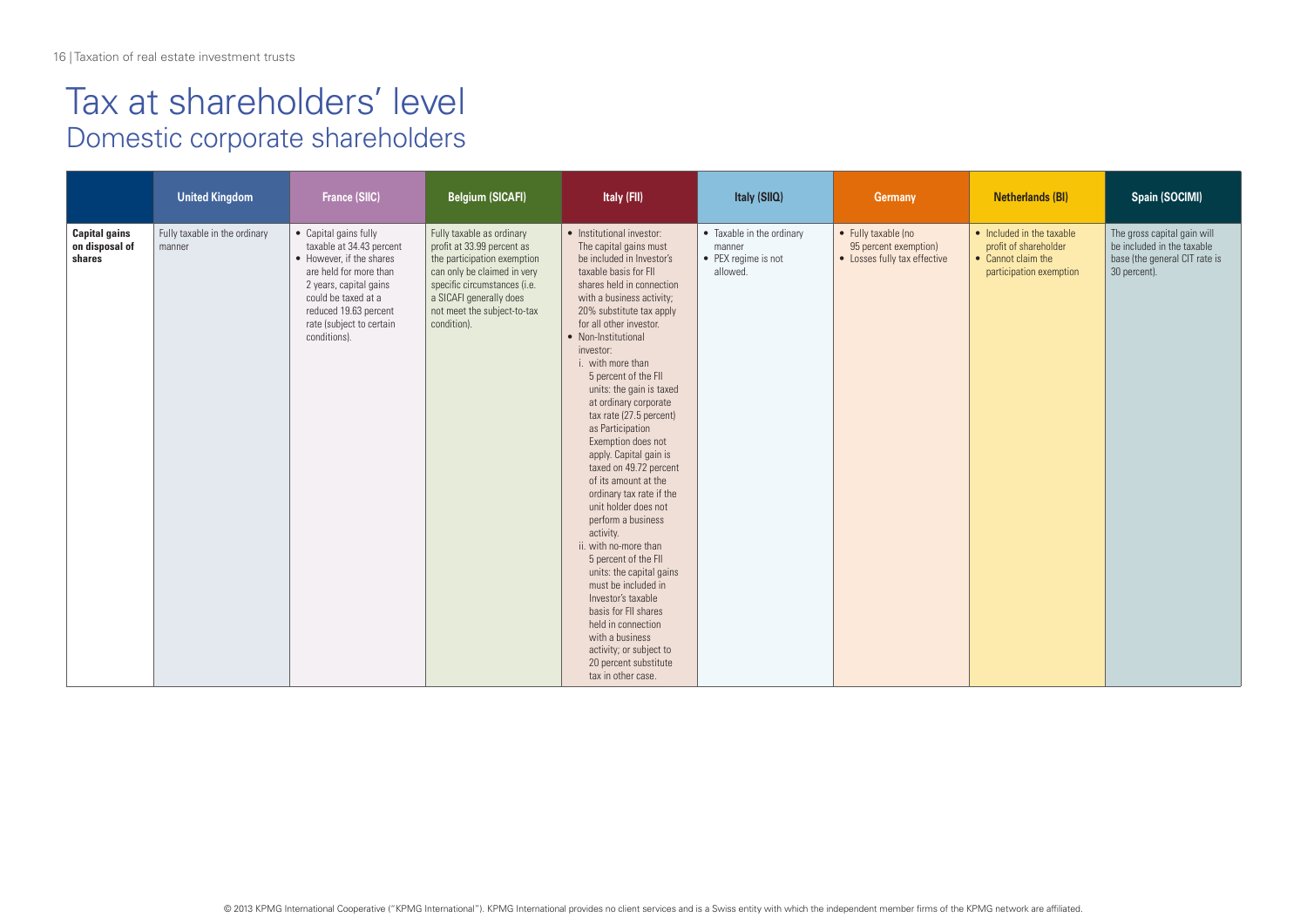|                                             | <b>United Kingdom</b>                                                                                      | <b>France (SIIC)</b>                                                                                                                                                                                                                                                                                                       | <b>Belgium (SICAFI)</b>                                                                                                                                  | Italy (FII)                                                                                                                                                                                                   | Italy (SIIQ)    | Germany | Netherlands (BI)                                                                                                                                                                                                                                                     | Spain (SOCIMI)                                                                                                                                                                                                |
|---------------------------------------------|------------------------------------------------------------------------------------------------------------|----------------------------------------------------------------------------------------------------------------------------------------------------------------------------------------------------------------------------------------------------------------------------------------------------------------------------|----------------------------------------------------------------------------------------------------------------------------------------------------------|---------------------------------------------------------------------------------------------------------------------------------------------------------------------------------------------------------------|-----------------|---------|----------------------------------------------------------------------------------------------------------------------------------------------------------------------------------------------------------------------------------------------------------------------|---------------------------------------------------------------------------------------------------------------------------------------------------------------------------------------------------------------|
| <b>Return of</b><br>capital<br>distribution | A share buyback will be a<br>disposal for capital gains<br>purposes and taxable in the<br>ordinary manner. | • In the framework of a<br>share capital reduction<br>and a share buyback,<br>the amount allocated<br>to the shareholder that<br>exceeds the contribution<br>made by the shareholder<br>is in principle taxed as a<br>dividend.<br>• In addition, the share<br>buyback may also give<br>rise to a taxable capital<br>gain. | In case of a share buyback,<br>the amount allocated<br>to the shareholder that<br>exceeds the paid-in capital<br>is in principle taxed as a<br>dividend. | • Does not constitute a<br>tax event. The amount<br>allocated to the<br>shareholder that exceed<br>the contribution made<br>by the shareholder is<br>in principle taxed as<br>dividend as described<br>above. | Not to be taxed |         | • (Partial) repayment of<br>capital may be subject<br>to Dutch dividend<br>withholding tax to the<br>extent that the BI has net<br>profits.<br>• Any Dutch dividend<br>withholding tax imposed<br>can in principle be offset<br>against the corporate<br>income tax. | In the framework of a<br>share capital reduction<br>and a share buyback, the<br>amount allocated to the<br>shareholder that exceeds<br>the contribution made by<br>the shareholder is taxed as<br>a dividend. |
| <b>Substantial</b><br>interest              |                                                                                                            |                                                                                                                                                                                                                                                                                                                            |                                                                                                                                                          |                                                                                                                                                                                                               |                 |         | No participation exemption<br>is applicable in respect of<br>a substantial interest in a<br>Dutch BI.                                                                                                                                                                |                                                                                                                                                                                                               |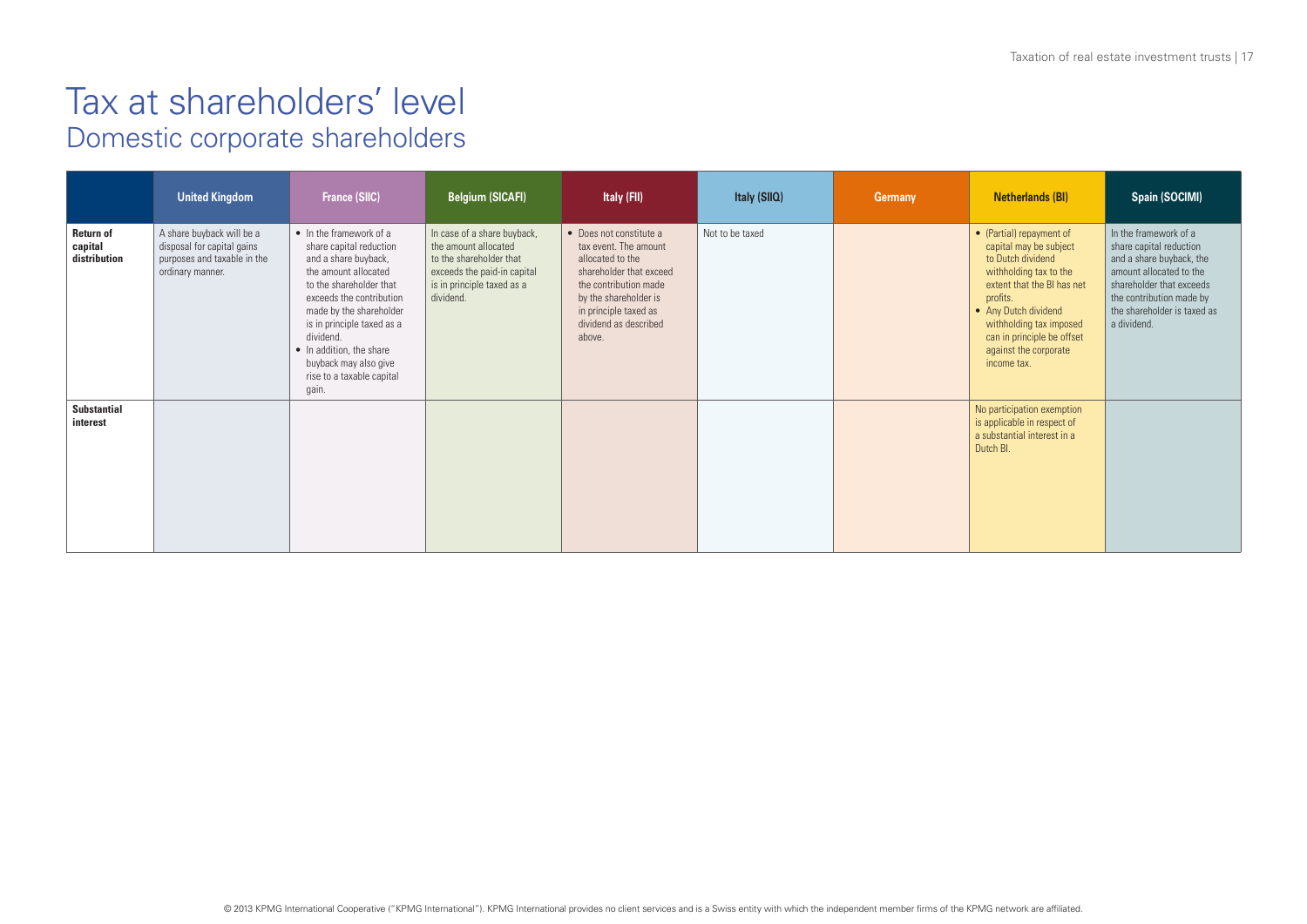#### Tax at shareholders' level Domestic individual shareholders

|                  | <b>United Kingdom</b>                                                                                                                                                                                                                                                                                                                                                                      | <b>France (SIIC)</b>                                                                                                                                | <b>Belgium (SICAFI)</b>                                                                                                                                     | Italy (FII)                                                                                                                                                                                                                                                                                                                                                                                                                                                                                                 | Italy (SIIQ)                                                                                                                                                                                                                                                                                                                                                 | Germany                                                                                                                                                                                                                                                              | Netherlands (BI)                                                                                                                                                                                                                                                                                                                                                                                                                                                                                                                                                                                                                                                                                           | Spain (SOCIMI)                                                                                                                                                                                                                                                                                                                                                                                                                                                                                                                                                                                                       |
|------------------|--------------------------------------------------------------------------------------------------------------------------------------------------------------------------------------------------------------------------------------------------------------------------------------------------------------------------------------------------------------------------------------------|-----------------------------------------------------------------------------------------------------------------------------------------------------|-------------------------------------------------------------------------------------------------------------------------------------------------------------|-------------------------------------------------------------------------------------------------------------------------------------------------------------------------------------------------------------------------------------------------------------------------------------------------------------------------------------------------------------------------------------------------------------------------------------------------------------------------------------------------------------|--------------------------------------------------------------------------------------------------------------------------------------------------------------------------------------------------------------------------------------------------------------------------------------------------------------------------------------------------------------|----------------------------------------------------------------------------------------------------------------------------------------------------------------------------------------------------------------------------------------------------------------------|------------------------------------------------------------------------------------------------------------------------------------------------------------------------------------------------------------------------------------------------------------------------------------------------------------------------------------------------------------------------------------------------------------------------------------------------------------------------------------------------------------------------------------------------------------------------------------------------------------------------------------------------------------------------------------------------------------|----------------------------------------------------------------------------------------------------------------------------------------------------------------------------------------------------------------------------------------------------------------------------------------------------------------------------------------------------------------------------------------------------------------------------------------------------------------------------------------------------------------------------------------------------------------------------------------------------------------------|
| <b>Dividends</b> | • Taxed as if profits of a<br>property rental business<br>• Treated as separate<br>business to other<br>property rental<br>businesses<br>• Withholding mechanism<br>for the distribution<br>of income from the<br>tax-exempt business at<br>the basic rate (currently<br>$20$ percent) – the<br>withholding tax is<br>creditable against the<br>property rental business<br>tax liability. | Dividends are subject<br>to income tax at the<br>progressive rate (marginal<br>rate of 45 percent plus<br>social contributions of<br>15.5 percent). | • 25 percent withholding<br>tax is the final levy.<br>• 15 percent in case 80<br>percent of the SICAFI's<br>assets are invested in<br>residential property. | • Non-Institutional<br>investor:<br>i. With more than<br>5 percent of the FII<br>units: the FII income<br>is taxed, on a "look-<br>through" basis, in the<br>hands of each Unit<br>Holder regardless of<br>the effective receipt of<br>the same and subject<br>to investor's tax<br>regime.<br>ii. With no-more than<br>5 percent of the FII<br>units: 20 percent<br>advanced/final<br>withholding tax<br>respectively for<br>investors that<br>generate business<br>income and for all<br>other investors. | • From the tax-exempt<br>business: 20 percent<br>advanced/final<br>withholding tax<br>depending on whether or<br>not the SIIO's shares are<br>held in connection with a<br>business activity (in this<br>case, withholding tax<br>may be credited against<br>the final tax liability)<br>• From the taxable<br>businesses: taxable in<br>the ordinary manner | • From 2009, the 26,375<br>percent WHT (flat tax) is<br>the final tax burden. No<br>individual tax. No further<br>tax credit on income<br>from foreign countries or<br>companies<br>• Lower taxation may be<br>applicable, depending on<br>individual circumstances. | • "Deemed income<br>basis" $-1.2$ percent<br>income tax of the value<br>of investment per<br>1 January of the tax year<br>• 15 percent withholding<br>tax is levied. The<br>dividend withholding tax<br>can in principle be offset<br>against the income tax.<br>• It is assumed that the<br>shares are not (do not<br>have to be) considered<br>to be business assets<br>and the shareholder<br>is not considered to<br>perform activities which<br>go beyond passive<br>investment in respect<br>of the shares in the<br>BL and furthermore<br>the shareholder does<br>not have a substantial<br>interest (in principle<br>together with tax partner:<br>an interest of 5 percent<br>or more) in the BI. | • Subject to the general<br>PIT regime (tax rate<br>applicable between<br>21 percent and<br>27 percent, although<br>according to the current<br>wording of the Law.<br>this would be reduced<br>to as low as 19 percent<br>as of 1 January 2014.<br>However, there is a Bill<br>of Law being discussed<br>to extend the 21 percent<br>rate through to the end of<br>2014. If this is approved<br>(which is expected) the<br>19 percent rate would<br>only be applicable as of<br>1 January 2015.<br>• The amount withheld by<br>the SOCIMI (21 percent)<br>would reduce the<br>amount payable by the<br>shareholder. |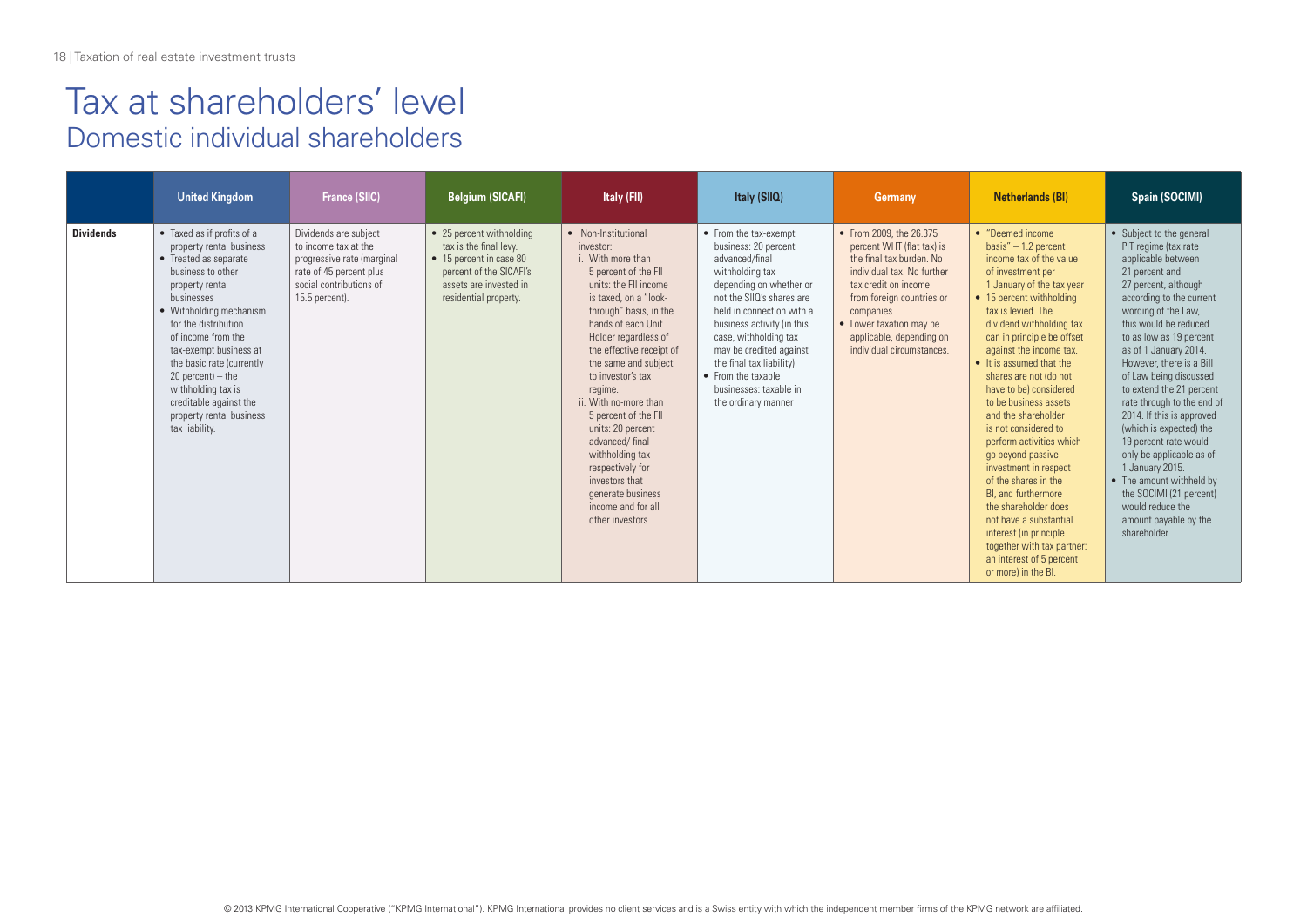#### Tax at shareholders' level Domestic individual shareholders

|                                                  | <b>United Kingdom</b>                                                                                     | <b>France (SIIC)</b>                                                                                                                                                                                                                                                                                                                                                                                                                                                                                                                                                                                                                | <b>Belgium (SICAFI)</b>                                                                                                                                                                                             | Italy (FII)                                                                                                                                                                                                                                                                                                                                                                                                                                                                                                        | Italy (SIIQ)                                                           | Germany                                                                                                                                                                                                                                                                | Netherlands (BI)                                                                                                                       | Spain (SOCIMI)                                                                                                                                                                                                |
|--------------------------------------------------|-----------------------------------------------------------------------------------------------------------|-------------------------------------------------------------------------------------------------------------------------------------------------------------------------------------------------------------------------------------------------------------------------------------------------------------------------------------------------------------------------------------------------------------------------------------------------------------------------------------------------------------------------------------------------------------------------------------------------------------------------------------|---------------------------------------------------------------------------------------------------------------------------------------------------------------------------------------------------------------------|--------------------------------------------------------------------------------------------------------------------------------------------------------------------------------------------------------------------------------------------------------------------------------------------------------------------------------------------------------------------------------------------------------------------------------------------------------------------------------------------------------------------|------------------------------------------------------------------------|------------------------------------------------------------------------------------------------------------------------------------------------------------------------------------------------------------------------------------------------------------------------|----------------------------------------------------------------------------------------------------------------------------------------|---------------------------------------------------------------------------------------------------------------------------------------------------------------------------------------------------------------|
| <b>Capital gains</b><br>on disposal of<br>shares | Fully taxable in the ordinary<br>manner                                                                   | As from 1 January 2013,<br>capital gains are taxable<br>based on the progressive<br>tax scale, leading to a<br>maximum 45 percent<br>taxation rate (plus<br>social contributions at<br>a 15.5 percent rate). For<br>income tax purposes, the<br>taxation is reduced through<br>a progressive allowance on<br>the capital gain realized,<br>depending on the holding<br>period of the shares sold<br>(20 percent for a minimum<br>holding period of 2 years,<br>30 percent as from 4 years<br>and 40 percent as from<br>6 years). This new regime is<br>likely to be modified again<br>in the framework of the next<br>finance laws. | Not taxable (assuming it<br>falls within the scope of<br>the normal management<br>of one's private estate). If<br>not, they will be taxable<br>at 16.5 percent or at the<br>general progressive income<br>tax rate. | • Non-Institutional<br>investor:<br>i. With more than<br>5 percent of the FII<br>units: the gain is<br>taxed at marginal<br>rate on 49.72 percent<br>of its amount if the<br>unit holder does not<br>perform a business<br>activity.<br>ii. With no-more than<br>5 percent of the FII<br>units: the capital gains<br>must be included in<br>Investor's taxable<br>basis for FII shares<br>held in connection<br>with a business<br>activity; 20 percent<br>substitute tax is<br>applied for all other<br>investor. | • Taxable in the ordinary<br>manner<br>• PEX regime is not<br>allowed. | • From 2009 onwards, the<br>26.375 percent WHT<br>(flat tax) is applicable on<br>capital gain and is the<br>final tax burden. This<br>applies regardless of the<br>holding period.<br>• Lower taxation may be<br>applicable, depending on<br>individual circumstances. | Not subject to any special<br>tax                                                                                                      | Subject to the general PIT<br>regime                                                                                                                                                                          |
| <b>Return of</b><br>capital<br>distribution      | A share buyback will be a<br>disposal for capital gains<br>purposes and taxable in the<br>ordinary manner | • A share buyback,<br>performed according<br>to the specific process<br>provided for by Article<br>225-209 of the French<br><b>Commercial Code</b><br>(process used in most of<br>the cases), gives rise to a<br>taxable capital gain.<br>• In the framework of a<br>share capital reduction<br>and an ordinary share<br>buyback, the amount<br>allocated to the<br>shareholder that exceeds<br>the contribution made<br>by the shareholder is<br>in principle taxed as a<br>dividend.<br>• In addition, the share<br>buyback may also give rise<br>to a taxable capital gain.                                                      | Not taxable                                                                                                                                                                                                         | • Does not constitute a<br>tax event as described<br>above.                                                                                                                                                                                                                                                                                                                                                                                                                                                        | Not subject to taxation                                                |                                                                                                                                                                                                                                                                        | (Partial) repayment of<br>capital may be subject to<br>Dutch dividend withholding<br>tax to the extent that the BI<br>has net profits. | In the framework of a<br>share capital reduction<br>and a share buyback, the<br>amount allocated to the<br>shareholder that exceeds<br>the contribution made by<br>the shareholder is taxed as<br>a dividend. |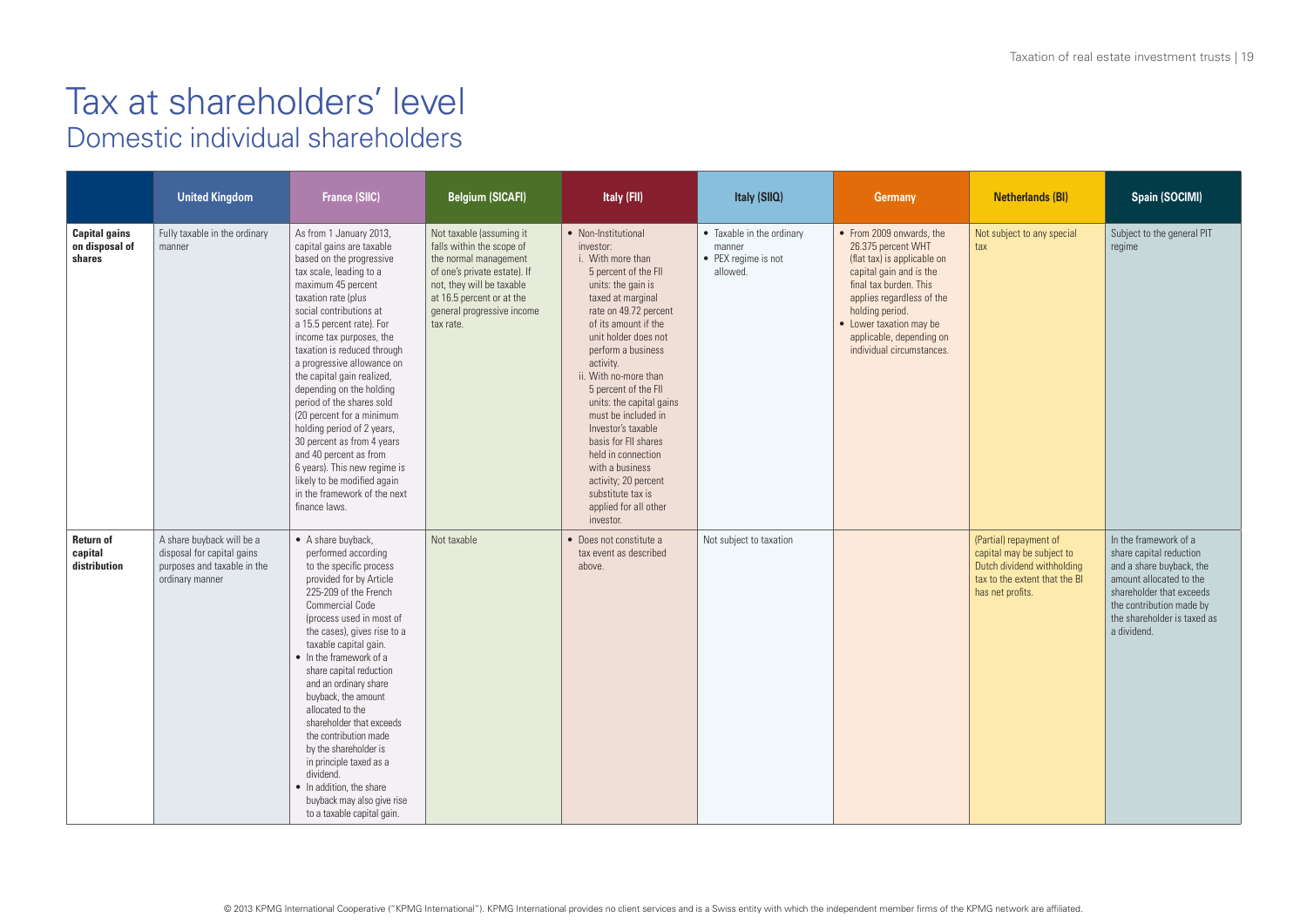### Tax at shareholders' level Foreign shareholders

|                  | <b>United Kingdom</b>                                                                                                                                                                                                                  | <b>France (SIIC)</b>                                                                                                                                                                                                                                                                                                                                                                                                                                                                                                                                                                                                                                                                                                                                                                                                                                                                                                                                                                                                                                                                                                                                                                  | <b>Belgium (SICAFI)</b>                                                                                                                                                                                                                                                                                                                                                                                                                                                                                                                                                                          | Italy (FII)                                                                                                                                                                                                                                                                                                                                                                                                                                                                                                                                                                                                                                                                                                                                                                                                                                                                                                                                                                                                                                                    | Italy (SIIQ)                                                                                                                                                                                                                                                                                                                                                                                                                                                                                                                                                                                                                                                                                                             | <b>Germany</b>                                                                                                                                                                                                                                                                                                                                                   | <b>Netherlands (BI)</b>                                                                                                                                                                                                                                                                                                                                                                                                                                                                                                                                                                                                                                                                                                                                                                                                                                                                             | Spain (SOCIMI)                                                                                                                                                                                                                                                                                                                                                                                                                                                                                                                                                                                                                                                                                                                                                                                                                                                                                                                        |
|------------------|----------------------------------------------------------------------------------------------------------------------------------------------------------------------------------------------------------------------------------------|---------------------------------------------------------------------------------------------------------------------------------------------------------------------------------------------------------------------------------------------------------------------------------------------------------------------------------------------------------------------------------------------------------------------------------------------------------------------------------------------------------------------------------------------------------------------------------------------------------------------------------------------------------------------------------------------------------------------------------------------------------------------------------------------------------------------------------------------------------------------------------------------------------------------------------------------------------------------------------------------------------------------------------------------------------------------------------------------------------------------------------------------------------------------------------------|--------------------------------------------------------------------------------------------------------------------------------------------------------------------------------------------------------------------------------------------------------------------------------------------------------------------------------------------------------------------------------------------------------------------------------------------------------------------------------------------------------------------------------------------------------------------------------------------------|----------------------------------------------------------------------------------------------------------------------------------------------------------------------------------------------------------------------------------------------------------------------------------------------------------------------------------------------------------------------------------------------------------------------------------------------------------------------------------------------------------------------------------------------------------------------------------------------------------------------------------------------------------------------------------------------------------------------------------------------------------------------------------------------------------------------------------------------------------------------------------------------------------------------------------------------------------------------------------------------------------------------------------------------------------------|--------------------------------------------------------------------------------------------------------------------------------------------------------------------------------------------------------------------------------------------------------------------------------------------------------------------------------------------------------------------------------------------------------------------------------------------------------------------------------------------------------------------------------------------------------------------------------------------------------------------------------------------------------------------------------------------------------------------------|------------------------------------------------------------------------------------------------------------------------------------------------------------------------------------------------------------------------------------------------------------------------------------------------------------------------------------------------------------------|-----------------------------------------------------------------------------------------------------------------------------------------------------------------------------------------------------------------------------------------------------------------------------------------------------------------------------------------------------------------------------------------------------------------------------------------------------------------------------------------------------------------------------------------------------------------------------------------------------------------------------------------------------------------------------------------------------------------------------------------------------------------------------------------------------------------------------------------------------------------------------------------------------|---------------------------------------------------------------------------------------------------------------------------------------------------------------------------------------------------------------------------------------------------------------------------------------------------------------------------------------------------------------------------------------------------------------------------------------------------------------------------------------------------------------------------------------------------------------------------------------------------------------------------------------------------------------------------------------------------------------------------------------------------------------------------------------------------------------------------------------------------------------------------------------------------------------------------------------|
| <b>Dividends</b> | Foreign shareholders<br>receive dividends from the<br>tax-exempt business net<br>of basic rate income tax<br>(currently 20 percent). They<br>may be able to reclaim<br>some of this under the<br>provisions of a double tax<br>treatv. | • 15 percent dividend<br>withholding tax on<br>dividends paid to a<br>non-profitable entity<br>resident in a EU Member<br>State, Iceland, Norway or<br>l iechtenstein<br>• 15 percent dividend<br>withholding tax on<br>dividends drawn from<br>exempt income and paid<br>in favor of certain French<br><b>UCITSs (Undertakings for</b><br>Collective Investment in<br>Transferable Securities.<br>OPCVM in French)<br>and AIFs (Alternative<br>Investment Funds. FIA in<br>French) (such as SICAVs,<br>FCPs, FCPIs, SPPICAVs,<br>etc.) or in favor of foreign<br>OPCs that meet both of<br>the following conditions:<br>$-$ it raises capital from<br>a certain number of<br>investors in view of<br>investing it, under a<br>defined investment<br>policy, in the interest<br>of those investors:<br>$-$ it has characteristics<br>similar to the French<br>undertaking for<br>collective investment<br>vehicles expressly<br>enumerated in Article<br>119 bis (2) of the FTC<br>(notably OPCVMs,<br>SICAFs, OPCIs).<br>• 21 percent dividend<br>withholding tax on<br>dividends paid to an<br>individual resident in<br>a EU Member State.<br>Iceland, Norway or<br>l iechtenstein | • 25 percent withholding<br>tax<br>• Should be determined<br>on a case by case basis<br>whether treaty access<br>is available to claim a<br>reduction<br>• 15 percent of 80 percent<br>of the SICAFI's assets are<br>invested in residential<br>property.<br>• Belgian tax law provides<br>for an exemption of<br>withholding tax on<br>dividends distributed to<br>non-resident investors<br>who do not assign these<br>assets for carrying out a<br>professional activity in<br>Belgium (to the extent<br>that the distributed<br>dividend does not stem<br>from Belgian source<br>dividends). | • Institutional Investor:<br>Profit is taxed upon<br>distribution with a<br>20 percent withholding<br>tax, that could be<br>reduced according to the<br>DTT where applicable.<br>The 20 percent WHT is<br>not applicable to profits<br>distributed to:<br>i. foreign pension<br>funds and foreign<br>undertakings for<br>collective investment<br>of savings established<br>in countries included<br>in the so called<br>"White list:<br>ii. international bodies<br>established on the<br>basis of international<br>treaties that are valid<br>in Italy, as well as<br>iii.central banks or<br>entities that manage<br>the official reserve of<br><b>State</b><br>iv. vehicles 100 percent<br>owned by institutional<br>investors (i.e. pension<br>funds, OICR residing<br>in white list countries)<br>and by sovereign<br>funds<br>• Non-Institutional<br>Investor:<br>With more than<br>5 percent, profit is taxed<br>upon distribution with<br>a 20 percent domestic<br>withholding tax that<br>could be reduced<br>according to DTT,<br>where applicable. | • From the tax-exempt<br>business: 20 percent<br>final withholding<br>tax; 15 percent final<br>withholding tax on the<br>distribution of profits<br>deriving from the letting<br>of certain residential<br>buildings. No exemption<br>for shareholders as<br>resident in counties<br>that provide for an<br>adequate exchange of<br>information with the<br>Italian tax authorities.<br>The EU parent directive<br>is not applicable, so that<br>no exemption may be<br>granted DTT benefits<br>might be applicable<br>(Foreign Tax Credit might)<br>fully recover, locally,<br>the final WHT paid at<br>source).<br>• Taxable in the ordinary<br>manner if profits are<br>derived from the SIIO's<br>taxable businesses | • 25 percent in general<br>+5.5 percent solidarity<br>surcharge thereon, i.e.<br>26.375 percent<br>• Reduction of withholding<br>tax according to some tax<br>treaties<br>• Final tax burden<br>• No affiliation privilege<br>if capital stake is<br>10 percent or more<br>• EU Parent/Subsidiary<br>Directive not applicable,<br>since REIT-AG is tax<br>exempt | • Not taxable in the<br>Netherlands, assuming<br>that the shareholder:<br>$-$ is not a resident<br>nor deemed to be<br>a resident nor has<br>opted to be treated<br>as a resident in the<br>Netherlands:<br>- does not have<br>an enterprise or<br>an interest in an<br>enterprise that, in<br>whole or in part, is<br>carried on through<br>a permanent<br>establishment<br>or a permanent<br>representative in the<br>Netherlands and to<br>which permanent<br>establishment<br>or permanent<br>representative<br>the shares are<br>attributable:<br>- does not have a<br>deemed Netherlands<br>enterprise to which<br>enterprise the shares<br>are attributable:<br>- does not have, or is<br>not deemed to have, a<br>substantial interest in<br>the BI.<br>• Cannot claim the<br>participation exemption<br>• 15 percent withholding<br>tax<br>• May be reduced under<br>the double tax treaty | • A 21 percent rate is<br>in principle applicable<br>(eventually to be reduced<br>which, according to<br>the current wording<br>of the Law, would be<br>reduced to 19 percent<br>as of 1 January 2014.<br>However, there is a Bill<br>of Law being discussed<br>to extend the 21 percent<br>rate through to the end of<br>2014. If this is approved<br>(which is expected) the<br>19 percent rate would<br>only be applicable as<br>of 1 January 2015. This<br>rate could be reduced<br>pursuant to a tax treaty,<br>if applicable.<br>• No taxation in case<br>the Parent-Subsidiary<br>Directive las<br>implemented in Spain) is<br>applicable<br>$-$ In case the dividends<br>are obtained through<br>a permanent<br>establishment<br>in Spain, the<br>same rules as for<br>domestic corporate<br>shareholders are<br>applicable.<br>• The amount withheld by<br>the SOCIMI would reduce<br>the tax payable by the<br>shareholder. |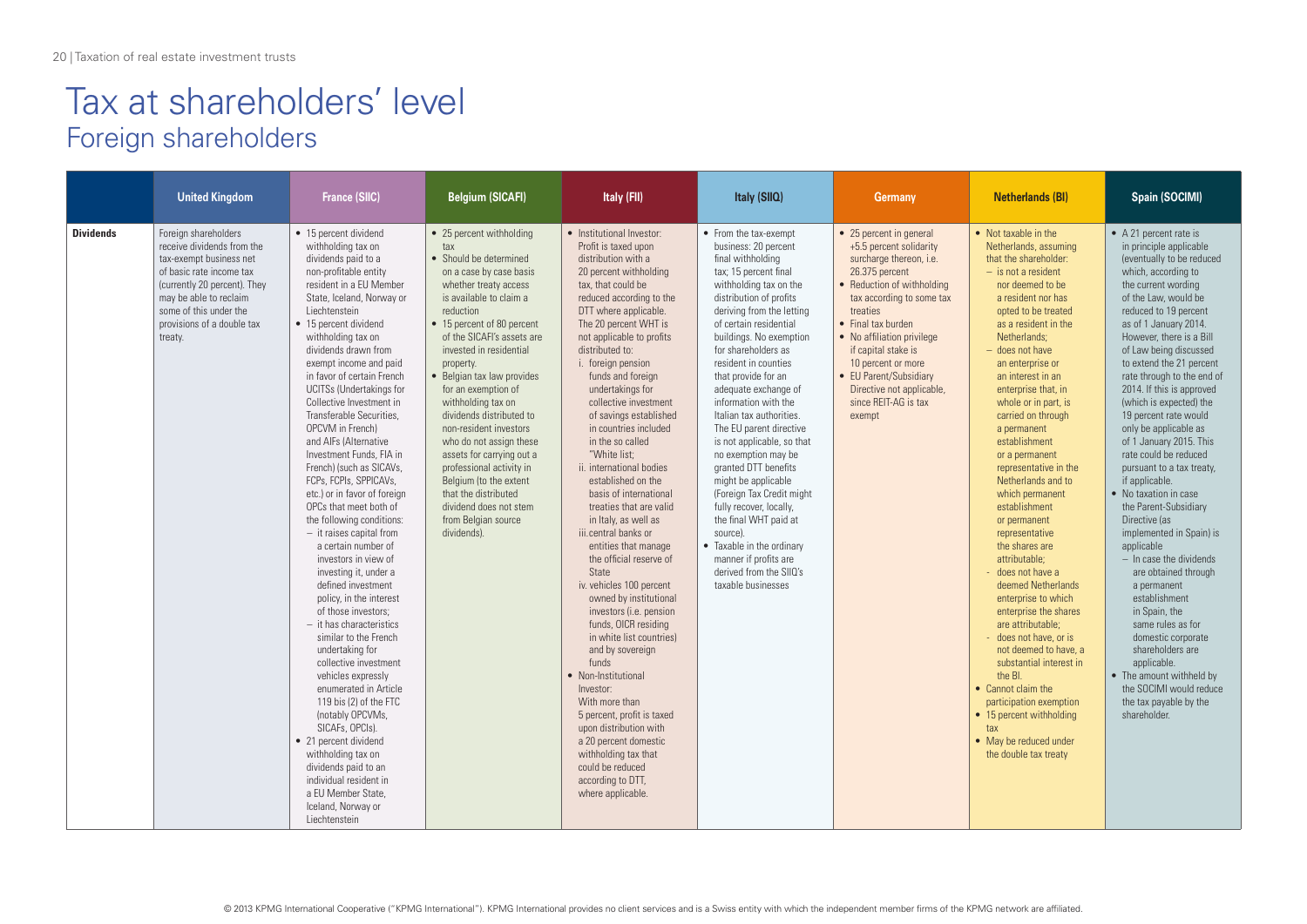### Tax at shareholders' level Foreign shareholders

|                             | <b>United Kingdom</b> | France (SIIC)                                                                                                                                                                                                                                                                                                                                                                                                                                                                                                                                                                                                                                                                                                                                                                                                                     | <b>Belgium (SICAFI)</b> | Italy (FII) | Italy (SIIQ) | Germany | <b>Netherlands (BI)</b> | Spain (SOCIMI) |
|-----------------------------|-----------------------|-----------------------------------------------------------------------------------------------------------------------------------------------------------------------------------------------------------------------------------------------------------------------------------------------------------------------------------------------------------------------------------------------------------------------------------------------------------------------------------------------------------------------------------------------------------------------------------------------------------------------------------------------------------------------------------------------------------------------------------------------------------------------------------------------------------------------------------|-------------------------|-------------|--------------|---------|-------------------------|----------------|
| <b>Dividends</b><br>(cont.) |                       | • New 21 percent<br>withholding tax on<br>dividends paid to French<br>tax resident individuals<br>creditable against the<br>personal income tax<br>("kind of installment of<br>income tax")<br>• 75 percent dividend<br>withholding tax on<br>dividend paid in a<br>non-cooperative state or<br>territory (i.e. tax haven)<br>• 30 percent dividend<br>withholding tax in the<br>other cases (on dividend<br>paid to non residents<br>not falling in the above<br>mentioned situations)<br>• These rates may be<br>reduced under the<br>provisions of tax treaties<br>to 15 percent, 10 percent,<br>5 percent or 0 percent.<br>• Please see the comments<br>on restrictions on<br>shareholders regarding<br>a charge which may<br>arise on distributions to<br>certain shareholders with<br>more than 10 percent<br>shareholding. |                         |             |              |         |                         |                |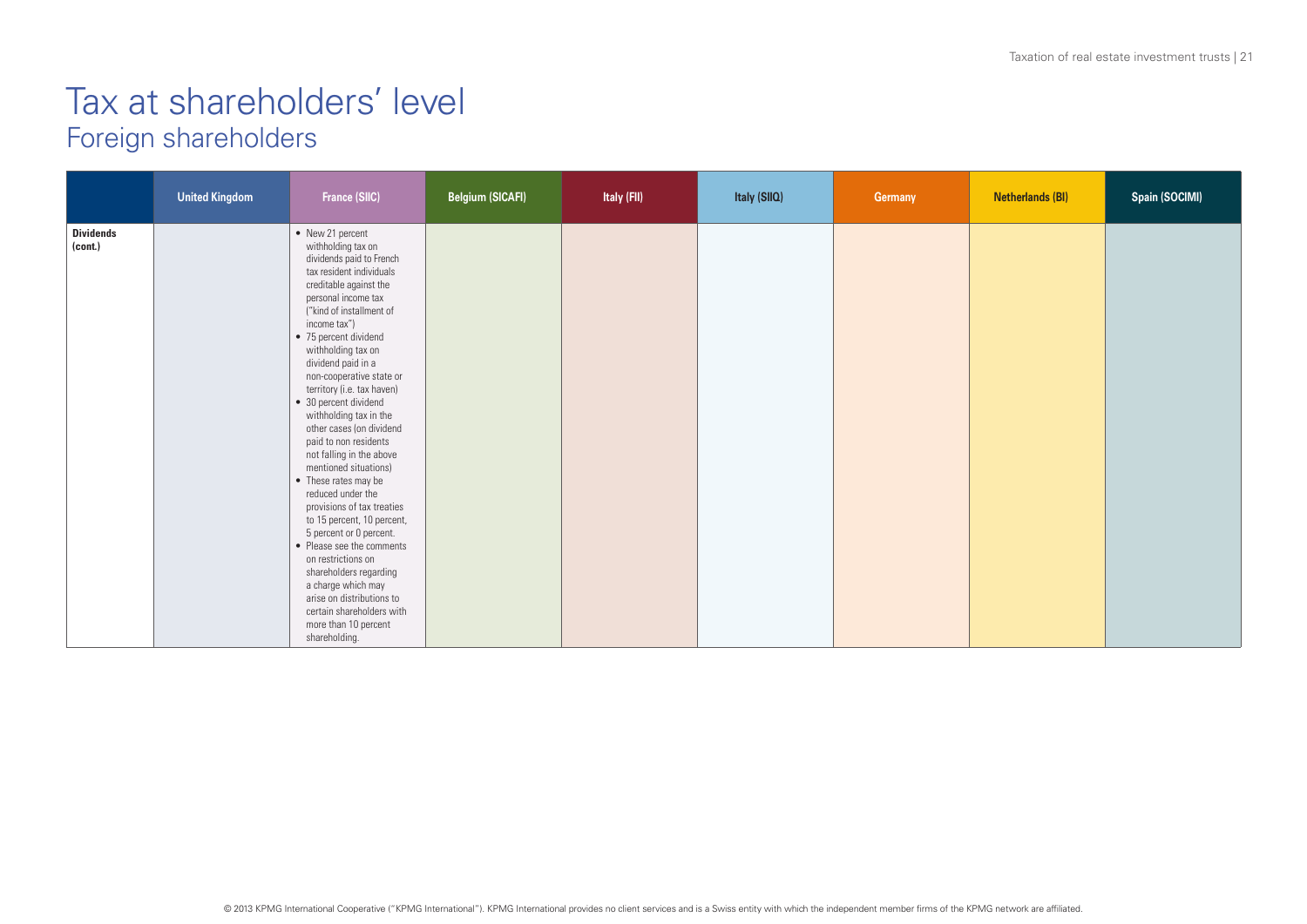### Tax at shareholders' level Foreign shareholders

|                                                  | <b>United Kingdom</b> | <b>France (SIIC)</b>                                                                                                                                                                                                                                                                                                                                                                                                                                                                                                                                                                                                                                                                                                                 | <b>Belgium (SICAFI)</b>                                                     | Italy (FII)                                                                                                                                                                                                                                                                                                                                                                                                                                                                                                       | Italy (SIIQ)                                                           | <b>Germany</b>                     | <b>Netherlands (BI)</b>                                                                                                                                        | Spain (SOCIMI)                                                                                                                                                                                                                                                                                                                                                                        |
|--------------------------------------------------|-----------------------|--------------------------------------------------------------------------------------------------------------------------------------------------------------------------------------------------------------------------------------------------------------------------------------------------------------------------------------------------------------------------------------------------------------------------------------------------------------------------------------------------------------------------------------------------------------------------------------------------------------------------------------------------------------------------------------------------------------------------------------|-----------------------------------------------------------------------------|-------------------------------------------------------------------------------------------------------------------------------------------------------------------------------------------------------------------------------------------------------------------------------------------------------------------------------------------------------------------------------------------------------------------------------------------------------------------------------------------------------------------|------------------------------------------------------------------------|------------------------------------|----------------------------------------------------------------------------------------------------------------------------------------------------------------|---------------------------------------------------------------------------------------------------------------------------------------------------------------------------------------------------------------------------------------------------------------------------------------------------------------------------------------------------------------------------------------|
| <b>Capital gains</b><br>on disposal of<br>shares |                       | • Where a foreign investor<br>directly or indirectly<br>holds at least 10 percent<br>of the SIIC share capital,<br>capital gains are subject<br>to a 33.33 percent<br>withholding tax, subject<br>to the application of<br>tax treaties. This rate is<br>reduced to 19 percent for<br>investors located in a EU<br>Member State, Iceland.<br>Norway or Liechtenstein.<br>• This rate is increased up<br>to 75 percent for foreign<br>investors located in a<br>non-cooperative state or<br>territory (i.e. tax haven).<br>• Non-profitable entities<br>located in a EU Member<br>State, Iceland, Norway or<br>Liechtenstein are exempt.<br>• Non-resident individuals<br>are also subject to social<br>contributions (15.5 percent). | Based on the double tax<br>treaties, in principle not<br>taxable in Belgium | • Capital gain is taxed<br>in Italy at marginal<br>rate on 49.72 percent<br>of its amount if the<br>shareholders do not<br>perform a business<br>activity or to a substitute<br>tax at 20 percent.<br>It would apply DTT<br>provisions if available.<br>• Foreign unit holders<br>resident in countries that<br>provide for an adequate<br>exchange of information<br>with the Italian tax<br>authorities are exempt<br>from the substitute tax<br>withholding tax provided<br>they are the beneficial<br>owners. | • Taxable in the ordinary<br>manner<br>• PEX regime is not<br>allowed. | • May be exempt from<br>German tax | • Not taxable in the<br>Netherlands, assuming<br>that the shareholder<br>conditions directly above<br>are met<br>• Cannot claim the<br>participation exemption | • Any capital gain is<br>subject to 21 percent<br>tax (eventually to be<br>reduced to 19 percent as<br>of 1 January 2014). This<br>rate could be reduced<br>pursuant to a tax treaty,<br>if applicable.<br>$\bullet$ In case the gain is<br>realized through a<br>permanent establishment<br>in Spain, the same<br>rules as for domestic<br>corporate shareholders<br>are applicable. |
| <b>Return of</b><br>capital<br>distribution      |                       | • In the framework of a<br>share capital reduction<br>and a share buyback,<br>the amount allocated<br>to the shareholder that<br>exceeds the contribution<br>made by the shareholder<br>is in principle taxed as<br>a dividend potentially<br>subject to withholding<br>tax.<br>• In addition, the share<br>buyback may also give<br>rise to a taxable capital<br>gain which may be<br>subject to withholding<br>tax.                                                                                                                                                                                                                                                                                                                | Not taxable                                                                 | • Does not constitute a tax<br>event<br>• 20 percent final<br>withholding tax<br>applied by SGR on the<br>difference between the<br>redemption value and<br>the subscription cost.<br>No taxation in case of<br>foreign shareholders<br>resident in countries that<br>provide for an adequate<br>exchange of information<br>with the Italian tax<br>authorities (ie. "white list<br>countries") if they are the<br>beneficial owners.                                                                             | Not subject to taxation                                                |                                    | (Partial) repayment of<br>capital may be subject to<br>Dutch dividend withholding<br>tax to the extent that the BI<br>has net profits.                         | In the framework of a<br>share capital reduction<br>and a share buyback, the<br>amount allocated to the<br>shareholder that exceeds<br>the contribution made by<br>the shareholder is taxed as<br>a dividend.                                                                                                                                                                         |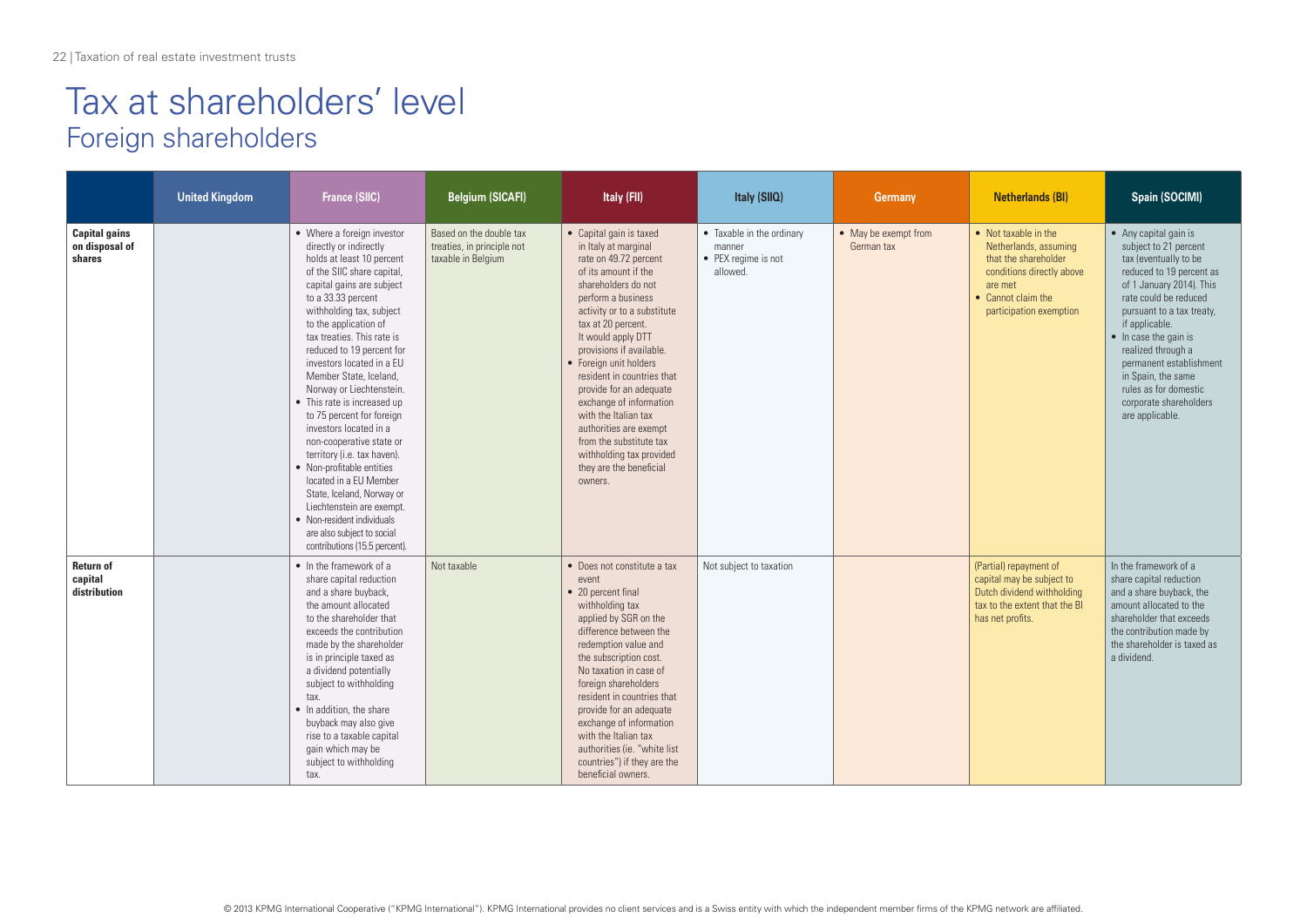**Change** 

**KRIEK** 

© 2013 KPMG International Cooperative ("KPMG International"). KPMG International provides no client services and is a Swiss entity with which the independent member firms of the KPMG network are affiliated.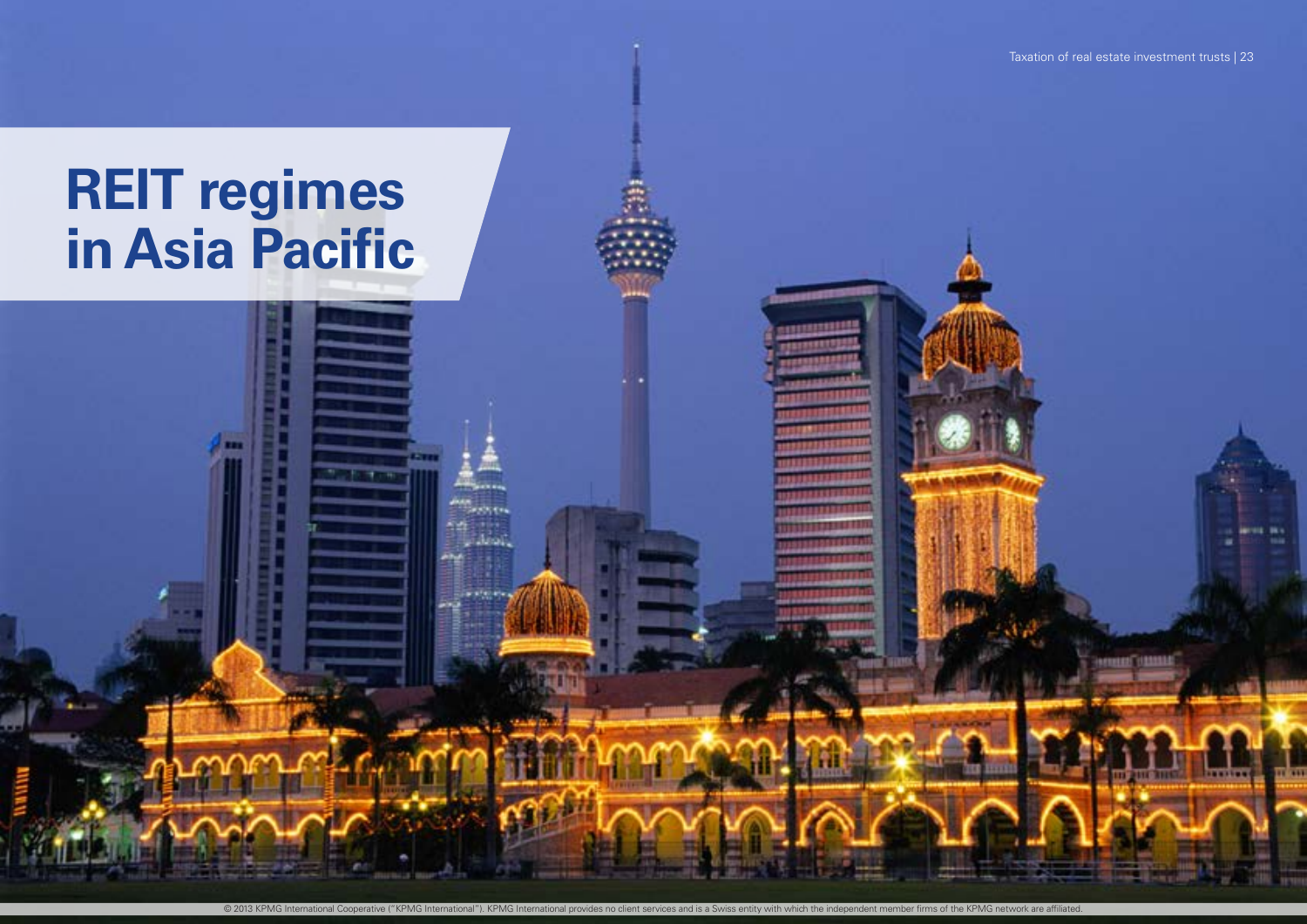|                                        | Hong Kong (REIT)                                                                                                                                                                                                                                                                                                                                                                                                                                                                                                                                                                                               | <b>Singapore (SREIT)</b>                                                                                                                                                                                                                                                                                                            | <b>Australia</b>                                                                                                                                                                                                                                                                                                                                                                                                                                                                                                                                                                                                                                                                                                                                                                                                                                                                                                                                                                                                                                                                                                                                                                                                   | Japan (JREIT)                                                                                                                                                                                                                                                                       | South Korea (General REIT, CR-REIT,<br><b>Entrusted Management REIT)</b>                                                                                                                                                                                                                                                                                                                                                                                                                                                                                                                                                                                           | <b>Philippines</b>                                                                                                                                                                                                                                                                                                                                                                                                                                                                                                                                                         |
|----------------------------------------|----------------------------------------------------------------------------------------------------------------------------------------------------------------------------------------------------------------------------------------------------------------------------------------------------------------------------------------------------------------------------------------------------------------------------------------------------------------------------------------------------------------------------------------------------------------------------------------------------------------|-------------------------------------------------------------------------------------------------------------------------------------------------------------------------------------------------------------------------------------------------------------------------------------------------------------------------------------|--------------------------------------------------------------------------------------------------------------------------------------------------------------------------------------------------------------------------------------------------------------------------------------------------------------------------------------------------------------------------------------------------------------------------------------------------------------------------------------------------------------------------------------------------------------------------------------------------------------------------------------------------------------------------------------------------------------------------------------------------------------------------------------------------------------------------------------------------------------------------------------------------------------------------------------------------------------------------------------------------------------------------------------------------------------------------------------------------------------------------------------------------------------------------------------------------------------------|-------------------------------------------------------------------------------------------------------------------------------------------------------------------------------------------------------------------------------------------------------------------------------------|--------------------------------------------------------------------------------------------------------------------------------------------------------------------------------------------------------------------------------------------------------------------------------------------------------------------------------------------------------------------------------------------------------------------------------------------------------------------------------------------------------------------------------------------------------------------------------------------------------------------------------------------------------------------|----------------------------------------------------------------------------------------------------------------------------------------------------------------------------------------------------------------------------------------------------------------------------------------------------------------------------------------------------------------------------------------------------------------------------------------------------------------------------------------------------------------------------------------------------------------------------|
| <b>Year Enacted</b>                    | 2003                                                                                                                                                                                                                                                                                                                                                                                                                                                                                                                                                                                                           | 2002                                                                                                                                                                                                                                                                                                                                | No specific REIT regime<br>CGT regime: 1985<br>MIT withholding tax rules: 2008                                                                                                                                                                                                                                                                                                                                                                                                                                                                                                                                                                                                                                                                                                                                                                                                                                                                                                                                                                                                                                                                                                                                     | 2000                                                                                                                                                                                                                                                                                | • General REIT and CR-REIT: 2001<br>• Entrusted Management REIT: 2005                                                                                                                                                                                                                                                                                                                                                                                                                                                                                                                                                                                              | The REIT ACT of 2009 lapsed into law on 17<br>December 2009 and became effective on 9<br>February 2010.                                                                                                                                                                                                                                                                                                                                                                                                                                                                    |
| Governed<br>by or under<br>supervision | Regulated by the Securities and<br>Future Commission (SFC).                                                                                                                                                                                                                                                                                                                                                                                                                                                                                                                                                    | • Governed by the Monetary<br>Authority of Singapore (MAS)<br>and the Singapore Exchange.<br>• Regulated by the Property<br>Funds Guidelines, the<br>Securities and Futures Act, the<br>Code of Collective Investments<br>Scheme, the listing manual<br>of the Singapore Exchange,<br>and the Code of Corporate<br>Governance 2005. | Governed by the Income Tax Assessment Acts<br>1936 and 1997, Tax Administration Act 1953<br>and Corporations Act 2001.                                                                                                                                                                                                                                                                                                                                                                                                                                                                                                                                                                                                                                                                                                                                                                                                                                                                                                                                                                                                                                                                                             | • Governed by the Investment Trust<br>and Investment Corporation Law.<br>• Additionally, JREITs must observe<br>self-regulating rules established<br>by the Investment Trusts<br>Association.<br>• JREITs must comply with the<br>Japanese tax law in order to be<br>tax qualified. | Governed by the Real Estate Investment<br>Company Act.                                                                                                                                                                                                                                                                                                                                                                                                                                                                                                                                                                                                             | • Governed by Real Estate Investment Trust<br>(REIT) Act of 2009, Corporation Code of<br>the Philippines, Securities Regulation<br>Code of 2000. The National Internal<br>Revenue Code of 1997 as amended.<br>• Regulated by Securities and Exchange<br>Commission (SEC) and Bureau of Internal<br>Revenue                                                                                                                                                                                                                                                                 |
| <b>Formalities and</b><br>procedure    | Must comply with the REIT Code.<br>This includes, subject to certain<br>de-minimize thresholds:<br>• All connected party <sup>6</sup><br>transactions to be subject to<br>voting by unit holders, with<br>those holding a material<br>interest in the transactions<br>to abstain from voting.<br>• The management company<br>and the trustee must<br>function independently but<br>they may be part of the<br>same corporate group if<br>certain requirements are<br>fulfilled.<br>• The management company<br>has to appoint financial<br>advisors.<br>• Valuation reports are<br>required at least annually. | Application to the Inland Revenue<br>Authority of Singapore for tax<br>transparency ruling.                                                                                                                                                                                                                                         | • No special legal or regulatory<br>requirements need to be a REIT<br>• However, to benefit from withholding<br>tax changes, the REIT must at least be<br>a Managed Investment Trust ('MIT'), for<br>which the requirements are:<br>i. the trustee of the trust is an Australian<br>resident or the central management<br>and control of the trust is in Australia:<br>ii. the trust is a 'managed investment<br>scheme' operated by a 'financial<br>services licensee' whose license covers<br>operating such an investment scheme<br>(as defined in the Corporations Act);<br>iii. the trust is either widely held or<br>deemed to be widely held by virtue of<br>qualified investors.;<br>iv. a substantial portion of the investment<br>management activities are undertaken<br>in Australia: and<br>v. no foreign resident individual holds<br>(directly or indirectly) 10 percent or<br>more of the trust <sup>7</sup> .<br>• In addition, to benefit from the proposed<br>new deemed capital rules, the following<br>requirements must be satisfied:<br>i. the REIT must satisfy the relevant MIT<br>definition: and<br>ii. the REIT must make an election within<br>the required time limit <sup>8</sup> . | • Bylaws must be prepared and<br>filed with the prime minister.<br>• Registration with the prime<br>minister is required to obtain<br>investment corporation status.                                                                                                                | • General REIT - manages assets by<br>themselves, must obtain approval from<br>the Ministry of Land, Infrastructure and<br>Transport ('MOLIT'). Often manages with<br>the assistance of investment advisory<br>companies.<br>• CR-REIT - paper company (must describe<br>its duration in its article of incorporation).<br>Entrusts the management of assets to<br>asset management companies (which are<br>licensed by the MOLIT).<br>• Entrusted Management REIT - paper<br>company (must describe its duration<br>in its article of incorporation). Entrusts<br>the management of assets to asset<br>management companies (which are<br>licensed by the MOLIT). | • Register with the SEC in accordance with<br>the Corporation Code and the rules and<br>regulations prescribed by SEC.<br>• Like any other corporations, the REIT<br>must also register with other government<br>agencies such as the Bureau of Internal<br>Revenue, local government unit, and<br>social security agencies.<br>• The shares of stock must be registered<br>with the SEC and listed with the stock<br>exchange.<br>• At least one-third or at least two,<br>whichever is higher, of the board of<br>directors of a REIT shall be independent<br>directors. |

6. For the purpose of the Code, a connected party transaction is any transaction between the REIT scheme and any of the connected persons (such as the management company, the property valuer, the trustee, a significant hol two or more REIT schemes which are managed by the same management company.

7. The Australian Government has announced that it intends to amend the current MIT definition for withholding tax purposes to allow certain 'widely held' trusts to qualify.

8. Broadly, under the proposed new rules, the REIT must either satisfy the current MIT definition for withholding tax purposes or satisfy an extended definition for certain 'widely held' trusts.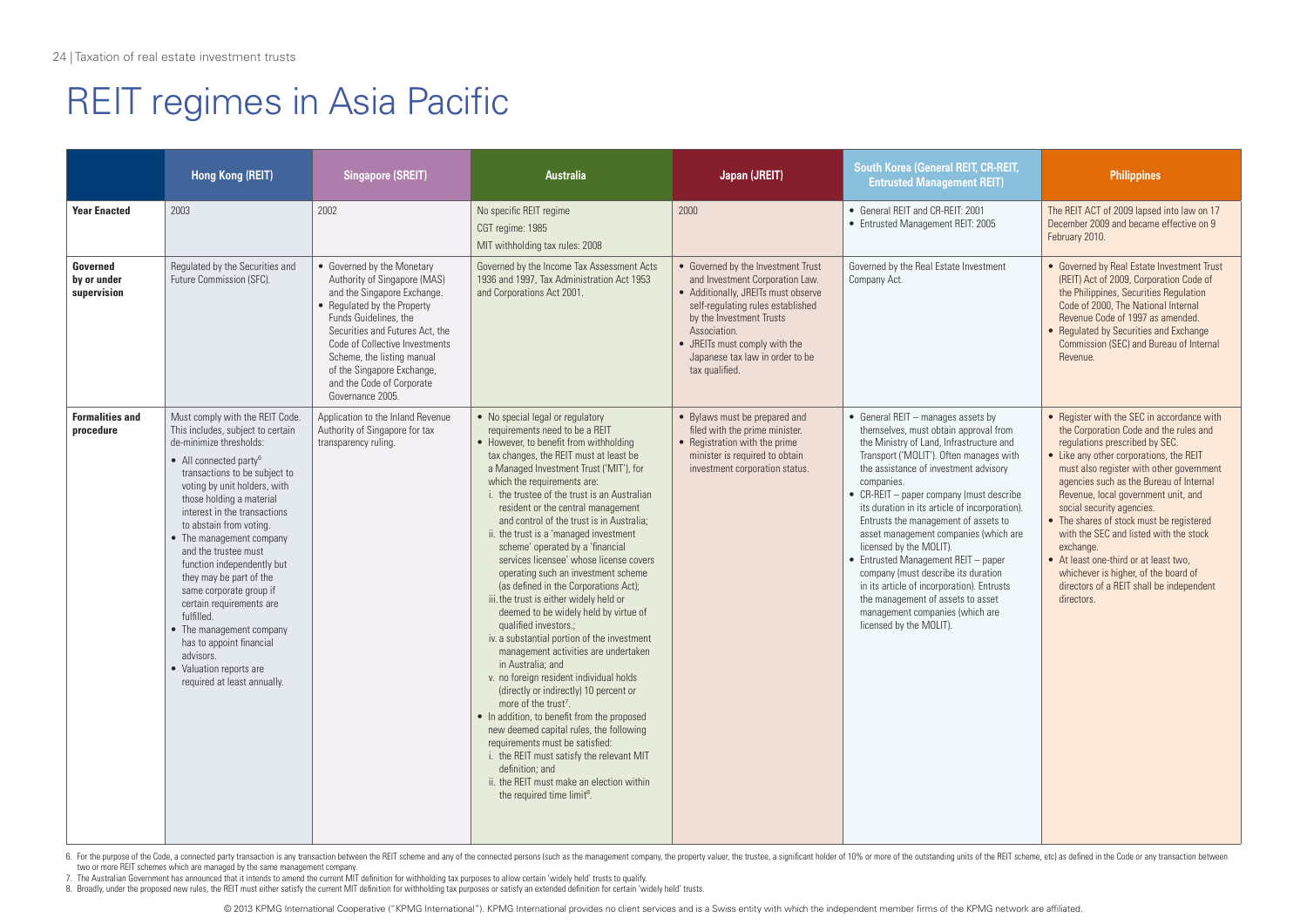|                                        | Hong Kong (REIT)                                                                                                                                                                                                                                                                               | <b>Singapore (SREIT)</b>                                                                                                    | <b>Australia</b>                                                                                                                                                                                                                                                                                                                                                                                                                                                                                                                                                                                                                                                                                                          | Japan (JREIT)                                                                                                                                                                                                                                                                                                                                                                                                                                                                                                                                                                          | <b>South Korea (General REIT, CR-REIT,</b><br><b>Entrusted Management REIT)</b>                                                                                                                                                                                                                                                                                                                                                                                                                                                                                                                                                                  | <b>Philippines</b>                                                                                                                                                                                                                                                                                                                                                                                                                                                                                                                                                                                                                                                                                                                                                                                                                                                    |
|----------------------------------------|------------------------------------------------------------------------------------------------------------------------------------------------------------------------------------------------------------------------------------------------------------------------------------------------|-----------------------------------------------------------------------------------------------------------------------------|---------------------------------------------------------------------------------------------------------------------------------------------------------------------------------------------------------------------------------------------------------------------------------------------------------------------------------------------------------------------------------------------------------------------------------------------------------------------------------------------------------------------------------------------------------------------------------------------------------------------------------------------------------------------------------------------------------------------------|----------------------------------------------------------------------------------------------------------------------------------------------------------------------------------------------------------------------------------------------------------------------------------------------------------------------------------------------------------------------------------------------------------------------------------------------------------------------------------------------------------------------------------------------------------------------------------------|--------------------------------------------------------------------------------------------------------------------------------------------------------------------------------------------------------------------------------------------------------------------------------------------------------------------------------------------------------------------------------------------------------------------------------------------------------------------------------------------------------------------------------------------------------------------------------------------------------------------------------------------------|-----------------------------------------------------------------------------------------------------------------------------------------------------------------------------------------------------------------------------------------------------------------------------------------------------------------------------------------------------------------------------------------------------------------------------------------------------------------------------------------------------------------------------------------------------------------------------------------------------------------------------------------------------------------------------------------------------------------------------------------------------------------------------------------------------------------------------------------------------------------------|
| <b>Legal form and</b><br>share capital | • Unit trust listed in Hong<br>Kong.<br>• No formal minimum capital<br>requirements in REIT Code<br>but subject to listing rules.<br>• No limits are placed on the<br>REIT's cash holdings.<br>• Assets of the REIT are held<br>on trust and segregated<br>from the assets of its<br>trustees. | • Unit Trust constituted by Trust<br>Deed<br>• USD20 million minimum assets<br>size (to be listed on Singapore<br>Exchange) | • Resident/non-resident (public) unit (fixed)<br>trust<br>• May adopt one of two structures:<br>i. stand-alone unit trust, passively<br>holding real estate portfolio; or<br>ii. form part of a listed stapled security<br>where a company share(s) and unit<br>trust(s) unit(s) are stapled such that<br>they cannot be sold separately. Usually,<br>the company will undertake a range<br>of activities relating to the real estate<br>owned by the trust [e.g. management,<br>rent to use (e.g. hotel, hospital), funds<br>management, etc.].<br>• Managed by a corporate trustee/<br>responsible entity/fund manager.<br>• No minimum capital requirements exist.<br>• Larger LPTs now involve stapled<br>structures. | • Trust or Corporation<br>• Minimum capital required for<br>corporate type is JPY (Japanese<br>Yen) 100 million.                                                                                                                                                                                                                                                                                                                                                                                                                                                                       | • Self-Management $REIT - a stock$<br>company.<br>• CR-REIT is a paper company (i.e. special<br>purpose company that has a finite life)<br>with minimum share capital of KRW<br>(South Korean Won) 5 billion.<br>$\bullet$ Entrusted Management REIT - a paper<br>company with a minimum share capital<br>of KRW5 billion.<br>• Self-Management REIT and the other<br>REITs are allowed to start with a share<br>capital of KRW1 billion and KRW0.5<br>billion, respectively, which is to be<br>increased to at least KRW7 billion<br>and KRW5 billion, respectively, within<br>six months of obtaining the business<br>approval from the MOLIT. | • Stock corporation<br>• Must be a public company and to be<br>considered as such, a REIT shall:<br>i. maintain its status as a listed<br>company; and<br>ii. upon and after listing, have at least<br>1,000 public shareholders each owning<br>at least 50 shares, and who, in the<br>aggregate, own at least 40 percent<br>of the outstanding capital stock of<br>the REIT at the initial year, provided<br>that the minimum ownership shall be<br>increased to 67 percent within 3 years<br>from listing<br>• Minimum paid up capital of PHP<br>(Philippines Peso) 300 million at the time<br>of incorporation, in either cash and/or<br>property.<br>• Nationality Requirement: Can be 100<br>percent foreign-owned, however REIT that<br>owns land located in the Philippines must<br>comply with foreign ownership limitations<br>imposed under Philippine law. |
| <b>Restriction on</b><br>shareholdings | Minimum public float applies                                                                                                                                                                                                                                                                   | At least 500 public shareholders<br>holding 25 percent of its units.                                                        | <b>None</b>                                                                                                                                                                                                                                                                                                                                                                                                                                                                                                                                                                                                                                                                                                               | • One of the following requirements<br>must be met:<br>i. there is a public offering of<br>units with a total issue price of<br>JPY100 million:<br>ii, there are 50 or more unit<br>holders at the end of the fiscal<br>year; or<br>iii. 100 percent of units are held by<br>qualified institutional investors<br>at the end of the fiscal year<br>• More than 50 percent of the units<br>must be issued domestically<br>• The largest unit holder and its<br>affiliates do not collectively hold<br>more than 50 percent of the<br>outstanding units at the end of the<br>fiscal year | • Self-Management REIT - Minimum 30<br>percent public float and each investor<br>holding less than 30 percent.<br>• CR-REIT - no limitation on shareholding<br>by individual.<br>• Entrusted Management REIT - Minimum<br>30 percent public float and each investor<br>holding less than 40 percent.                                                                                                                                                                                                                                                                                                                                             | • Upon and after listing, have at least<br>1,000 public shareholders each owning<br>at least 50 and in the aggregate, own<br>at least 40 percent of the outstanding<br>capital stock of the REIT at the initial<br>year; provided that the minimum<br>ownership shall be increased to 67<br>percent within three years from listing.<br>• A REIT that owns land located in the<br>Philippines must comply with foreign<br>ownership limitations imposed under<br>Philippine law.                                                                                                                                                                                                                                                                                                                                                                                      |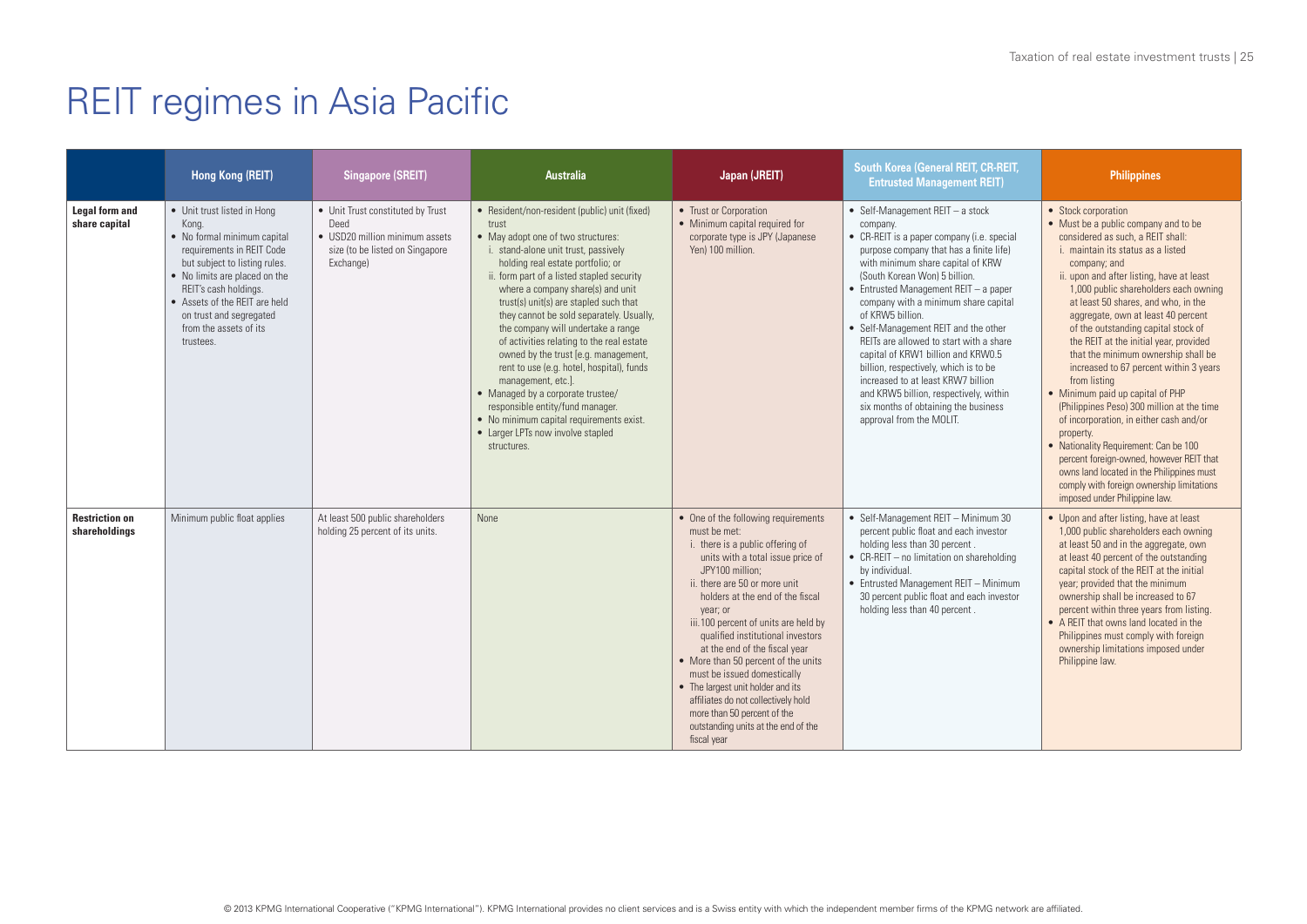|                                                        | Hong Kong (REIT)                                                                                                                                                                                                                                                                                                                                                                                                                               | <b>Singapore (SREIT)</b>                                                                                                                                                                                                                                                                                                                                                                                                                                                                                                                                                                                                                                                                                                                                                                                                                                                                                 | <b>Australia</b>                                                                                                                                                                                                                                                                                                                                                                                                                                                                                                                                                                                                                                                                                                                                                                                                                                                                                                                                                                                                                                                        | Japan (JREIT)                                                                                                                                                                                                                                                                                                                                                                                                          | South Korea (General REIT, CR-REIT,<br><b>Entrusted Management REIT)</b>                                                                                                                                                                                                                                                                                                                                                                                                                                                                                                                     | <b>Philippines</b>                                                                                                                                                                                                                                                                                                                                                                                                                                                                                                                                                                                                                                                                                                                                                                                                                                                                                                                                                                                                                                                                                                                                                                                                                                                                                                                                                                                                                                                                                                                                |
|--------------------------------------------------------|------------------------------------------------------------------------------------------------------------------------------------------------------------------------------------------------------------------------------------------------------------------------------------------------------------------------------------------------------------------------------------------------------------------------------------------------|----------------------------------------------------------------------------------------------------------------------------------------------------------------------------------------------------------------------------------------------------------------------------------------------------------------------------------------------------------------------------------------------------------------------------------------------------------------------------------------------------------------------------------------------------------------------------------------------------------------------------------------------------------------------------------------------------------------------------------------------------------------------------------------------------------------------------------------------------------------------------------------------------------|-------------------------------------------------------------------------------------------------------------------------------------------------------------------------------------------------------------------------------------------------------------------------------------------------------------------------------------------------------------------------------------------------------------------------------------------------------------------------------------------------------------------------------------------------------------------------------------------------------------------------------------------------------------------------------------------------------------------------------------------------------------------------------------------------------------------------------------------------------------------------------------------------------------------------------------------------------------------------------------------------------------------------------------------------------------------------|------------------------------------------------------------------------------------------------------------------------------------------------------------------------------------------------------------------------------------------------------------------------------------------------------------------------------------------------------------------------------------------------------------------------|----------------------------------------------------------------------------------------------------------------------------------------------------------------------------------------------------------------------------------------------------------------------------------------------------------------------------------------------------------------------------------------------------------------------------------------------------------------------------------------------------------------------------------------------------------------------------------------------|---------------------------------------------------------------------------------------------------------------------------------------------------------------------------------------------------------------------------------------------------------------------------------------------------------------------------------------------------------------------------------------------------------------------------------------------------------------------------------------------------------------------------------------------------------------------------------------------------------------------------------------------------------------------------------------------------------------------------------------------------------------------------------------------------------------------------------------------------------------------------------------------------------------------------------------------------------------------------------------------------------------------------------------------------------------------------------------------------------------------------------------------------------------------------------------------------------------------------------------------------------------------------------------------------------------------------------------------------------------------------------------------------------------------------------------------------------------------------------------------------------------------------------------------------|
| <b>Mandatory</b><br>listing on stock<br>exchange       | Mandatory to list on Hong Kong<br>Stock Exchange.                                                                                                                                                                                                                                                                                                                                                                                              | • REIT must be listed on the<br>Singapore Stock Exchange to<br>be eligible for tax concessions<br>• In order to be able to list. REIT<br>must have SGD (Singapore<br>Dollar) 20 million of assets                                                                                                                                                                                                                                                                                                                                                                                                                                                                                                                                                                                                                                                                                                        | • Optional requirement to list on Australian<br>Stock Exchange - in order to be able<br>to list must have 500 unit holders each<br>holding a parcel of units with a value of at<br>least AUD (Australian Dollar) 2,000<br>• To qualify as a MIT - easier if listed on<br>Australian Stock Exchange                                                                                                                                                                                                                                                                                                                                                                                                                                                                                                                                                                                                                                                                                                                                                                      | Optional to list on a Japanese Stock<br>Exchange. A number of requirements<br>must be met in order to be able to list                                                                                                                                                                                                                                                                                                  | • Self-Management REIT and Entrusted<br>Management REIT - mandatory listing on<br>the securities market of the Korea Stock<br>Fxchange.<br>$\bullet$ CR-REIT - optional                                                                                                                                                                                                                                                                                                                                                                                                                      | A REIT shall be a public company and to be<br>considered as such, it shall: (a) maintain its<br>status as a listed company; and (b) upon<br>and after listing, have at least 1,000 public<br>shareholders each owning at least 50 shares,<br>and in the aggregate, own at least 40 percent<br>of the outstanding capital stock of the REIT<br>at the initial year, provided that the minimum<br>ownership shall be increased to 67 percent<br>within three years from listing.                                                                                                                                                                                                                                                                                                                                                                                                                                                                                                                                                                                                                                                                                                                                                                                                                                                                                                                                                                                                                                                                    |
| <b>Restriction on</b><br>activities and<br>investments | • Can invest in real estate<br>anywhere in the world.<br>• Investing in hotels<br>and recreation parks is<br>permitted.<br>• Cannot invest in vacant<br>land or participate in<br>property development<br>activities.<br>• Real estate must generally<br>be income generating,<br>exceptions allowed for<br>buildings in the course of<br>substantial redevelopment<br>or refurbishment<br>• Some restrictions when<br>investing through SPVs. | • At least 70 percent of the funds<br>deposited property should be<br>invested in real estate and real<br>estate related assets.<br>• May also invest in immovable<br>property related assets such<br>as listed or unlisted debt<br>securities, listed shares of<br>property companies, mortgage-<br>backed securities, other<br>property funds, and assets<br>incidental to the ownership<br>of immovable property,<br>listed shares of non-property<br>corporations and government<br>securities.<br>• Cannot undertake development<br>activities, whether directly,<br>through joint ventures<br>or indirectly including<br>investment in unlisted property<br>development companies. Not<br>allowed to invest in vacant<br>land and mortgages.<br>• In principle, can invest in<br>overseas real estate, however,<br>tax ruling is premised on<br>SREITs only investing in<br>Singapore real estate. | • Unit trusts are able to invest offshore.<br>• Public unit trusts (broadly, unit trusts that<br>are listed, have at least 50 unit holders<br>or 20 percent of the units are held by<br>superannuation funds and certain exempt<br>entities) can only undertake development<br>activity to 'primarily derive rental income'<br>and/or certain other eligible activities.<br>Otherwise, the development activity will<br>be deemed a 'trading business' such<br>that the trust will not be eligible for flow<br>through tax treatment, but will be treated<br>as a company for tax purposes. Hence, the<br>adoption of stapled security structures.<br>• Safe harbor rules:<br>i. Twenty-five percent safe-harbor<br>allowance for non-rental, non-trading<br>income from investments in land.<br>ii. Two percent safe-harbor allowance at<br>the whole of trust level for non-trading<br>income that is incidental and relevant<br>to the 'eligible investment business'<br>applies.<br>iii. Property trusts can hold investment<br>properties indirectly through SPVs. | • Investments only in 'Qualified<br>Assets' These include real estate<br>and leasehold rights in real estate.<br>• REITs are no longer prohibited<br>from investing in foreign assets.<br>• Cannot hold 50 percent or more<br>of the total issued shares of<br>another company excluding<br>certain offshore companies for<br>the limited purposes of acquiring,<br>leasing, and disposing of offshore<br>real estate. | • Self-Management REIT: at least 80<br>percent of assets must be invested in<br>real estate, real estate-related securities<br>and cash. In addition, at least 70 percent<br>of total assets must be real estate.<br>• CR-REIT: at least 70 percent of the asset<br>must be invested in real estate placed<br>in the market because of corporate<br>restructuring.<br>• Entrusted Management REIT: at least<br>80 percent of assets must be invested in<br>real estate, real estate-related securities<br>and cash. In addition, at least 70 percent<br>of total assets must be real estate. | • May only invest in:<br>i. Real estate located in the Philippines,<br>whether freehold or lease hold: At<br>least 75 percent of the deposited<br>property of the REIT shall be invested<br>in, or consist of, income-generating<br>real estate located inside or outside<br>the Philippines.<br>Of this, the real estate located in the<br>Philippines should not be less than 35<br>percent of the deposited property while<br>those located outside the Philippines<br>should not exceed 40 percent of its<br>deposited property and only upon<br>special authority from the SEC.<br>ii. Real estate-related assets, wherever<br>the issuers, assets, or securities are<br>incorporated, located, issued or traded.<br>iii. Managed funds, debt securities and<br>listed shares issued by local or foreign<br>non-property corporations.<br>iv. Government securities issued on<br>behalf of the Philippine government<br>or governments of other countries<br>and securities issued by multilateral<br>agencies.<br>v. Cash and cash equivalent items.<br>• May only undertake property<br>development activities if it intends<br>to hold the developed property upon<br>completion. Contract value of these<br>activities and investment in uncompleted<br>property developments should not exceed<br>10 percent of the deposited property.<br>• Not more than 15 percent of investible<br>funds may be invested in any one issuer's<br>securities or any one managed fund,<br>except in government securities where<br>limit is 25 percent |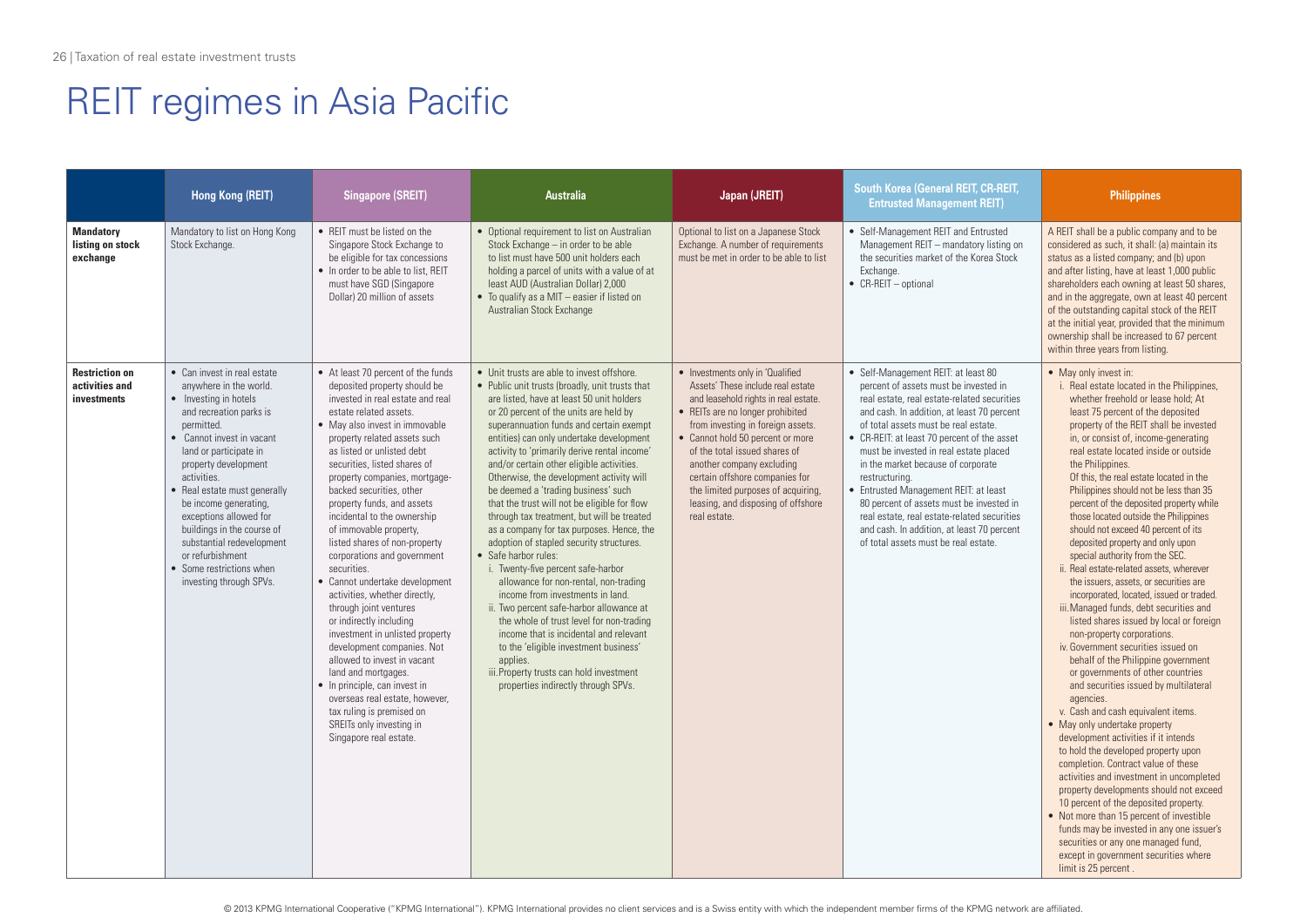|                                                                      | Hong Kong (REIT)                                                                                                                               | <b>Singapore (SREIT)</b>                                                                                                                                                                                                                                                                                                                                                                                                                       | <b>Australia</b>                                                                                                                                                                                                                                                                                                                                                                                                                     | Japan (JREIT)                                                                                  | South Korea (General REIT, CR-REIT,<br><b>Entrusted Management REIT)</b>                                                                                                                                                         | <b>Philippines</b>                                                                                                                                                                                                                                                                                                                                                                                                                        |
|----------------------------------------------------------------------|------------------------------------------------------------------------------------------------------------------------------------------------|------------------------------------------------------------------------------------------------------------------------------------------------------------------------------------------------------------------------------------------------------------------------------------------------------------------------------------------------------------------------------------------------------------------------------------------------|--------------------------------------------------------------------------------------------------------------------------------------------------------------------------------------------------------------------------------------------------------------------------------------------------------------------------------------------------------------------------------------------------------------------------------------|------------------------------------------------------------------------------------------------|----------------------------------------------------------------------------------------------------------------------------------------------------------------------------------------------------------------------------------|-------------------------------------------------------------------------------------------------------------------------------------------------------------------------------------------------------------------------------------------------------------------------------------------------------------------------------------------------------------------------------------------------------------------------------------------|
| <b>Minimum real</b><br>estate holding<br>period                      | Two years (may sell earlier<br>subject to unit holders' approval)                                                                              | None                                                                                                                                                                                                                                                                                                                                                                                                                                           | <b>None</b>                                                                                                                                                                                                                                                                                                                                                                                                                          | <b>None</b>                                                                                    | • Self-Management REIT and Entrusted<br>Management REIT:<br>i. Domestic real property: House: three<br>years / Others: one year<br>ii. Oversea real property: Depends on<br>Articles of Association<br>• CR-RFIT: no restriction | <b>None</b>                                                                                                                                                                                                                                                                                                                                                                                                                               |
| Leverage                                                             | Borrowings shall not exceed 45<br>percent of the total gross asset<br>value of the scheme.                                                     | • 35 percent of its deposited<br>property<br>• May exceed 35 percent of its<br>deposited property (up to a<br>maximum of 60 percent) if the<br>REIT has obtained a credit rating<br>from either Fitch Inc, Moody's<br>or Standard and Poor's, which<br>is then disclosed to the public.<br>The RFIT must then continue to<br>disclose its credit rating until its<br>borrowings drop to 35 percent<br>(or below) of its deposited<br>property. | • If the thin capitalization rules apply, the<br>listed property trust is broadly allowed to<br>gear 75 percent of its adjusted Australian<br>asset base (60 percent from 1 July 2014).<br>• Debt deductions (e.g. interest expenses)<br>will be reduced where the amount of debt<br>exceeds the permitted gearing ratio of 3:1<br>(1.5:1 from 1 July 2014). There are certain<br>de-minimus and limited arm's length<br>exemptions. | Unlimited, but any borrowings by a<br>JREIT must be from a qualified financial<br>institution. | Borrowings shall not exceed the amount twice<br>REIT's net worth, which can be extended to ten<br>times, albeit subject to a special resolution of<br>the REIT's general meeting of shareholders.                                | • Total borrowing and deferred payments<br>should not exceed 35 percent of its<br>deposited property<br>• REIT that has a publicly disclosed<br>investment grade credit rating by a duly<br>accredited or internationally recognized<br>rating agency may exceed 35 percent but<br>not more than 70 percent of its deposited<br>property<br>• Fund manager shall not borrow for the<br>REIT from any of the funds under its<br>management |
| <b>Distribution</b><br>on operative<br>income                        | At least 90 percent of its audited<br>annual net income after tax.<br>Trustee can exclude certain<br>revaluation gains and capital<br>profits. | • 90 percent of taxable income<br>arising from the letting of<br>properties in Singapore.<br>• No requirements with respect<br>to the income from investment<br>in overseas properties, as<br>tax transparency are not<br>applicable.                                                                                                                                                                                                          | • No requirement. However, trustee of trust<br>is taxable if unit holders are not entitled<br>to 100 percent of the income of the trust<br>at year end<br>• Where stapled structure adopted, no<br>minimum dividend requirements exist for<br>the company.                                                                                                                                                                           | At least 90 percent of accounting<br>income or distributable profit.                           | At least 90 percent of distributable income.                                                                                                                                                                                     | • At least 90 percent of its distributable<br>income based on the audited financial<br>statements for the recently completed<br>fiscal year prior to the prescribed<br>distribution shall be distributed annually<br>as dividends to its shareholders.<br>• Dividends may be in the form of cash,<br>property or stock dividends.                                                                                                         |
| <b>Distribution of</b><br>capital gain<br>on disposed<br>investments | No requirement, subject to trust<br>deed.                                                                                                      | No requirement.                                                                                                                                                                                                                                                                                                                                                                                                                                | No requirement. However, trustee of trust is<br>taxable if unit holders are not presently entitled<br>at year-end to 100 percent of capital gains<br>realized on disposal of property.                                                                                                                                                                                                                                               | At least 90 percent of accounting<br>income or distributable profit.                           | At least 90 percent of distributable income.                                                                                                                                                                                     | • Gain from the sale of REIT's assets shall<br>form part of the distributable income.<br>• Distributable income excludes proceeds<br>from the sale of REIT's assets that are<br>reinvested by the REIT within one year<br>from the date of the sale.                                                                                                                                                                                      |
| <b>Timing of</b><br>distribution                                     | Annually                                                                                                                                       | Annually                                                                                                                                                                                                                                                                                                                                                                                                                                       | • Annually<br>• MITs must distribute within three months<br>of year-end.                                                                                                                                                                                                                                                                                                                                                             | Annually                                                                                       | Annually                                                                                                                                                                                                                         | Annually, not later than the last working day of<br>the fifth month following the close of the fiscal<br>year of the REIT.                                                                                                                                                                                                                                                                                                                |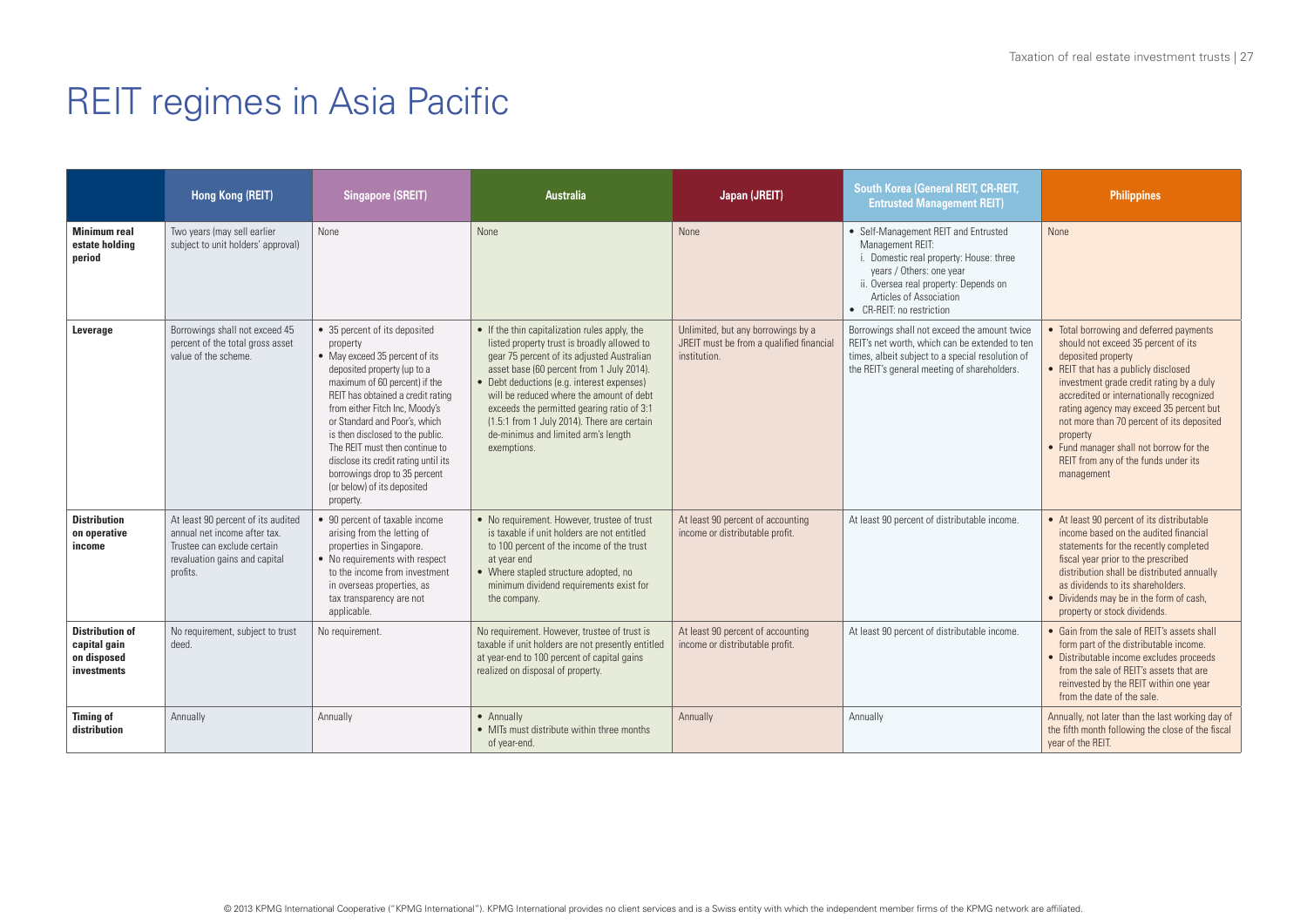|                          | Hong Kong (REIT)                                                                                                                                                                                                                                                                                        | <b>Singapore (SREIT)</b>                                                                                                                                                                                                                                                | <b>Australia</b>                                                                                                                                                                                                                                                                                                                                                                                                                                                                                                                                                                                                                                                                                                                                                                                                                                                                                                                                                                                                                                                                               | Japan (JREIT)                                                                                                                                                                                                       | <b>South Korea (General REIT, CR-REIT,</b><br><b>Entrusted Management REIT)</b>                                                                                                                                                                                                                                                                                                                                                                                                                                                                                                                                            | <b>Philippines</b>                                                                                                                                                                                                                                                                                                                                                                                                                                                                                                                                                                                                                                                                                                                                                                                                                |
|--------------------------|---------------------------------------------------------------------------------------------------------------------------------------------------------------------------------------------------------------------------------------------------------------------------------------------------------|-------------------------------------------------------------------------------------------------------------------------------------------------------------------------------------------------------------------------------------------------------------------------|------------------------------------------------------------------------------------------------------------------------------------------------------------------------------------------------------------------------------------------------------------------------------------------------------------------------------------------------------------------------------------------------------------------------------------------------------------------------------------------------------------------------------------------------------------------------------------------------------------------------------------------------------------------------------------------------------------------------------------------------------------------------------------------------------------------------------------------------------------------------------------------------------------------------------------------------------------------------------------------------------------------------------------------------------------------------------------------------|---------------------------------------------------------------------------------------------------------------------------------------------------------------------------------------------------------------------|----------------------------------------------------------------------------------------------------------------------------------------------------------------------------------------------------------------------------------------------------------------------------------------------------------------------------------------------------------------------------------------------------------------------------------------------------------------------------------------------------------------------------------------------------------------------------------------------------------------------------|-----------------------------------------------------------------------------------------------------------------------------------------------------------------------------------------------------------------------------------------------------------------------------------------------------------------------------------------------------------------------------------------------------------------------------------------------------------------------------------------------------------------------------------------------------------------------------------------------------------------------------------------------------------------------------------------------------------------------------------------------------------------------------------------------------------------------------------|
| Income tax               | • Hong Kong property held<br>directly by the REIT is<br>subject to property tax of 15<br>percent.<br>• Hong Kong property held by<br>SPVs is subject to profits tax<br>of 16.5 percent.<br>• Dividend income from SPVs<br>is tax exempt.<br>• No Hong Kong tax on<br>income from foreign<br>properties. | • Not taxable if SRFIT is taxable<br>income from Singapore<br>properties is distributed within<br>the financial year.<br>• Any taxable income not<br>distributed within the financial<br>year is subject to tax at the<br>prevailing tax rate, currently<br>17 percent. | • Trustee is not taxable provided that unit<br>holders are presently entitled to income of<br>the trust at year-end<br>• Net income for tax purposes that unit<br>holders are not presently entitled to at<br>vear-end is taxed in the hands of the<br>trustee at the current rate of 46.5 percent.                                                                                                                                                                                                                                                                                                                                                                                                                                                                                                                                                                                                                                                                                                                                                                                            | JREIT is subject to tax (currently<br>39 percent and will be reduced to<br>37 percent for fiscal years beginning<br>from 1 April 2015), however<br>distributions are deductible if<br>certain requirements are met. | Subject to corporate income tax (11 percent,<br>including resident surtax, for taxable income<br>up to KRW200 million, 22 percent for<br>taxable income between KRW200 million<br>and KRW20 billion and 24.2 percent for the<br>excess), however distributions are deductible<br>if 90 percent or more of the distributable profits<br>are declared or distributed as dividend in only<br>CR-REIT, Entrusted Management REIT.                                                                                                                                                                                              | • 30 percent of its taxable net income<br>• Dividends actually distributed out of the<br>distributable income at any time after<br>the close of but not later than the last<br>day of the fifth month from the close of<br>the taxable year, shall be allowed as<br>deductions                                                                                                                                                                                                                                                                                                                                                                                                                                                                                                                                                    |
| <b>Capital gains tax</b> | No capital gains tax                                                                                                                                                                                                                                                                                    | No capital gains tax                                                                                                                                                                                                                                                    | • Net capital gain (if any) included in<br>taxable income of trust.<br>• 50 percent capital gains tax discount may<br>be available to individuals and trusts.<br>• 33 percent capital gains tax discount may<br>be available to complying superannuation<br>funds.<br>• Non-residents exempt from tax for capital<br>aains and losses in relation to 'non-<br>taxable Australian assets'. No discount<br>applies to taxable capital gains.<br>• Under proposed new deemed capital<br>rules, if the trust makes a valid election.<br>certain assets (broadly, real estate, shares<br>in companies and units in unit trusts) are<br>deemed to be held on capital account and<br>therefore disposal of these assets may be<br>eligible for the capital gains tax discount<br>for residents, and exemption for non<br>residents (where assets are 'non-taxable<br>Australian assets'). If no election is made.<br>the assets will be deemed to be held on<br>revenue account (with the exception of real<br>estate, which will be taxed according to the<br>ordinary capital/revenue distinction). | Treated the same as ordinary income.                                                                                                                                                                                | • Subject to corporate income tax (11<br>percent, including resident surtax, for<br>taxable income up to KRW200 million,<br>22 percent for taxable income between<br>KRW200 million and KRW20 billion<br>and 24.2 percent for the excess), but<br>distributions are deductible if 90 percent<br>or more of the distributable profits are<br>declared or distributed as dividend in only<br>CR-REIT, Entrusted Management REIT<br>• Additionally, the sale of certain tainted<br>assets such as housing or non-business<br>land is subject to capital gains surtax at<br>a rate of 33 percent, including resident<br>surtax | • No capital gains tax on the transfer<br>by the REIT of real property because<br>the REIT is considered engaged in real<br>estate business so all its real property<br>is considered as ordinary assets. Hence,<br>gains from disposal of real property<br>are ordinary income subject to ordinary<br>income tax.<br>• However, transfer of real property<br>classified as capital asset to the REIT is<br>generally subject to capital gains tax of<br>6 percent based on gross selling price or<br>fair market value, whichever is higher<br>• Gains from sale, barter, exchange or<br>other disposition of investor securities<br>outside the local stock exchange are<br>subject to capital gains tax at the<br>following rates:<br>i. 5 percent - not over PHP100,000<br>ii. 10 percent - amount in excess of<br>PHP100.000 |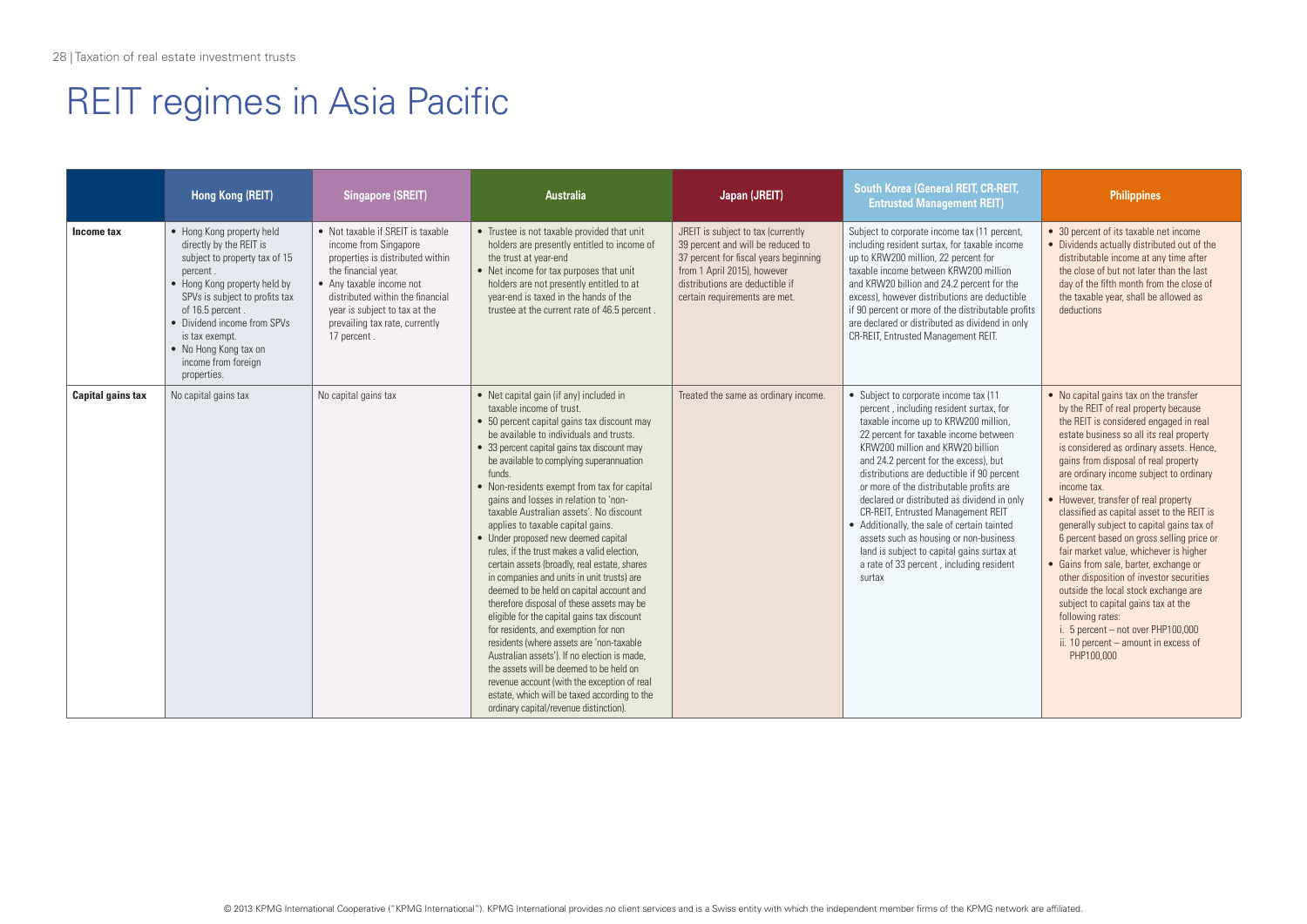|                        | <b>Hong Kong (REIT)</b> | <b>Singapore (SREIT)</b>                                                                                                                                                                                                                                                                                                                                                                                                                                                                                                                                                                                                                                                                                                                                                | <b>Australia</b>                                                                                                                                                                                                                                                                                                                                                                                                                                                                                                                                                                                                                                                                                                                                                                                                                                                                                                                                                                                                                                                                                                                                                                                                                                                                                                                                                                                                                                                                                                                                                                                                                                                                                                                                                                                                                                                                                                                                                                                                                                                        | <b>Japan (JREIT)</b>                                                                                                                                                                                                                                                                                                                                                                                                                                                                                                                                                                                                                                                                                                                                                                                                                                                                                                                                                                                                                                                                                                                                                                                 | <b>South Korea (General REIT, CR-REIT,</b><br><b>Entrusted Management REIT)</b>                                                                                                                                                                          | <b>Philippines</b>                                                                                                                                                                                                                                                                   |
|------------------------|-------------------------|-------------------------------------------------------------------------------------------------------------------------------------------------------------------------------------------------------------------------------------------------------------------------------------------------------------------------------------------------------------------------------------------------------------------------------------------------------------------------------------------------------------------------------------------------------------------------------------------------------------------------------------------------------------------------------------------------------------------------------------------------------------------------|-------------------------------------------------------------------------------------------------------------------------------------------------------------------------------------------------------------------------------------------------------------------------------------------------------------------------------------------------------------------------------------------------------------------------------------------------------------------------------------------------------------------------------------------------------------------------------------------------------------------------------------------------------------------------------------------------------------------------------------------------------------------------------------------------------------------------------------------------------------------------------------------------------------------------------------------------------------------------------------------------------------------------------------------------------------------------------------------------------------------------------------------------------------------------------------------------------------------------------------------------------------------------------------------------------------------------------------------------------------------------------------------------------------------------------------------------------------------------------------------------------------------------------------------------------------------------------------------------------------------------------------------------------------------------------------------------------------------------------------------------------------------------------------------------------------------------------------------------------------------------------------------------------------------------------------------------------------------------------------------------------------------------------------------------------------------------|------------------------------------------------------------------------------------------------------------------------------------------------------------------------------------------------------------------------------------------------------------------------------------------------------------------------------------------------------------------------------------------------------------------------------------------------------------------------------------------------------------------------------------------------------------------------------------------------------------------------------------------------------------------------------------------------------------------------------------------------------------------------------------------------------------------------------------------------------------------------------------------------------------------------------------------------------------------------------------------------------------------------------------------------------------------------------------------------------------------------------------------------------------------------------------------------------|----------------------------------------------------------------------------------------------------------------------------------------------------------------------------------------------------------------------------------------------------------|--------------------------------------------------------------------------------------------------------------------------------------------------------------------------------------------------------------------------------------------------------------------------------------|
| <b>Withholding tax</b> | None                    | • Withholding tax at the<br>prevailing corporate tax<br>rate, currently 17 percent,<br>is applicable on distributions<br>made by SREITs, except where<br>the distributions are made to:<br>i. Individuals who will receive<br>the distributions free of<br>withholding tax, unless<br>these are received through a<br>Singapore partnership.<br>ii. Qualifying unit holders<br>(such as Singapore resident<br>corporate unit holders,<br>Singapore branches of<br>foreign companies, bodies<br>of persons, etc.) who will<br>receive the distributions free<br>of withholding tax.<br>iii. Qualifying foreign non-<br>individual unit holders who<br>will receive distributions<br>at the reduced rate of 10<br>percent for distributions<br>made until 31 March 2015.9 | • The trustee must withhold tax in<br>relation to the Australian source income<br>distributions to foreign unit holders<br>• 30 percent withholding tax for unfranked<br>dividends and 10 percent on interest on<br>distributions to nonresident unit holders.<br>May be reduced by double tax treaty.<br>• Dividend distributions to an Australian<br>branch of a foreign resident individual<br>are not subject to withholding tax. Such<br>dividends will be taxed on an assessment<br>basis (i.e. an Australian income tax return<br>must be lodged).<br>• Partly or fully unfranked dividends may<br>be exempt from dividend withholding tax<br>under conduit foreign income rules.<br>• For other types of Australian source<br>income (with the exception of a capital<br>gain in respect of a non taxable Australian<br>asset, which will be exempt), the rate of<br>withholding tax depends on whether the<br>trust is a MIT.<br>• For a non-MIT, tax of 30 percent is<br>withheld by the trustee from distributions<br>to non-resident companies. Non-resident<br>marginal tax rates apply to non-resident<br>individuals. However, this is not the final<br>tax. Foreign unit holders may lodge an<br>Australian income tax return and receive<br>a credit for tax paid by trustee. If tax<br>assessed on lodgment of the Australian<br>tax return is less than tax withheld,<br>unit holders can obtain a refund of tax<br>withheld by trustee.<br>• For an MIT, foreign investors in a country<br>with which Australia has an effective<br>exchange of information (EOI) on tax<br>matters <sup>10</sup> are subject to the following<br>withholding tax rates:<br>i. a 7.5 percent final withholding tax for<br>distributions in the 2009-10 income year<br>ii. a 15 percent final withholding tax for<br>distributions in the 2010-11 income<br>year and beyond.<br>• For foreign investors in a country with<br>which Australia does not have an effective<br>EOI, the trustee of a MIT is required to<br>withhold final tax at the rate of 30 percent. | • For corporate unit holders and<br>foreign individual unit holders<br>of listed JREITs, 7.147 percent<br>withholding tax until 31 December<br>2013; and 15.315 percent until 31<br>December 2037 (and 15 percent<br>thereafter).<br>• For domestic individual unit<br>holders of listed JRFITs who own<br>less that 3 percent of issued<br>units, 10.417 percent withholding<br>tax until 31 December 2013; and<br>20.315 percent until 31 December<br>2037 (and 20 percent thereafter).<br>From January 1 2014 up through<br>December 31 2023, domestic<br>individuals will be allowed to<br>contribute up to JPY1 million per<br>year of certain listed stock into<br>a non-taxable individual savings<br>account ('ISA'). Dividends received<br>on stock held in the ISA are not<br>subject to withholding tax for a<br>period of 5 years from January 1st<br>of the year in which the account is<br>established.<br>• For individual unit holders of<br>listed JREITs who own 3 percent<br>or more of issued units, 20.42<br>percent until 31 Dec 2037 and 20<br>percent thereafter.<br>• For unit holders of unlisted JREITs,<br>20.42 percent until 31 Dec 2037<br>and 20 percent thereafter. | • 15.4 percent tax for distributions to<br>resident individuals.<br>• No withholding tax for distributions to<br>resident corporations.<br>• 22 percent for distributions to non-<br>residents, which may be reduced under<br>the applicable tax treaty. | • All income payments subject to the<br>expanded withholding tax received by<br>a REIT shall be subject to a creditable<br>withholding tax rate of 1 percent.<br>• In general, cash or property dividends<br>paid by a REIT are subject to a final<br>withholding tax of 10 percent. |

9. This concessionary WHT rate of 10% was extended in the 2010 Budget for distributions made up to 31 Mar 2015. Thereafter the WHT rate will be the prevailing corporate tax rate at the time unless this concession is again

10. The 37 countries with which Australia has an effective EDI on tax matters are: Argentina, Bermuda, Canada, China, Czech Republic, Denmark, Fiji, Finland, France, Germany, Hungary, India, Indonesia, Ireland, Italy, Japa Russia, Slovakia, South Africa, Spain, Sri Lanka, Sweden, Taipei, Thailand, United Kingdom, United States of America and Vietnam.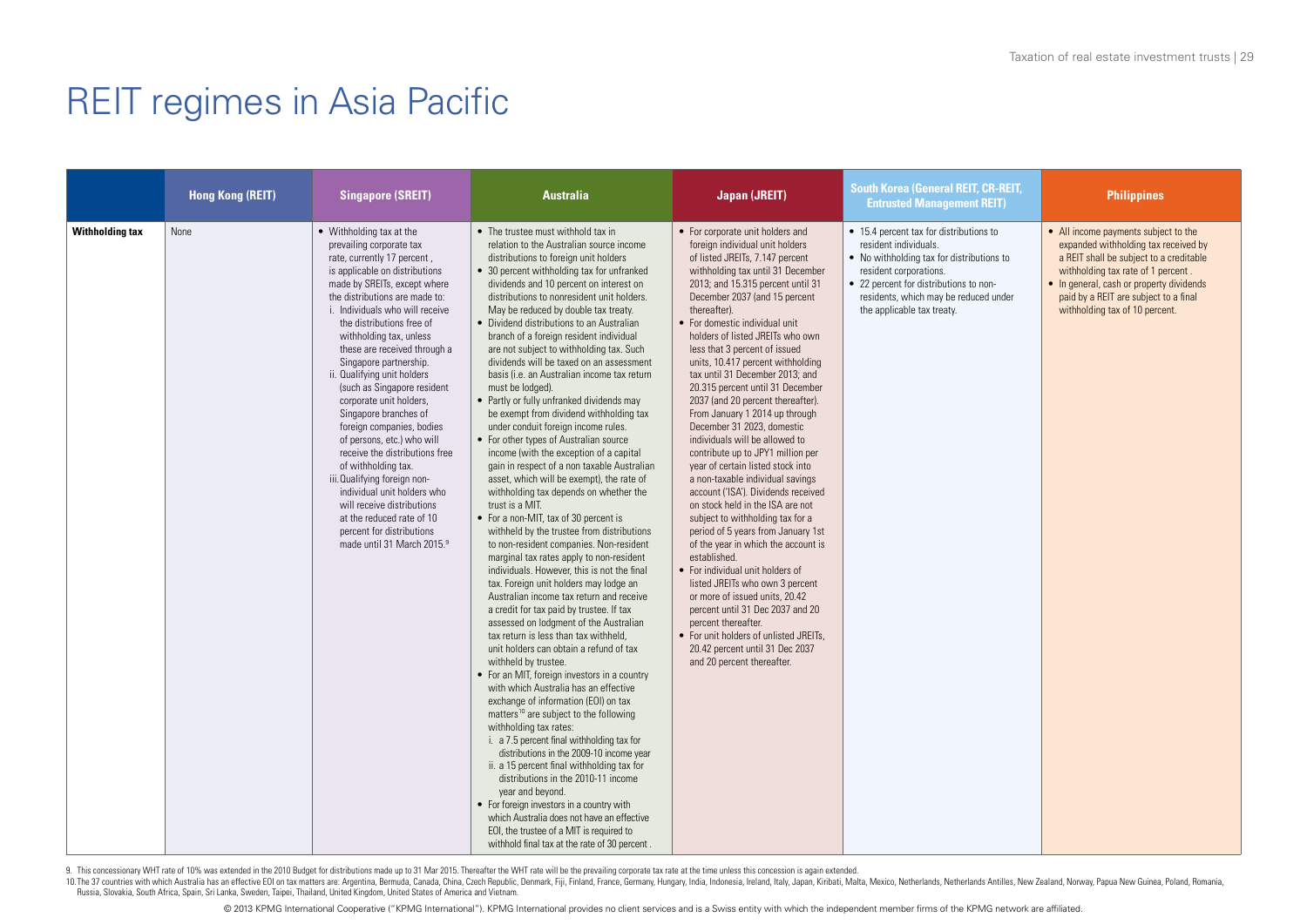|                                              | Hong Kong (REIT)                                                                                                                                                                                                                                                                                                                                                                                                                                                                                                                                                               | <b>Singapore (SREIT)</b>                                                                                                                                                                                                                                                                                                                                                                                                                                                                                                           | <b>Australia</b>                                                                                                                                                                                                                                                                                      | Japan (JREIT)                                                                                                                                                                                                                                                                                                                                                                                                                                                                                                                                                                                                                                                                                                                                                                                                                                                       | <b>South Korea (General REIT, CR-REIT,</b><br><b>Entrusted Management REIT)</b>                                                                                                                                                                                                                                                                                                                                                  | <b>Philippines</b>                                                                                                                                                                                                                                                                                                                                                                                                                                                                                                                                                                                                                                                                                                                                                                                                                                                                                                                                                                                                                       |
|----------------------------------------------|--------------------------------------------------------------------------------------------------------------------------------------------------------------------------------------------------------------------------------------------------------------------------------------------------------------------------------------------------------------------------------------------------------------------------------------------------------------------------------------------------------------------------------------------------------------------------------|------------------------------------------------------------------------------------------------------------------------------------------------------------------------------------------------------------------------------------------------------------------------------------------------------------------------------------------------------------------------------------------------------------------------------------------------------------------------------------------------------------------------------------|-------------------------------------------------------------------------------------------------------------------------------------------------------------------------------------------------------------------------------------------------------------------------------------------------------|---------------------------------------------------------------------------------------------------------------------------------------------------------------------------------------------------------------------------------------------------------------------------------------------------------------------------------------------------------------------------------------------------------------------------------------------------------------------------------------------------------------------------------------------------------------------------------------------------------------------------------------------------------------------------------------------------------------------------------------------------------------------------------------------------------------------------------------------------------------------|----------------------------------------------------------------------------------------------------------------------------------------------------------------------------------------------------------------------------------------------------------------------------------------------------------------------------------------------------------------------------------------------------------------------------------|------------------------------------------------------------------------------------------------------------------------------------------------------------------------------------------------------------------------------------------------------------------------------------------------------------------------------------------------------------------------------------------------------------------------------------------------------------------------------------------------------------------------------------------------------------------------------------------------------------------------------------------------------------------------------------------------------------------------------------------------------------------------------------------------------------------------------------------------------------------------------------------------------------------------------------------------------------------------------------------------------------------------------------------|
| <b>Conversion into</b><br><b>REIT status</b> | No special transition regulations.                                                                                                                                                                                                                                                                                                                                                                                                                                                                                                                                             | N/A                                                                                                                                                                                                                                                                                                                                                                                                                                                                                                                                | N/A                                                                                                                                                                                                                                                                                                   | No special transition regulations                                                                                                                                                                                                                                                                                                                                                                                                                                                                                                                                                                                                                                                                                                                                                                                                                                   | No special transition regulations                                                                                                                                                                                                                                                                                                                                                                                                | N/A                                                                                                                                                                                                                                                                                                                                                                                                                                                                                                                                                                                                                                                                                                                                                                                                                                                                                                                                                                                                                                      |
| <b>Registration</b><br>duties                | • Progressive rate of stamp<br>duty up to a maximum<br>of 8.5 percent on higher<br>of transfer consideration<br>or market value of Hong<br>Kong real estate (the 8.5<br>percent rate is currently<br>subject to ratification by<br>the Legislative Council. If<br>ratification does not happen,<br>the maximum rate will<br>revert to 4.25 percent with<br>retrospective effect).<br>• 0.2 percent stamp duty<br>on higher of transfer<br>consideration and market<br>value of shares in Hong<br>Kong SPVs payable by the<br>transferor and transferee at<br>0.1 percent each. | • No capital duty<br>• Stamp duty (3 percent) on<br>the acquisition of Singapore<br>properties. SREITs may apply<br>for a remission from stamp<br>duty for acquisitions made on<br>or before 31 March 2015. <sup>11</sup><br>• SREITs need to register for<br>GST if their rental income from<br>Singapore non-residential<br>properties in a 12-month period<br>exceeds USD1 million.<br>• Self-accounting of GST by<br>SREITs on the acquisition of<br>Singapore non-residential<br>properties from GST-registered<br>suppliers. | • No capital duty<br>• Stamp duty:<br>i. transfer of land in Australia at rates of<br>up to 6.75 percent; and<br>ii. 0.6 percent for transfer of shares and<br>units transfers of shares in certain land<br>rich entities subject to rates of up to<br>6.75 percent on the value of the land<br>held. | • Registration tax on the transfer of<br>real estate:<br>- Generally 2 percent (for<br>transfer of land by sale and<br>purchase, 1.5 percent through<br>31 March 2015) of the taxable<br>base. If a JRFIT satisfies<br>certain conditions, the rate<br>of registration tax is reduced<br>to 1.3 percent through 31<br>March, 2015 (this special<br>rate reduction does not apply<br>to warehouses and land<br>underlying warehouses)<br>• Real estate acquisition tax:<br>- 4 percent (3 percent for land<br>and residential buildings<br>through 31 March 2015) on<br>the taxable base. If a JREIT<br>satisfies the certain conditions.<br>the taxable base of the real<br>estate acquisition tax is<br>reduced to 2/5 of the taxable<br>base through 31 March, 2015<br>(this special reduction does not<br>apply to warehouses and land<br>underlying warehouses) | • Generally, 0.48 percent capital<br>registration tax (including surtax) on<br>the par value of the shares issued upon<br>incorporation and on the par value of<br>the shares issued in subsequent capital<br>increases.<br>• 4.6 percent acquisition tax if purchased<br>by ordinary company; 30 percent<br>reduction on acquisition tax for all<br>types of REITs if real estate in Korea is<br>purchased by 31 December 2014. | • As mentioned above, the REIT must be<br>registered with the SEC and listed with<br>the stock exchange.<br>• The REIT must also register with other<br>government agencies such as the Bureau<br>of Internal Revenue, local government<br>unit, and social security agencies.<br>• On stamp duty:<br>i. The transfer of real property to a REIT<br>is subject to documentary stamp tax<br>(DST) of PHP7.50 for every PHP1,000<br>of the consideration or value of the<br>transferred property<br>ii. The transfer of shares of stock<br>representing interest in real property<br>is subject to DST of PHP0.375 on each<br>PHP200, or fractional part thereof, of<br>the par value of the shares.<br>iii. The DST on the assignment of<br>mortgage or pledge is based on the<br>outstanding balance of the original<br>loan at the time of the assignment, at<br>the following rate:<br>a. PHP10.00 when the amount secured<br>does not exceed PHP5.000<br>b. an additional tax of PHP5.00<br>on each PHP5,000 in excess of<br>PHP5,000 |

11. The stamp duty remission was extended in the 2010 Budget for property acquisitions on or before 31 Mar 2015.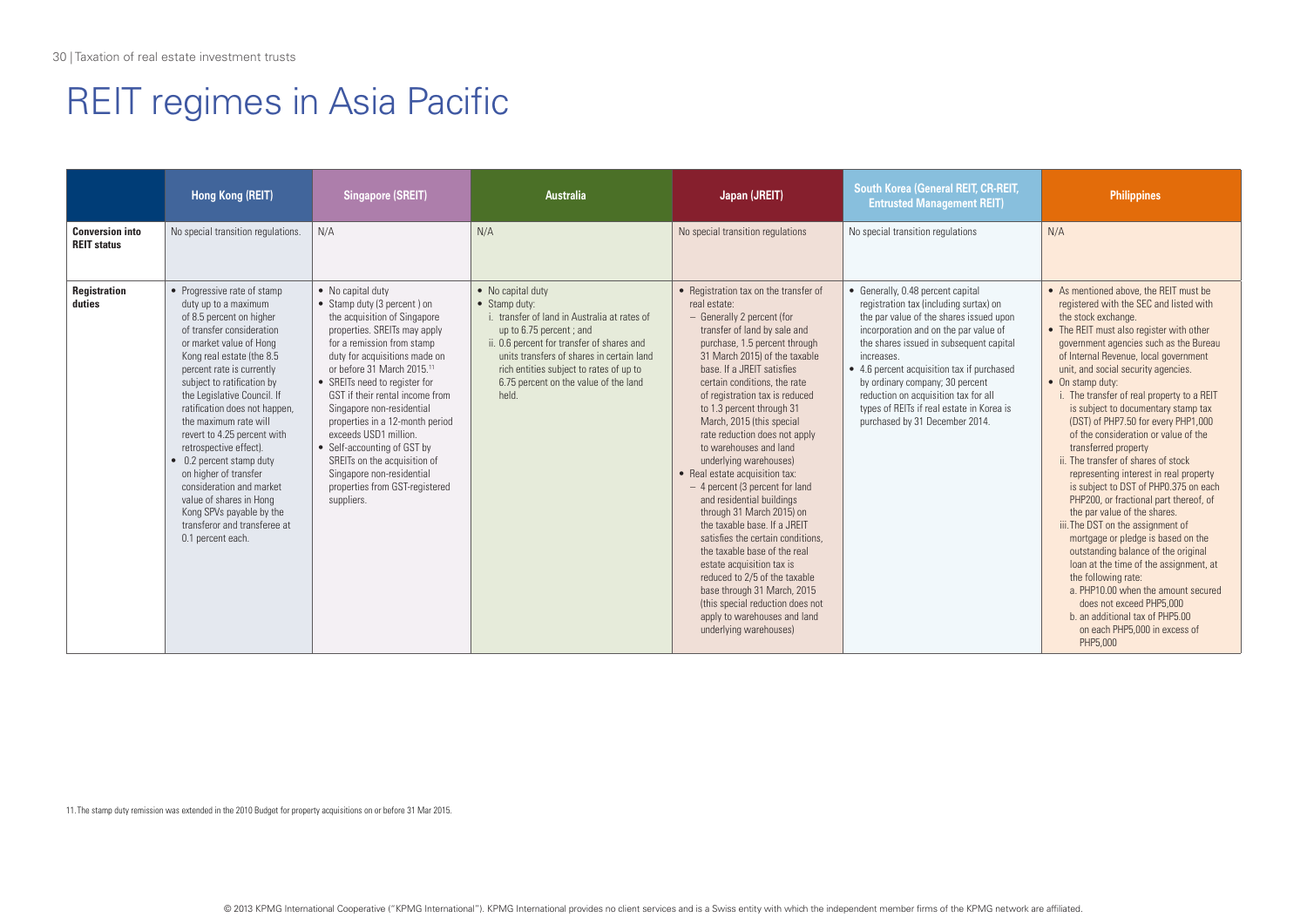|                                                  | Hong Kong (REIT)                                                                                                       | <b>Singapore (SREIT)</b>                                                                                                                                                                                                                                                                            | <b>Australia</b>                                                                             | Japan (JREIT)                                                                                                                                                                                                                                                  | South Korea (General REIT, CR-REIT,<br><b>Entrusted Management REIT)</b>                                                                                                                                                      | <b>Philippines</b>                                                                                                                                                                                                                                                             |
|--------------------------------------------------|------------------------------------------------------------------------------------------------------------------------|-----------------------------------------------------------------------------------------------------------------------------------------------------------------------------------------------------------------------------------------------------------------------------------------------------|----------------------------------------------------------------------------------------------|----------------------------------------------------------------------------------------------------------------------------------------------------------------------------------------------------------------------------------------------------------------|-------------------------------------------------------------------------------------------------------------------------------------------------------------------------------------------------------------------------------|--------------------------------------------------------------------------------------------------------------------------------------------------------------------------------------------------------------------------------------------------------------------------------|
| <b>Dividends</b>                                 | Not subject to Hong Kong tax.                                                                                          | Subject to Singapore income tax<br>at the current corporate tax rate of<br>17 percent.                                                                                                                                                                                                              | Subject to corporate tax rate of 30 percent for<br>taxable portion of trust distributions.   | • Dividend aggregated with other<br>income is subject to tax at an<br>effective rate of approximately<br>39 percent (reduced to 37 percent<br>for fiscal years beginning from<br>1 April 2015).<br>• Does not qualify for the dividend-<br>received exclusion. | Subject to corporate income tax of 11 percent<br>(including surtax) for taxable income up to<br>KRW200 million, 22 percent for taxable income<br>between KRW200 million and<br>KRW20 billion and 24.2 percent for the excess. | Exempt from dividends tax                                                                                                                                                                                                                                                      |
| <b>Capital gains</b><br>on disposal of<br>shares | Not taxable unless on revenue<br>account and arising from trade,<br>profession or business carried on<br>in Hong Kong. | Not taxable unless they arise or are<br>connected with activities of a trade<br>or business carried on in Singapore.                                                                                                                                                                                | Taxed at corporate tax rate of 30 percent.                                                   | • Taxed at an effective rate of<br>approximately 39 percent (reduced<br>to 37 percent for fiscal years<br>beginning from 1 April 2015) which<br>is paid by filing a tax return?<br>• There is no withholding tax.                                              | Subject to corporate income tax of 11 percent<br>(including surtax) for taxable income up to<br>KRW200 million, 22 percent for taxable income<br>between KRW200 million and KRW20 billion<br>and 24.2 percent for the excess. | Gains from sale, barter, exchange or other<br>disposition of investor securities outside the<br>local stock exchange are subject to capital<br>gains tax at the following rates:<br>i. 5 percent $-$ not over PHP100,000<br>ii. 10 percent - amount in excess of<br>PHP100,000 |
| <b>Return of capital</b><br>distribution         | Not subject to Hong Kong tax                                                                                           | Not taxable                                                                                                                                                                                                                                                                                         | Only taxable to the extent that it exceeds the<br>cost base of the unit holder's investment. | A portion of return of capital may be<br>regarded as a deemed dividend or a<br>deemed capital gain.                                                                                                                                                            | Only taxable to the extent that the amount<br>returned exceeds the amount contributed.                                                                                                                                        | Amount in excess of the capital contribution<br>shall be taxable.                                                                                                                                                                                                              |
| Income<br>from foreign<br>investments            | Not subject to Hong Kong tax                                                                                           | • Subject to the approval of the<br>Inland Revenue Authority of<br>Singapore, such income may be<br>exempt from Singapore income<br>tax at the trustee level upon<br>meeting certain conditions.<br>• Distributions out of such exempt<br>income are also exempt in the<br>hands of the unit holder | Same treatment as domestic investment above.                                                 | Subject to the same tax treatment as<br>described under 'Dividends' above.                                                                                                                                                                                     | Same treatment as ordinary dividends above                                                                                                                                                                                    | Generally considered part of ordinary income<br>subject to 30 percent income tax.                                                                                                                                                                                              |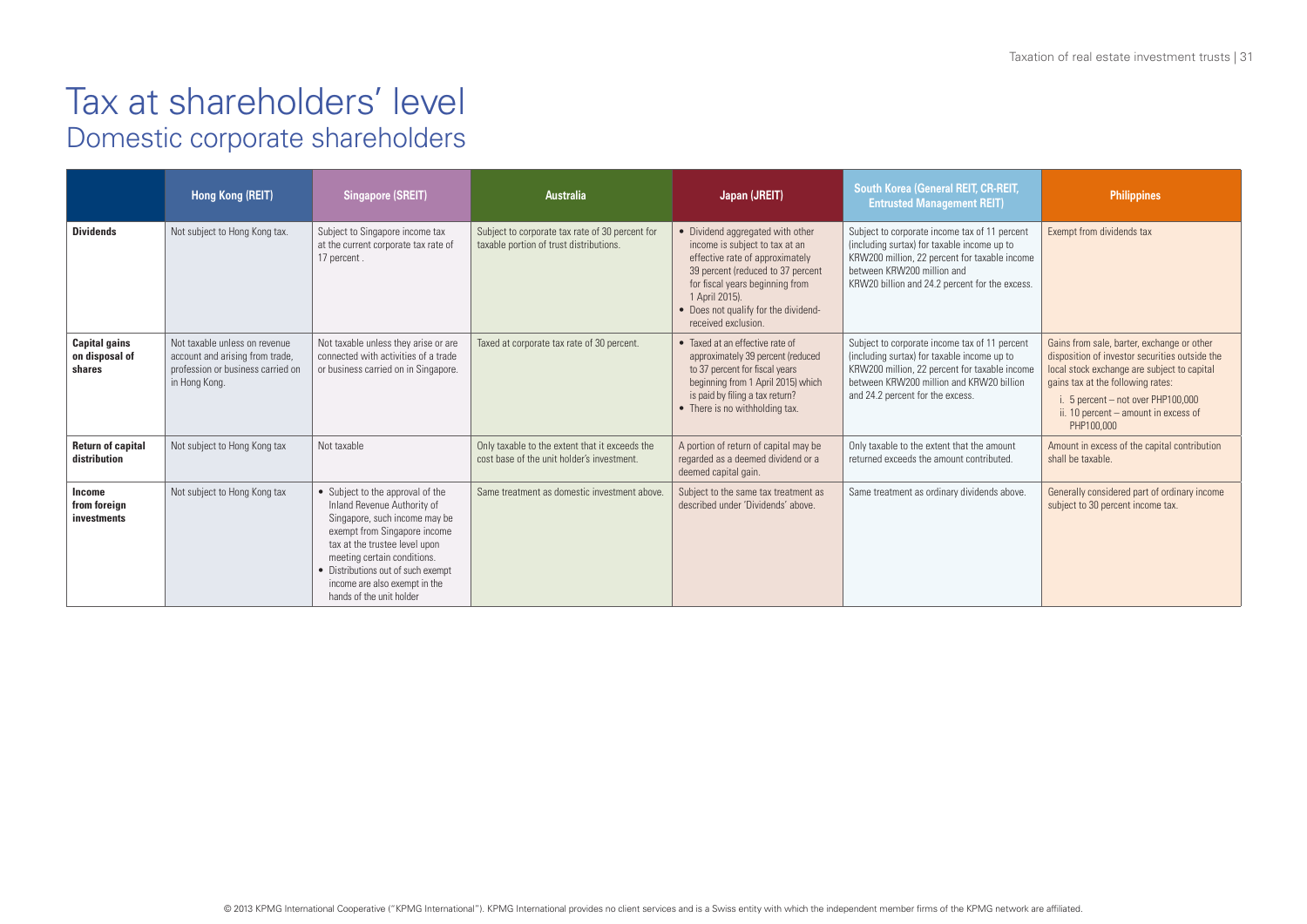### Tax at shareholders' level Domestic individual shareholders

|                  | Hong Kong (REIT)              | <b>Singapore (SREIT)</b>                                                                                                                                                                                                                                                                       | Australia                                                                                               | Japan (JREIT)                                                                                                                                                                                                                                                                                                                                                                                                                                                                                                                                                                                                                                                                                                                                                                                                                                                                                                                                                                                                                                                                                                                                                                                                                      | South Korea (General REIT, CR-REIT,<br><b>Entrusted Management REIT)</b>                                                                                                                                                                                                  | <b>Philippines</b>                                                                                                                                                                           |
|------------------|-------------------------------|------------------------------------------------------------------------------------------------------------------------------------------------------------------------------------------------------------------------------------------------------------------------------------------------|---------------------------------------------------------------------------------------------------------|------------------------------------------------------------------------------------------------------------------------------------------------------------------------------------------------------------------------------------------------------------------------------------------------------------------------------------------------------------------------------------------------------------------------------------------------------------------------------------------------------------------------------------------------------------------------------------------------------------------------------------------------------------------------------------------------------------------------------------------------------------------------------------------------------------------------------------------------------------------------------------------------------------------------------------------------------------------------------------------------------------------------------------------------------------------------------------------------------------------------------------------------------------------------------------------------------------------------------------|---------------------------------------------------------------------------------------------------------------------------------------------------------------------------------------------------------------------------------------------------------------------------|----------------------------------------------------------------------------------------------------------------------------------------------------------------------------------------------|
| <b>Dividends</b> | Not subject to Hong Kong tax. | · Individuals who hold units<br>as investment assets are<br>exempt from Singapore<br>income tax unless these are<br>received through a Singapore<br>partnership.<br>• Individuals who hold units as<br>trading assets are subject to<br>Singapore income tax at their<br>respective tax rates. | On a progressive basis, up to 46.5 percent on<br>share of the trust's net income for an income<br>year. | • For investors in listed JREITs who<br>own less than 3 percent of the<br>issued investment units - subject<br>to withholding income tax of<br>10.147 percent until 31 December,<br>2013 and 20.315 percent until 31<br>December 2037 (and 20 percent<br>thereafter).<br>- From January 1 2014 up<br>through December 31 2023,<br>individuals will be allowed to<br>contribute up to JPY1 million<br>per year of listed stock into a<br>non-taxable individual savings<br>account ('ISA').<br>- Dividends received on stock<br>held in the ISA are not subject<br>to income tax or inhabitant's<br>tax for a period of five years<br>from January 1 of the year<br>in which the account is<br>established.<br>• Investors who own 3 percent or<br>more of the issued investment<br>units are subject to withholding<br>income tax of 20.42 percent until<br>31 December 2037 and 20 percent<br>thereafter.<br>• Withholding tax may be a final tax;<br>otherwise, also included in ordinary<br>taxable income and subject to<br>income tax at progressive tax rates<br>of up to 55 percent or flat tax at<br>10.147 percent until 31 December<br>2013 and 20.315 percent until 31<br>December 2037 (and 20 percent<br>thereafter). | Subject to 15.4 percent tax rate if the<br>aggregate interest and dividend income is<br>below KRW20 million in the calendar year,<br>otherwise the shareholder is subject to the<br>ordinary individual income tax rates (6.6<br>percent ~41.8 percent including surtax). | • Subject to 10 percent final tax.<br>• Dividends received by an Overseas<br>Filipino Investor are exempt from the<br>dividends tax for seven years from the<br>effectivity of the REIT Act. |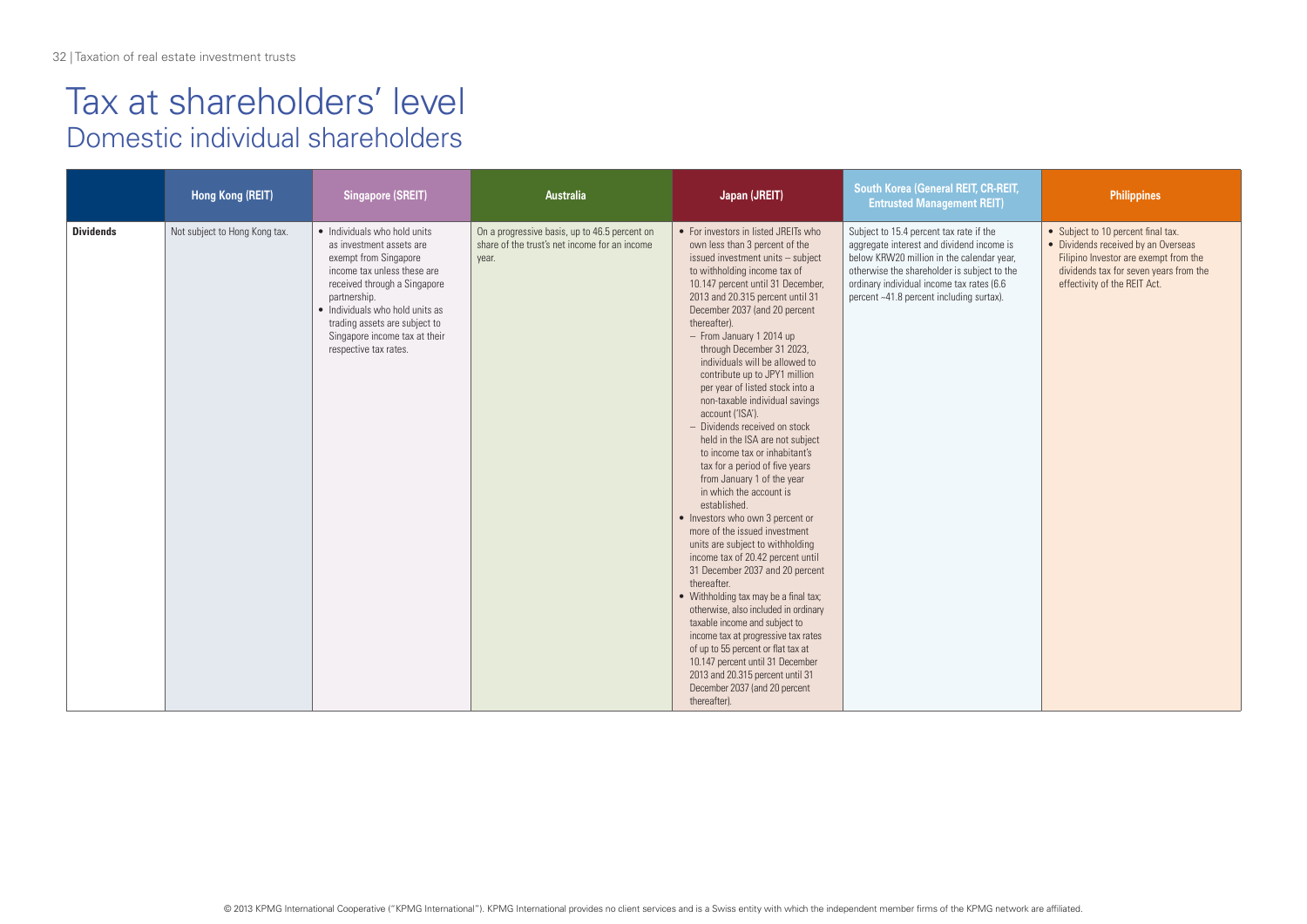#### Tax at shareholders' level Domestic individual shareholders

|                                                       | Hong Kong (REIT)                                                                                                     | <b>Singapore (SREIT)</b>                                                                                                                                                                                                                                                                               | <b>Australia</b>                                                                                                                                                                                                        | Japan (JREIT)                                                                                                                                                                                                                                                                                                                                                                                                                                                                                                                                                                                                                                                                                                                                                                                                                     | South Korea (General REIT, CR-REIT,<br><b>Entrusted Management REIT)</b>                                                                                                                                                                                                                                                                                                                                                                                                                                                                                                                                                                                                                              | <b>Philippines</b>                                                                                                                                                                                                                                                             |
|-------------------------------------------------------|----------------------------------------------------------------------------------------------------------------------|--------------------------------------------------------------------------------------------------------------------------------------------------------------------------------------------------------------------------------------------------------------------------------------------------------|-------------------------------------------------------------------------------------------------------------------------------------------------------------------------------------------------------------------------|-----------------------------------------------------------------------------------------------------------------------------------------------------------------------------------------------------------------------------------------------------------------------------------------------------------------------------------------------------------------------------------------------------------------------------------------------------------------------------------------------------------------------------------------------------------------------------------------------------------------------------------------------------------------------------------------------------------------------------------------------------------------------------------------------------------------------------------|-------------------------------------------------------------------------------------------------------------------------------------------------------------------------------------------------------------------------------------------------------------------------------------------------------------------------------------------------------------------------------------------------------------------------------------------------------------------------------------------------------------------------------------------------------------------------------------------------------------------------------------------------------------------------------------------------------|--------------------------------------------------------------------------------------------------------------------------------------------------------------------------------------------------------------------------------------------------------------------------------|
| Capital/<br>revenue gains<br>on disposal of<br>shares | Not taxable unless on revenue<br>account and arise from trade.<br>profession or business carried on<br>in Hong Kong. | Not taxable unless they arise or are<br>connected with activities of a trade<br>or business carried on in Singapore.                                                                                                                                                                                   | • Taxed on a progressive basis up to<br>46.5 percent.<br>• Entitled to 50 percent discount on capital<br>gains (including deemed capital gains<br>under proposed new capital rules) if held<br>for more than 12 months. | • Subject to taxation separately<br>from other income, to which<br>progressive income tax rates<br>apply, at 10.147 percent until<br>December 31 2013 for units of<br>listed JREITs transferred through<br>a securities dealer: and at 20.315<br>percent until 31 December 2037<br>(and 20 percent thereafter).<br>• From January 1 2014 up through<br>December 31 2023, individuals<br>will be allowed to contribute<br>up to JPY1 million per year of<br>listed stock into a non-taxable<br>individual savings account ('ISA').<br>Capital gain on stock held in the<br>ISA is not subject to income tax<br>or inhabitant's tax for a period<br>of 5 years from 1 January of<br>the year in which the account is<br>established.<br>• 20.315 percent tax (20 percent<br>after 31 December 2037) for units<br>in unlisted JRFITs | • Disposal of listed shares:<br>i. Minor shareholder <sup>12</sup> : Subject to<br>22 percent (including surtax) capital<br>gain tax (exempt if share transfer<br>made through the Korean Stock<br>Exchange)<br>ii. Major shareholder: Subject to 22<br>percent (including surtax) capital gain<br>tax (33 percent if the shares are sold<br>within one year form the acquisition<br>date)<br>• Disposal of non-listed shares:<br>i. Minor shareholder: Subject to 22<br>percent (including surtax) capital<br>gain tax<br>ii. Major shareholder: Subject to 22<br>percent (including surtax) capital<br>gain tax (33 percent if the shares<br>are sold within one year form the<br>acquisition date) | Gains from sale, barter, exchange or other<br>disposition of investor securities outside the<br>local stock exchange are subject to capital<br>gains tax at the following rates:<br>i. 5 percent $-$ not over PHP100,000<br>ii. 10 percent - amount in excess of<br>PHP100,000 |
| Income<br>from foreign<br>investments                 | Not subject to Hong Kong tax                                                                                         | • Subject to the approval of the<br>Inland Revenue Authority of<br>Singapore, such income may be<br>exempt from Singapore income<br>tax at the trustee level upon<br>meeting certain conditions.<br>• Distributions out of such<br>exempt income are also<br>exempt in the hands of the<br>unit holder | • Taxed at progressive personal income tax<br>rates up to 46.5 percent.<br>• May be entitled to foreign tax credits<br>for withholding taxes paid in foreign<br>jurisdiction.                                           | • Subject to the same tax treatment<br>as described under 'Dividends'<br>above<br>• Withholding tax amount on<br>dividend described above may<br>be reduced by the foreign tax<br>suffered by JREITs, which is<br>attributable to the unit holder.                                                                                                                                                                                                                                                                                                                                                                                                                                                                                                                                                                                | Same treatment as for ordinary dividends if<br>such income is distributed as a dividend.                                                                                                                                                                                                                                                                                                                                                                                                                                                                                                                                                                                                              | Subject to the graduated income tax rates<br>ranging from 5 percent to 32 percent.                                                                                                                                                                                             |

12.A shareholder including related parties owns less than 2% of listed REIT shares, and fair market value of shares owned by the shareholder including related parties is less than KRW5 billion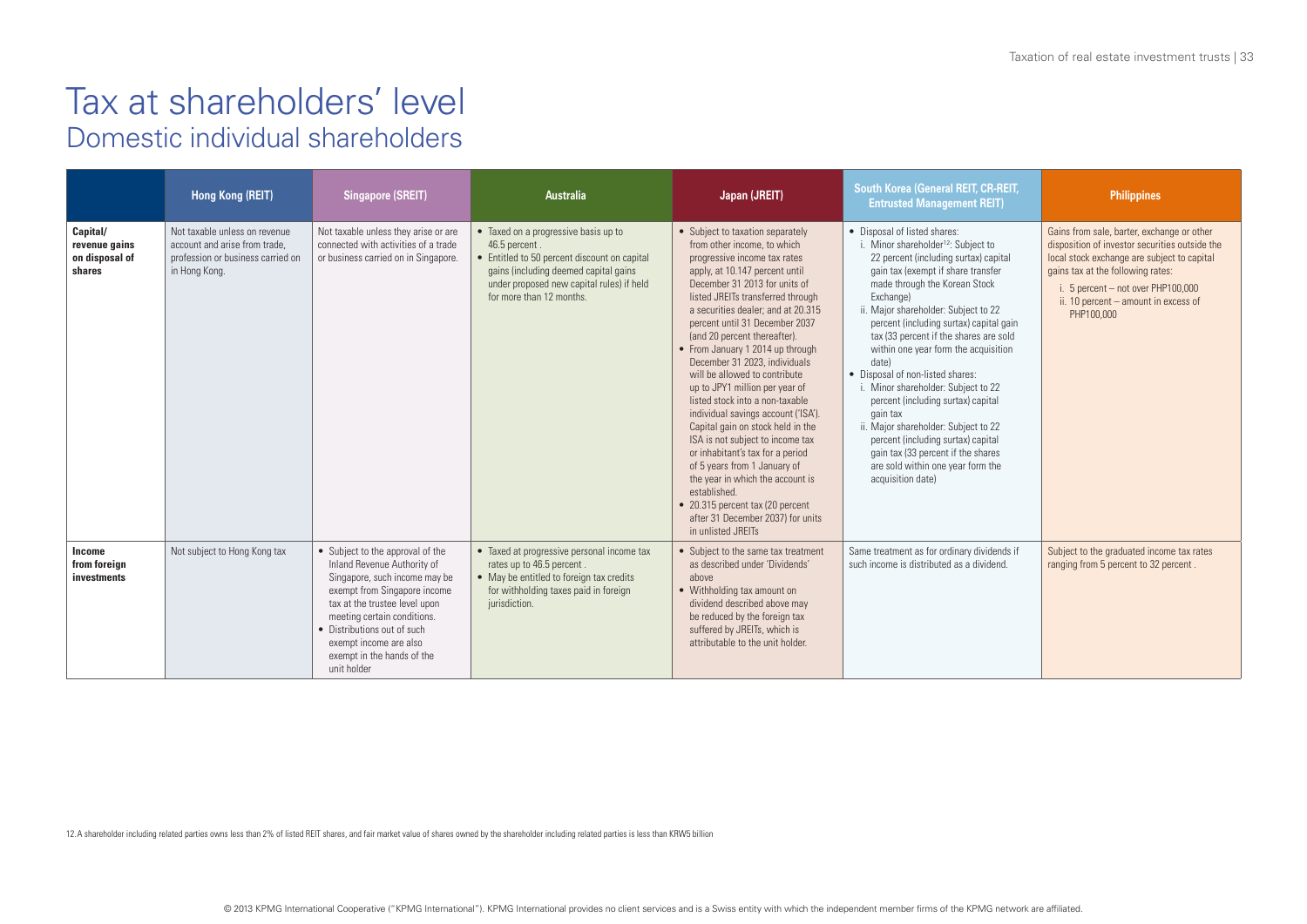### Tax at shareholders' level Foreign shareholders

|                  | Hong Kong (REIT)             | <b>Singapore (SREIT)</b>                                                                                                                                                                                                                                                                                                                                                                                                                                                                                           | <b>Australia</b>                                                                                                                                                                                                                                                                                                                                                                                                                                                                                                                                                                                                                                                                                                                                                                                                                                                                                                                                                                                                                                                                                                                                                                                                                                                                                                                                                                                                                                                                                                                                                                                                                                                                                                                                              | Japan (JREIT)                                                                                                                                                                                                                                                                                                                                                                                                                                                                                                                      | <b>South Korea (General REIT, CR-REIT,</b><br><b>Entrusted Management REIT)</b>                                                                                                                  | <b>Philippines</b>                                                                                                                                                                                                                                                                                                                                                                  |
|------------------|------------------------------|--------------------------------------------------------------------------------------------------------------------------------------------------------------------------------------------------------------------------------------------------------------------------------------------------------------------------------------------------------------------------------------------------------------------------------------------------------------------------------------------------------------------|---------------------------------------------------------------------------------------------------------------------------------------------------------------------------------------------------------------------------------------------------------------------------------------------------------------------------------------------------------------------------------------------------------------------------------------------------------------------------------------------------------------------------------------------------------------------------------------------------------------------------------------------------------------------------------------------------------------------------------------------------------------------------------------------------------------------------------------------------------------------------------------------------------------------------------------------------------------------------------------------------------------------------------------------------------------------------------------------------------------------------------------------------------------------------------------------------------------------------------------------------------------------------------------------------------------------------------------------------------------------------------------------------------------------------------------------------------------------------------------------------------------------------------------------------------------------------------------------------------------------------------------------------------------------------------------------------------------------------------------------------------------|------------------------------------------------------------------------------------------------------------------------------------------------------------------------------------------------------------------------------------------------------------------------------------------------------------------------------------------------------------------------------------------------------------------------------------------------------------------------------------------------------------------------------------|--------------------------------------------------------------------------------------------------------------------------------------------------------------------------------------------------|-------------------------------------------------------------------------------------------------------------------------------------------------------------------------------------------------------------------------------------------------------------------------------------------------------------------------------------------------------------------------------------|
| <b>Dividends</b> | Not subject to Hong Kong tax | • Subject to meeting qualifying<br>conditions, foreign non-<br>individual unit holders are<br>subject to withholding tax at<br>10 percent for distributions<br>receivable on or before 31 Mar<br>2015 <sup>13</sup> . This withholding tax is<br>a final tax<br>• For foreign individual unit<br>holders, the distributions<br>are exempt from tax, unless<br>they are derived through a<br>partnership in Singapore<br>• Distributions made out of<br>capital gains (except trading<br>gains) are exempt from tax | Taxation of trust distributions will depend on<br>components of the income of the trust.<br>• Subject to 10 percent withholding tax<br>on interest and 30 percent on unfranked<br>company dividends.<br>• No withholding tax applies to company<br>dividends to the extent they are franked.<br>• Dividends to foreign-owned Australian<br>branches and conduit foreign income,<br>subject to reduction under double tax<br>treaty. No further tax is generally levied<br>on such interest or dividend portion<br>• Trustee must withhold tax with respect to<br>non-interest and non-dividend Australian<br>sourced income distributed to foreign<br>unit holders (with the exception of a<br>capital gain in respect of a non-taxable<br>Australian asset, which will be exempt).<br>The rate of withholding tax depends on<br>whether the trust is an MIT (refer above).<br>• For non-MITs, tax of 30 percent is<br>withheld by the trustee from distributions<br>to non-resident companies (except<br>for Australian branches). Foreign unit<br>holders taxed on assessment basis on the<br>non-dividend/interest income (i.e. must<br>file an Australian income tax return) and<br>receive a credit for tax paid by trustee.<br>To the extent that foreign unit holders<br>have deductible expenses that relate to<br>their units (e.g. interest), unit holders can<br>obtain a refund of tax withheld by trustee<br>following lodgment of tax return.<br>• For an MIT, final tax of 30 percent is<br>withheld from distributions to investors<br>in countries, which have not concluded<br>an agreement with Australia on exchange<br>of tax information <sup>14</sup> . Other investors<br>are subject to reduced 15 percent final<br>withholding tax. | • Subject to a 7.147 percent<br>withholding tax until 31 December<br>2013, and 15.315 percent until<br>31 December 2037 (and 15<br>percent thereafter).<br>• Individuals who own three<br>percent or more of the issued<br>investment unit are subject to<br>20.42 percent withholding tax<br>until 31 December 2037 and 20<br>percent thereafter.<br>• For unlisted JREITs, subject to<br>20.42 percent withholding tax<br>until 31 December 2037 and 20<br>nercent thereafter.<br>• An applicable treaty may reduce<br>tax rate. | • The Korean domestic withholding tax rate<br>for dividends to a foreign shareholder is<br>22 percent, including resident surtax.<br>• Subject to reduction based on applicable<br>tax treaties. | • In general, cash or property dividends<br>paid by a REIT are subject to a final<br>withholding tax of 10 percent.<br>• Non-resident alien individual<br>stockholders or non-resident foreign<br>corporate stockholders may claim a<br>preferential withholding rate pursuant to<br>an applicable tax treaty.<br>• Resident foreign corporations are exempt<br>from dividends tax. |

13.The concessionary WHT of 10% was extended in the 2010 Budget for distributions made to 31 Mar 2015

14. The 37 countries with which Australia has an effective EOI on tax matters are: Argentina, Bermuda, Canada, China, Czech Republic, Denmark, Fiji, Finland, France, Germany, Hungary, India, Indonesia, Ireland, Italy, Japa Russia, Slovakia, South Africa, Spain, Sri Lanka, Sweden, Taipei, Thailand, United Kingdom, United States of America and Vietnam.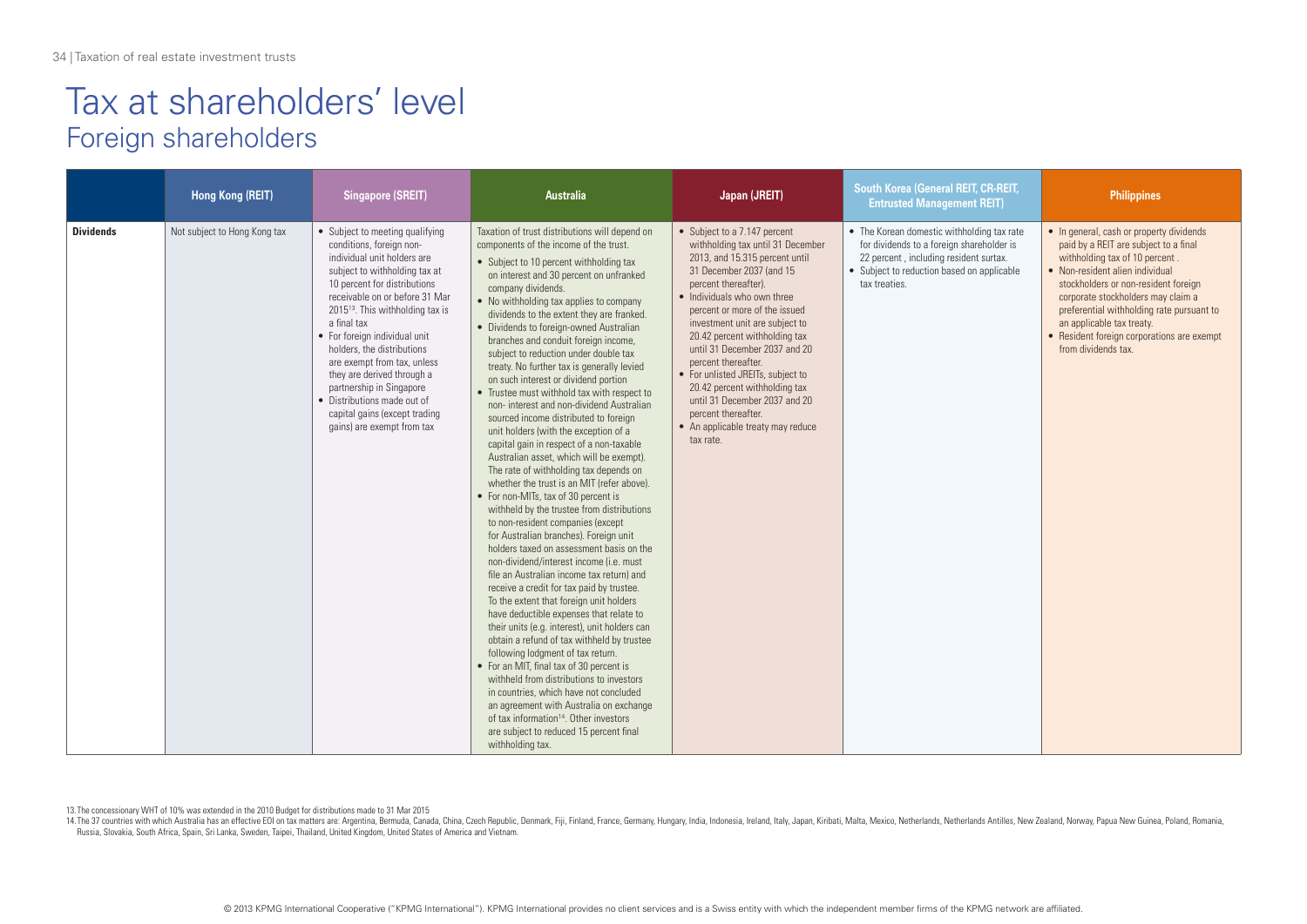### Tax at shareholders' level Foreign shareholders

|                                                       | Hong Kong (REIT)                                                                                                    | <b>Singapore (SREIT)</b>                                                                                                                                                                                                                                                                              | <b>Australia</b>                                                                                                                                                                                                                                                                                                                                                                              | Japan (JREIT)                                                                                                                                                                                                                                                                                                                                             | South Korea (General REIT, CR-REIT,<br><b>Entrusted Management REIT)</b>                                                                                                                                                                                                                                                                                                                                                                                                                                                                                                                                                                                                                                                                                                                                                                                                                        | <b>Philippines</b>                                                                                                                                                                                                                                                                  |
|-------------------------------------------------------|---------------------------------------------------------------------------------------------------------------------|-------------------------------------------------------------------------------------------------------------------------------------------------------------------------------------------------------------------------------------------------------------------------------------------------------|-----------------------------------------------------------------------------------------------------------------------------------------------------------------------------------------------------------------------------------------------------------------------------------------------------------------------------------------------------------------------------------------------|-----------------------------------------------------------------------------------------------------------------------------------------------------------------------------------------------------------------------------------------------------------------------------------------------------------------------------------------------------------|-------------------------------------------------------------------------------------------------------------------------------------------------------------------------------------------------------------------------------------------------------------------------------------------------------------------------------------------------------------------------------------------------------------------------------------------------------------------------------------------------------------------------------------------------------------------------------------------------------------------------------------------------------------------------------------------------------------------------------------------------------------------------------------------------------------------------------------------------------------------------------------------------|-------------------------------------------------------------------------------------------------------------------------------------------------------------------------------------------------------------------------------------------------------------------------------------|
| Capital/<br>revenue gains<br>on disposal of<br>shares | Not taxable unless on revenue<br>account and arise from trade.<br>profession or business carried on<br>in Hong Kong | Not taxable unless they arise or are<br>connected with activities of a trade<br>or business carried on in Singapore                                                                                                                                                                                   | • Disposal of units in trust not subject to<br>Australian capital gains tax if the trust's<br>assets consist mainly of non-Australian<br>assets.<br>• Non-residents are liable to capital gains<br>tax only on Australian real property held<br>directly or indirectly through an interposed<br>entity<br>• Individuals and trusts may qualify for the<br>50 percent CGT discount concession. | • Not subject to capital gains tax<br>provided that the unit holder does<br>not own more than 5 percent of<br>the units in a public JREITs at<br>the last day of the fiscal period<br>immediately prior to the fiscal<br>period in which the transfer of the<br>JREITs units takes place.<br>• The above rates may be reduced<br>by an applicable treaty. | • In the case of corporate foreign<br>shareholders, capital gains are subject to<br>tax at the lesser of 11 percent of the transfer<br>price or 22 percent of the gain realized on<br>the transfer. However, in the case of shares<br>in a non-listed real property company (i.e.<br>REIT), the foreign investor needs to file and<br>ultimately pay tax at ordinary corporate<br>income tax rate (11 percent, 22 percent,<br>24.2 percent) on gain realized.<br>• Subject to change based on applicable<br>tax treaty<br>• Exempt from tax if:<br>i. the foreign seller which does not have a<br>permanent establishment in Korea owns<br>less than 25 percent of the shares in the<br>publicly listed entity at any time during<br>the last five years and in the year when<br>the shares are officially transferred; and<br>ii. Such share transfer is made on the<br>Korean Stock Exchange. | • Gains from sale, barter, exchange or<br>other disposition of investor securities<br>outside the local stock exchange are<br>subject to capital gains tax at the<br>following rates:<br>i. 5 percent $-$ not over PHP100,000<br>ii. 10 percent - amount in excess of<br>PHP100,000 |
| <b>Return of capital</b><br>distribution              | Not subject to Hong Kong tax                                                                                        | Not subject to tax                                                                                                                                                                                                                                                                                    | Taxable to extent return exceeds cost base.                                                                                                                                                                                                                                                                                                                                                   | A portion of return of capital may<br>be regarded as deemed dividend or<br>deemed capital gain.                                                                                                                                                                                                                                                           | Only taxable to the extent that the amount<br>returned exceeds the amount contributed.                                                                                                                                                                                                                                                                                                                                                                                                                                                                                                                                                                                                                                                                                                                                                                                                          | Amount in excess of the capital contribution<br>shall be taxable; may avail of preferential<br>tax treatment provided by a tax treaty, if<br>applicable.                                                                                                                            |
| Income<br>from foreign<br>investments                 | Not subject to Hong Kong tax                                                                                        | • Subject to the approval of the<br>Inland Revenue Authority of<br>Singapore, such income may be<br>exempt from Singapore income<br>tax at the trustee level upon<br>meeting certain conditions<br>• Distributions out of such<br>exempt income are also<br>exempt in the hands of the<br>unit holder | Not taxed if distributed income is foreign<br>sourced                                                                                                                                                                                                                                                                                                                                         | • Subject to the same tax treatment<br>as described under 'Dividends'<br>above<br>• Withholding tax on dividend<br>described above may be reduced<br>by the foreign tax suffered by<br>JREITs, which is attributable to<br>the unit holder.                                                                                                               |                                                                                                                                                                                                                                                                                                                                                                                                                                                                                                                                                                                                                                                                                                                                                                                                                                                                                                 | Foreign Individuals and corporations are not<br>taxable on income from sources outside the<br>Philippines.                                                                                                                                                                          |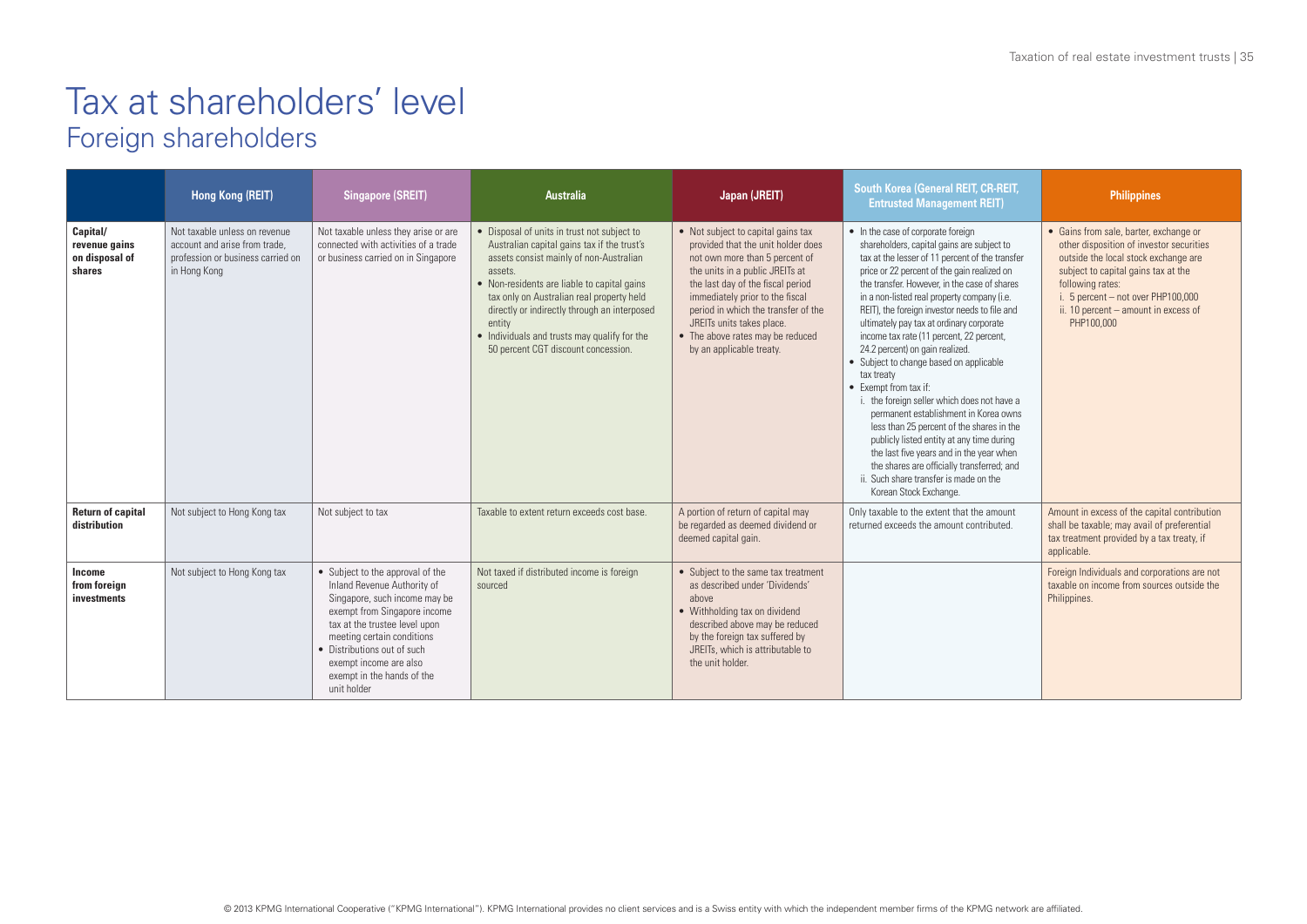© 2013 KPMG International Cooperative ("KPMG International"). KPMG International provides no client services and is a Swiss entity with which the independent member firms of the KPMG network are affiliated.

**THE** 

mm 141416

**HELL** 

**BUILD BUILD** 

20101 10111 **HIIII BIBLE HIIII HILL AND HULL** 

 $H = 1$ 

**FELENHALL** 

**AN UN WE W** 

*<u><b><i>ALCOHOL: 00 10 00 10 00 10 10 10 10*</u>

----

SPOKANE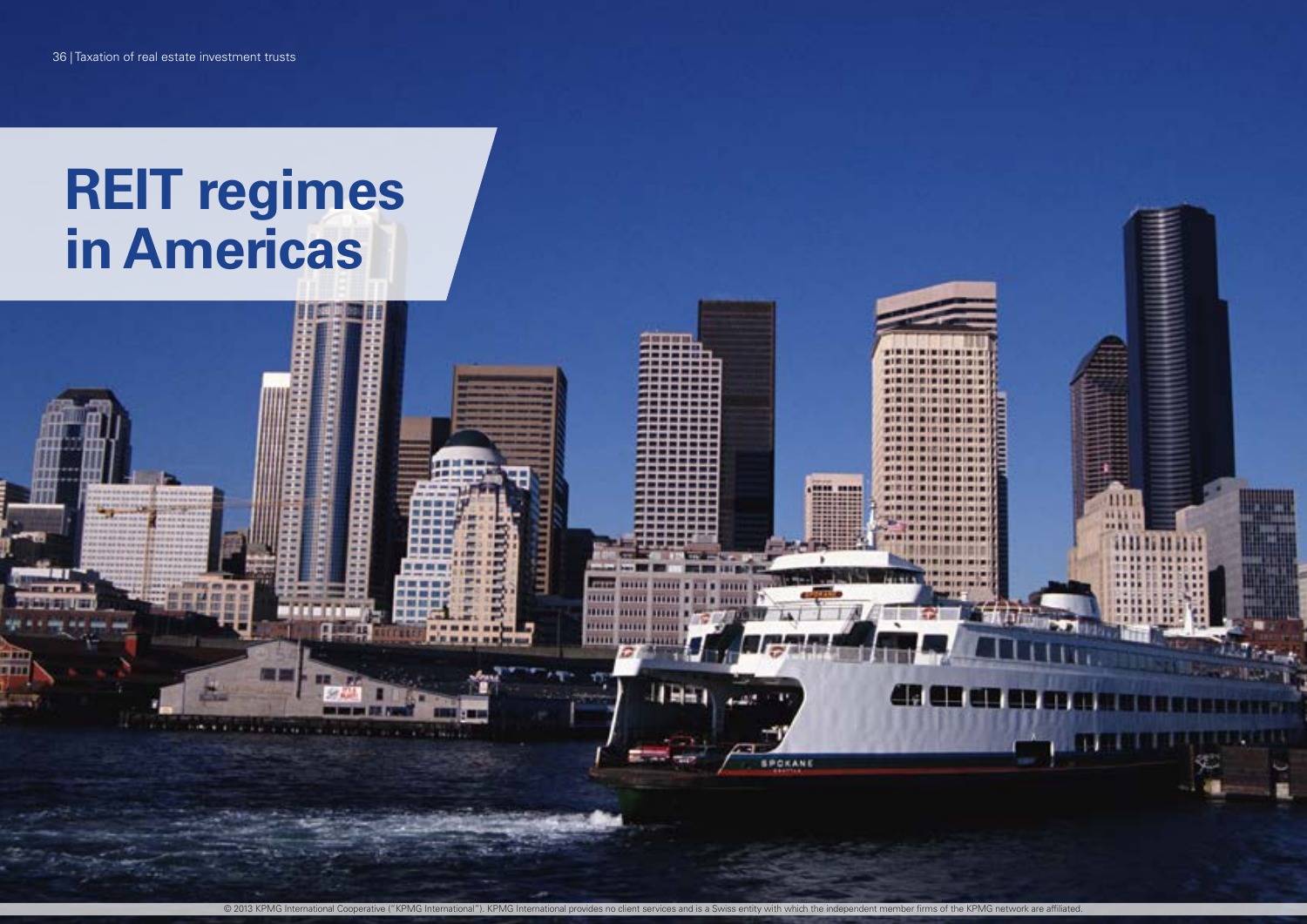|                                            | US (REIT)                                                                                                                                                                                                                                                                                                                                                                                                                                               | <b>Canada (REIT)</b>                                                                                                                                                                                                                                                                                                                                                                                                                                                                                                                                                                                                                                                                    | <b>Brazil (FII)</b>                                                                                                                                                                                                                                                                                                                                                                                                                                                                                                                                          |
|--------------------------------------------|---------------------------------------------------------------------------------------------------------------------------------------------------------------------------------------------------------------------------------------------------------------------------------------------------------------------------------------------------------------------------------------------------------------------------------------------------------|-----------------------------------------------------------------------------------------------------------------------------------------------------------------------------------------------------------------------------------------------------------------------------------------------------------------------------------------------------------------------------------------------------------------------------------------------------------------------------------------------------------------------------------------------------------------------------------------------------------------------------------------------------------------------------------------|--------------------------------------------------------------------------------------------------------------------------------------------------------------------------------------------------------------------------------------------------------------------------------------------------------------------------------------------------------------------------------------------------------------------------------------------------------------------------------------------------------------------------------------------------------------|
| <b>Year Enacted</b>                        | 1960                                                                                                                                                                                                                                                                                                                                                                                                                                                    | 2007                                                                                                                                                                                                                                                                                                                                                                                                                                                                                                                                                                                                                                                                                    | • 1993                                                                                                                                                                                                                                                                                                                                                                                                                                                                                                                                                       |
| Governed by or under supervision           | By the US, Internal Revenue Code and the Treasury regulations<br>promulgated there under.                                                                                                                                                                                                                                                                                                                                                               | By the federal Income Tax Act (the 'ITA').                                                                                                                                                                                                                                                                                                                                                                                                                                                                                                                                                                                                                                              | • By Federal Law n. 8,668/1993 and CVM Instructive n.472/2008,<br>among other relevant federal legislation.                                                                                                                                                                                                                                                                                                                                                                                                                                                  |
| <b>Formalities and procedure</b>           | • An entity electing to be taxed as a REIT must satisfy specific<br>organizational, asset holding, income source and distribution<br>requirements.<br>• It must elect to be taxed as a REIT or has made such election for<br>a previous taxable year.<br>• A REIT must adopt a calendar year as its tax year.                                                                                                                                           | • A REIT is typically structured to qualify as a mutual fund trust (a<br>'MFT') as defined in the ITA.<br>• If a trust qualifies as a MFT before the 91st day after the end<br>of its first taxation year and elects in its tax return for that year,<br>the trust will be deemed a MFT from the beginning of its first<br>taxation year.<br>• An MFT must have a tax year ending 31 December or<br>15 December by election.                                                                                                                                                                                                                                                            | • The legal form of a "trust" is not provided in Brazilian legislation.<br>• However, there is a similar figure of a trust, which is a closed<br>held real estate investment fund (Fundo de Investimento<br>Imobiliário - FII), regulated by CVM (security commission).<br>• The applicable legislation requires that a duly authorized entity is<br>appointed as the administrator of the FII. This administrator has<br>to be registered before the CVM.<br>• In most cases, financial institutions and non-financial institutions<br>play a similar role. |
| <b>Legal form and share capital</b>        | • Any US entity eligible to be treated as a domestic corporation<br>under US law (e.g. a US limited liability company, etc.).<br>• Transferable shares or transferable certificates of ownership must<br>evidence the beneficial ownership.<br>• One or more trustees or directors must manage the entity.                                                                                                                                              | • An inter vivos trust created by written agreement typically called<br>a 'trust deed' or 'declaration of trust'.<br>• The interest of each beneficiary under the trust is described by<br>reference to units of the trust.<br>• Trustees hold legal title to and manage the trust property for the<br>benefit of the beneficiaries of the trust.<br>• A MFT must be a 'unit trust' resident in Canada (e.g. majority of<br>trustees who exercise management and control of the trust are<br>resident in Canada).<br>• A 'unit trust' may be 'open-ended' (at least 95 percent of the<br>fair market value of issued units of the trust are redeemable<br>on demand) or 'closed-ended.' | • FII's are not considered legal entities in Brazil.<br>• Legally, FII's are condominiums whereby investors get together,<br>form a pool, and invest in real estate assets, such as real<br>property, shares of real estate companies and bonds and<br>securities issued by real estate companies.<br>• Fil must be set up as a closed-held fund and its units are not<br>redeemable. However, they are amortizable upon the end of<br>the fund or if approved by investors in accordance with the FII<br>regulation (resemble articles of associations).    |
| <b>Restriction on shareholdings</b>        | • After the initial REIT year, a REIT must have a minimum 100 direct<br>shareholders for at least 335 days of a taxable year of 12 months,<br>or during a proportionate part of a taxable year of less than<br>12 months.<br>• After the initial REIT year, a REIT must not have more than 50<br>percent of the value of its outstanding shares owned directly<br>or indirectly by five or fewer individuals during the last half of a<br>taxable year. | • A MFT must have a minimum 150 unit holders each of whom<br>holds:<br>i. not less than one 'block of units' (e.g. 100 units if the fair<br>market value of 1 unit is less than CAD25) and<br>ii. units having an aggregate fair market value of not less than<br>CAD500<br>• A MFT cannot be established or maintained primarily for the<br>benefit of non-residents of Canada if 'taxable Canadian property'<br>represented more than 10 percent of the fair market value of the<br>trust property.                                                                                                                                                                                   | • Fil will be deemed as a legal entity (and taxable) in cases where<br>the FII invests in real estate projects where the constructor,<br>developer, or partner is also a quotaholder in the FII and where<br>they own, individually or along with related parties, more than<br>25 percent of the FII quotas.                                                                                                                                                                                                                                                |
| <b>Mandatory listing on stock exchange</b> | None                                                                                                                                                                                                                                                                                                                                                                                                                                                    | • Mandatory listing of units on Canadian stock exchange if the 'unit<br>trust' is 'closed ended' and 80 percent or more of its property was<br>Canadian real property.<br>• To qualify as a MFT, a class of units of the trust must be 'qualified<br>for distribution,' there must be a lawful distribution of the units to<br>the public and a prospectus or similar document is not required to<br>be filed under provincial law.                                                                                                                                                                                                                                                     | • Listing is optional. FII may or may not be listed on the stock<br>exchange or OTC markets.                                                                                                                                                                                                                                                                                                                                                                                                                                                                 |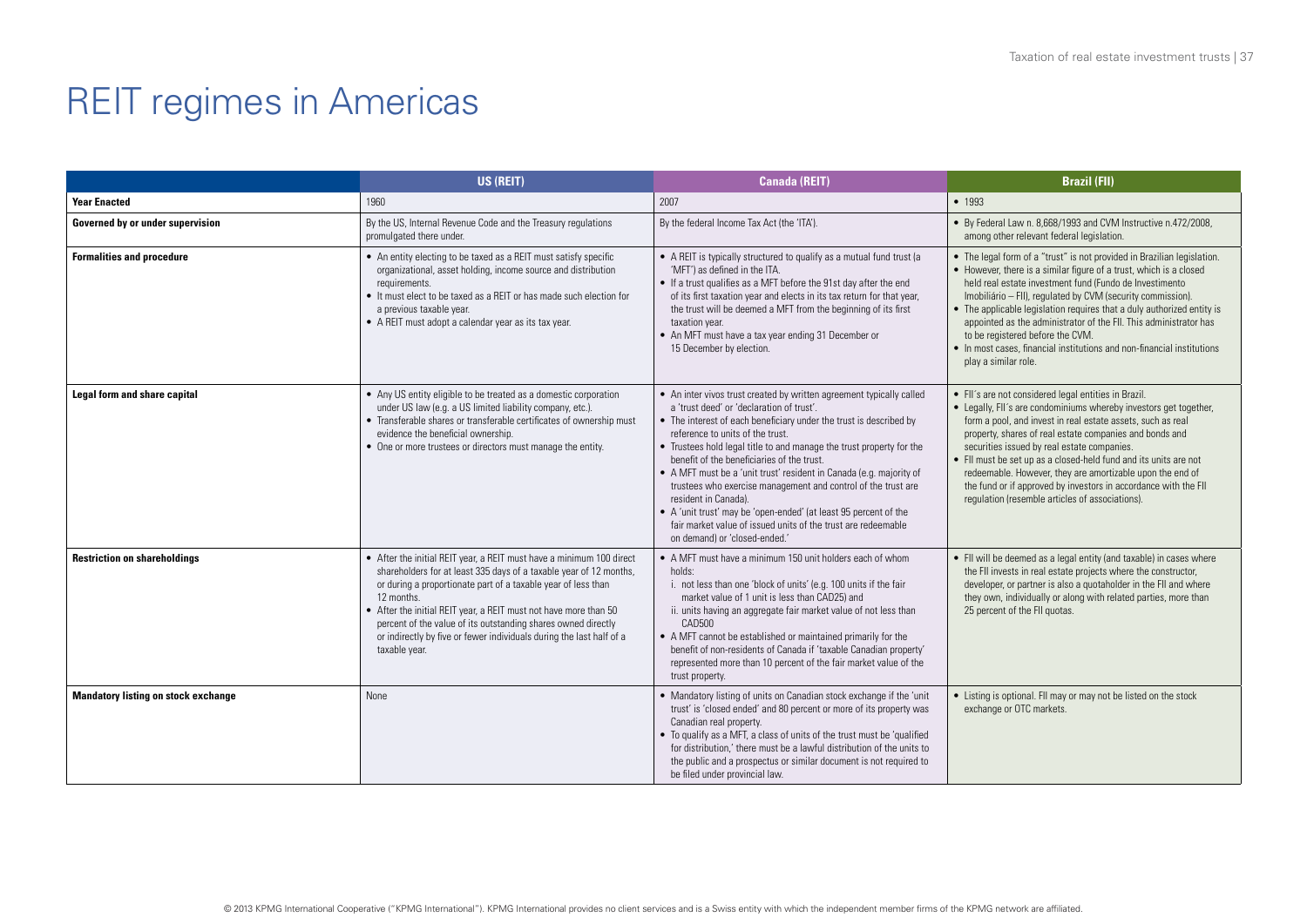|                                                   | US (REIT)                                                                                                                                                                                                                                                                                                                                                                                                                                                                                                                                                                                                                                                                                                                                                                                                                                                                                                                                                                                                                                                                                                                                                                                                                                                                                                                                                                                                                                                                                                                                                                                                                                                                                                                                                                                                                                                                                                                                                                                                                                                                                                                         | <b>Canada (REIT)</b>                                                                                                                                                                                                                                                                                                                                                                                                                                                                                                                                                                                                                                                                                                                                                                                                                                                                                                                                                                                                                                                                                                                                                                                                                                                                                                                                                                                                                                                                                                                                                                                                                                                                                                                                                                                                                                                                                                                                                                                                                                                                                                                              | <b>Brazil (FII)</b>                                                                                                                                                                                                                                                                                                                                                                                                                                                                                                                       |
|---------------------------------------------------|-----------------------------------------------------------------------------------------------------------------------------------------------------------------------------------------------------------------------------------------------------------------------------------------------------------------------------------------------------------------------------------------------------------------------------------------------------------------------------------------------------------------------------------------------------------------------------------------------------------------------------------------------------------------------------------------------------------------------------------------------------------------------------------------------------------------------------------------------------------------------------------------------------------------------------------------------------------------------------------------------------------------------------------------------------------------------------------------------------------------------------------------------------------------------------------------------------------------------------------------------------------------------------------------------------------------------------------------------------------------------------------------------------------------------------------------------------------------------------------------------------------------------------------------------------------------------------------------------------------------------------------------------------------------------------------------------------------------------------------------------------------------------------------------------------------------------------------------------------------------------------------------------------------------------------------------------------------------------------------------------------------------------------------------------------------------------------------------------------------------------------------|---------------------------------------------------------------------------------------------------------------------------------------------------------------------------------------------------------------------------------------------------------------------------------------------------------------------------------------------------------------------------------------------------------------------------------------------------------------------------------------------------------------------------------------------------------------------------------------------------------------------------------------------------------------------------------------------------------------------------------------------------------------------------------------------------------------------------------------------------------------------------------------------------------------------------------------------------------------------------------------------------------------------------------------------------------------------------------------------------------------------------------------------------------------------------------------------------------------------------------------------------------------------------------------------------------------------------------------------------------------------------------------------------------------------------------------------------------------------------------------------------------------------------------------------------------------------------------------------------------------------------------------------------------------------------------------------------------------------------------------------------------------------------------------------------------------------------------------------------------------------------------------------------------------------------------------------------------------------------------------------------------------------------------------------------------------------------------------------------------------------------------------------------|-------------------------------------------------------------------------------------------------------------------------------------------------------------------------------------------------------------------------------------------------------------------------------------------------------------------------------------------------------------------------------------------------------------------------------------------------------------------------------------------------------------------------------------------|
| <b>Restrictions on activities and investments</b> | At the end of each calendar quarter:<br>• At least 75 percent of the value of a REIT's total assets must<br>be in real estate assets, cash and cash items and government<br>securities.<br>• Not more than 25 percent of the value of the REIT's total assets<br>can be represented by securities of taxable REIT subsidiaries.<br>• Any other securities of an issuer held by the REIT must not<br>represent more than 5 percent of the value of the REIT's total<br>assets and must not represent more than 10 percent of the<br>outstanding securities of such issuer (by value or vote).<br>• For each taxable year:<br>• At least 75 percent of the REIT's gross income must be derived<br>from rents from real property, interest on mortgages on real<br>property, gain on disposition of real property, etc.<br>• At least 95 percent of the REIT's gross income must be derived<br>from the sources mentioned above and passive sources, such as<br>non-mortgage interest and dividends.<br>• Other considerations include:<br>• Taxable REIT subsidiaries <sup>15</sup> ('TRSs') cannot operate or<br>manage lodging or healthcare facilities (except under certain<br>circumstances).<br>• A REIT can develop properties for its own portfolio but is subject<br>to a 100 percent tax on gains from dispositions of inventory or<br>properties held primarily for sales to customers in the ordinary<br>course of its business with the exceptions of foreclosure property<br>and property meeting certain safe harbor rules.<br>• A REIT can invest in overseas properties.<br>• Rents from real property do not include:<br>i. amounts attributable to personal property leased in connection<br>with leasing of real property unless the value of personal<br>property does not exceed 15 percent;<br>ii. amounts based on income or profits of any person from<br>the property (except being based on a fixed percentage or<br>percentages of receipts or sales); and<br>iii. amounts from a tenant, which is owned, directly or indirectly,<br>10 percent or more by the REIT (except certain leases with a TRS). | A trust resident in Canada throughout a taxation year is a REIT if:<br>• at each time in the taxation year the fair market value at the<br>time of all 'non-portfolio properties' <sup>16</sup> that are 'qualified REIT<br>properties' <sup>17</sup> held by the trust is at least 90 percent of the total<br>fair market value at that time of all 'non-portfolio properties' held<br>by the trust;<br>• not less than 90 percent of the trust's 'gross REIT revenue' <sup>18</sup> for<br>the taxation year is from:<br>rent from real or immovable properties;<br>ii. interest from mortgages, or hypothecs, on real or immovable<br>properties;<br>iii. dispositions of real or immovable properties that are capital<br>properties;<br>iv. dividends:<br>v. rovalties; and<br>vi. dispositions of 'eligible resale properties.' <sup>19</sup><br>• not less than 75 percent of the trust's gross REIT revenue for the<br>taxation year is from:<br>i. rent from real or immovable properties;<br>ii. interest from mortgages, or hypothecs, on real or immovable<br>properties; and<br>iii.dispositions of real or immovable properties that are capital<br>properties.<br>• at each time in the taxation year, the total fair market value<br>of all properties held by the trust, each of which is a real or<br>immovable property that is capital property, an 'eligible resale<br>property', a bankers' acceptance of a Canadian corporation, cash,<br>certain deposits with a Canadian financial institution, or certain<br>government debt, must be at least 75 percent or more of the<br>trust's equity value at that time; and<br>• investments in the trust are listed or traded on a stock exchange<br>or other public market at any time in a taxation year.<br>• To qualify as an MFT, the trust's only undertaking must be:<br>• The investing of its funds in property other than real property or<br>an interest in real property.<br>• The acquiring, holding, maintaining, improving, leasing or<br>managing of any real property that is capital property of the trust.<br>• Any combination of the foregoing activities. | • It is mandatory that a FII only hold assets on real estate activities.<br>• As mentioned, such assets may be:<br>- Shares of special purpose real estate companies;<br>- Real estate property;<br>- Bonds, securities and other financial instruments issued<br>exclusively by real estate companies; and<br>- Units of other FII.<br>• Financial income earned by the FII will be subject to regular<br>taxation if an FII holds financial instruments that are not issued<br>by real estate companies (such as bonds and securities). |

15. Taxable RFIT Subsidiaries are corporate subsidiaries of the RFIT that have made a joint election with the RFIT to be treated as such. TRSs are subject to corporate income tax on its earnings and are generally formed fo receives from the tenants. A REIT may also derive rents from its TRSs for leasing qualified lodging and healthcare facilities if eligible independent contractors operate such facilities.

16. Non-portfolio property includes, in general, i) securities of Canadian corporations, trusts and partnerships (the 'subject entities') (other than securities of subject entities in algority entities of subject entities and the securities of all the entities affiliated with the subject entities have a total fair market value greater than 50 percent of the equity value of the trust; ii) Canadian real property if the total fair market value with whom the trust does not deal at arm's length, uses in the course of carrying on business in Canada.

17. Qualified REIT property includes (i) a real or immovable property that is capital property, an eligible resale property, an indebtedness of a Canadian corporation represented by a bankers' acceptance, a property descri subject entity that earns substantially all of its revenue from maintaining, improving, leasing or managing capital properties (including co-owned properties) of the trust or of an entity of which the trust holds a share o or an entity of which the trust holds a share or interest and property described in paragraph (iv); or (iv) property ancillary to the earning of gross REIT revenue by the trust from (a) rent from real or immovable property or a mortgage, hypothecary claim, mezzanine loan or similar obligation.

18. Gross REIT revenue means the amount by which the total of all amounts received or receivable (depending on the accounting method reaularly followed by the entity in computing the entity's income) in the taxation year b recaptured depreciation.

19. Eligible resale property is real or immovable property that is (i) not capital property; (ii) held by an entity in which the REIT holds a security; (iii) contiquous to a particular real or immovable property that is ca of that particular property.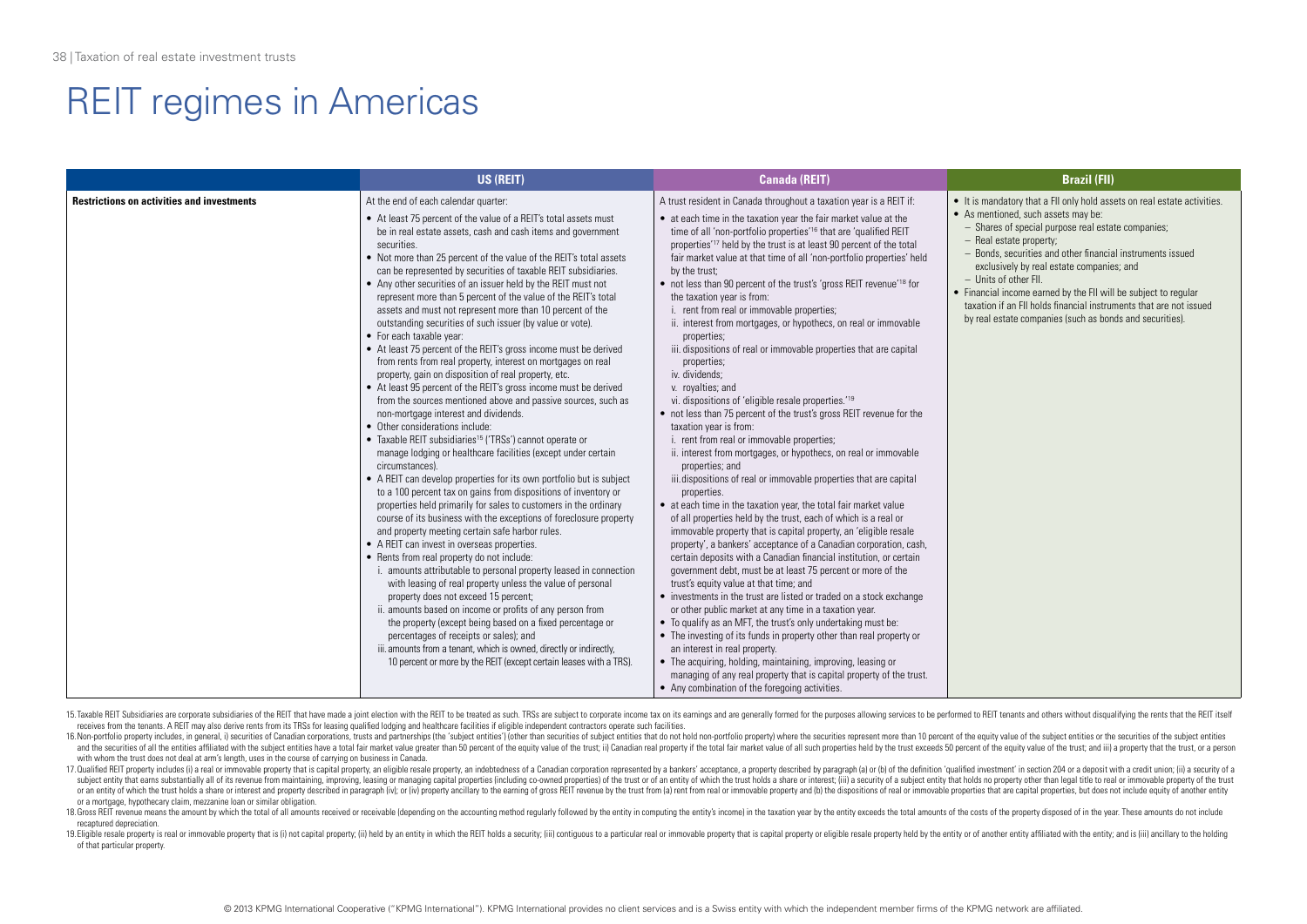|                                                                                | US (REIT)                                                                                                                                                                                                                                                                                                                                                                                                                                                                                                                                                                        | Canada (REIT)                                                                                                                                                                                                                                                                                                                                                                                                                                                                                                                                                                                                                                                                                                                                                                                                                                                                                                                                                                                                                                                                                                                                                                                                                                                                                                                                                                                | <b>Brazil (FII)</b>                                                                                                           |
|--------------------------------------------------------------------------------|----------------------------------------------------------------------------------------------------------------------------------------------------------------------------------------------------------------------------------------------------------------------------------------------------------------------------------------------------------------------------------------------------------------------------------------------------------------------------------------------------------------------------------------------------------------------------------|----------------------------------------------------------------------------------------------------------------------------------------------------------------------------------------------------------------------------------------------------------------------------------------------------------------------------------------------------------------------------------------------------------------------------------------------------------------------------------------------------------------------------------------------------------------------------------------------------------------------------------------------------------------------------------------------------------------------------------------------------------------------------------------------------------------------------------------------------------------------------------------------------------------------------------------------------------------------------------------------------------------------------------------------------------------------------------------------------------------------------------------------------------------------------------------------------------------------------------------------------------------------------------------------------------------------------------------------------------------------------------------------|-------------------------------------------------------------------------------------------------------------------------------|
| <b>Restrictions on activities and investments</b><br>(cont.)                   | • Complex rules restrict tenant services provided by the REIT to<br>customary property management activities related to the use<br>of space for occupancy only, provided such services are not<br>rendered primarily for the convenience of the tenant. Other<br>services or activities need to be performed through a qualified<br>independent contractor from whom the REIT itself does not derive<br>or receive any income, or through a TRS.                                                                                                                                 | • In addition, for a 'closed-ended' unit trust, at least 80 percent of<br>the trust's property must consist of any combination of shares,<br>cash, bonds, debentures, mortgages, notes or similar obligations,<br>marketable securities, real property situated in Canada and<br>certain Canadian natural resource properties; not less than 95<br>percent of its income must be derived from the above-mentioned<br>property; and not more than 10 percent of its property may<br>consist of bonds, securities or shares of one corporation or debtor<br>(other than a federal, provincial or municipal government)<br>• A REIT is permitted to hold 'eligible resale property'. Limited real<br>property development activity for resale is therefore permitted.<br>• 'Gross REIT revenue' received or receivable by a parent entity<br>from certain source entities is treated as having the same<br>character as the 'gross REIT revenue' of the source entity<br>from which it was derived. This revenue characterization<br>rule is intended to help a REIT satisfy its qualifying revenue<br>requirements.<br>• 'Gross REIT revenue' from certain interest rate hedging activities<br>and from certain changes in the value of foreign currency carry<br>the character of the gross REIT revenue of the underlying real or<br>immovable property from which such amounts are derived. |                                                                                                                               |
| Leverage                                                                       | Not limited by legislation, but tax authorities may impose limits on<br>amount of related party leverage.                                                                                                                                                                                                                                                                                                                                                                                                                                                                        | Not limited by legislation, but often by the constating document.                                                                                                                                                                                                                                                                                                                                                                                                                                                                                                                                                                                                                                                                                                                                                                                                                                                                                                                                                                                                                                                                                                                                                                                                                                                                                                                            | • Units in the FII must be fully paid-in, i.e., it is not possible for<br>"quotaholders" to invest in a FII through debt.     |
| <b>Distribution on operative income</b>                                        | • A REIT must distribute an amount (excluding capital gain<br>dividend) equal to at least 90 percent of its taxable income other<br>than net capital gain. Any undistributed amount (including net<br>capital gain) is taxed at the entity level at ordinary US corporate<br>tax rates (generally 35 percent).<br>• For this purpose, a distribution must be:<br>i. pro rata among all outstanding shares of stock within a<br>particular class, and<br>ii. in accordance with the preferences among different classes of<br>stock as set forth in our organizational documents. | An MFT that is not a Specified Investment Flow Through (SIFT) trust<br>must distribute 100 percent of its taxable income for a taxation year so<br>that it does not incur tax. A trust that is a REIT throughout a particular<br>taxation year is not a SIFT trust and therefore not subject to SIFT tax for<br>that particular year.                                                                                                                                                                                                                                                                                                                                                                                                                                                                                                                                                                                                                                                                                                                                                                                                                                                                                                                                                                                                                                                        | • FII must distribute at least 95 percent of its net income,<br>calculated on a cash basis, twice a year (June and December). |
| Distribution in respect to capital gain resulting from<br>disposed investments | • Dividends in respect of capital gains are designated as 'capital<br>gain dividends' by the REIT<br>• If a REIT retains, rather than distributes, it is net capital gain<br>and pays tax on such gain, its shareholders may include their<br>proportionate shares of such undistributed gain in income,<br>receive a corresponding credit for their share of the tax paid by<br>the REIT and increase their adjusted basis of their stock by the<br>difference.                                                                                                                 | An MFT that is not a SIFT trust must distribute 100 percent of its<br>taxable income for a taxation year so that it does not incur tax. A trust<br>that is a REIT throughout a particular taxation year is not a SIFT trust<br>and therefore not subject to SIFT tax for that particular year.                                                                                                                                                                                                                                                                                                                                                                                                                                                                                                                                                                                                                                                                                                                                                                                                                                                                                                                                                                                                                                                                                               | $\bullet$ Same as above.                                                                                                      |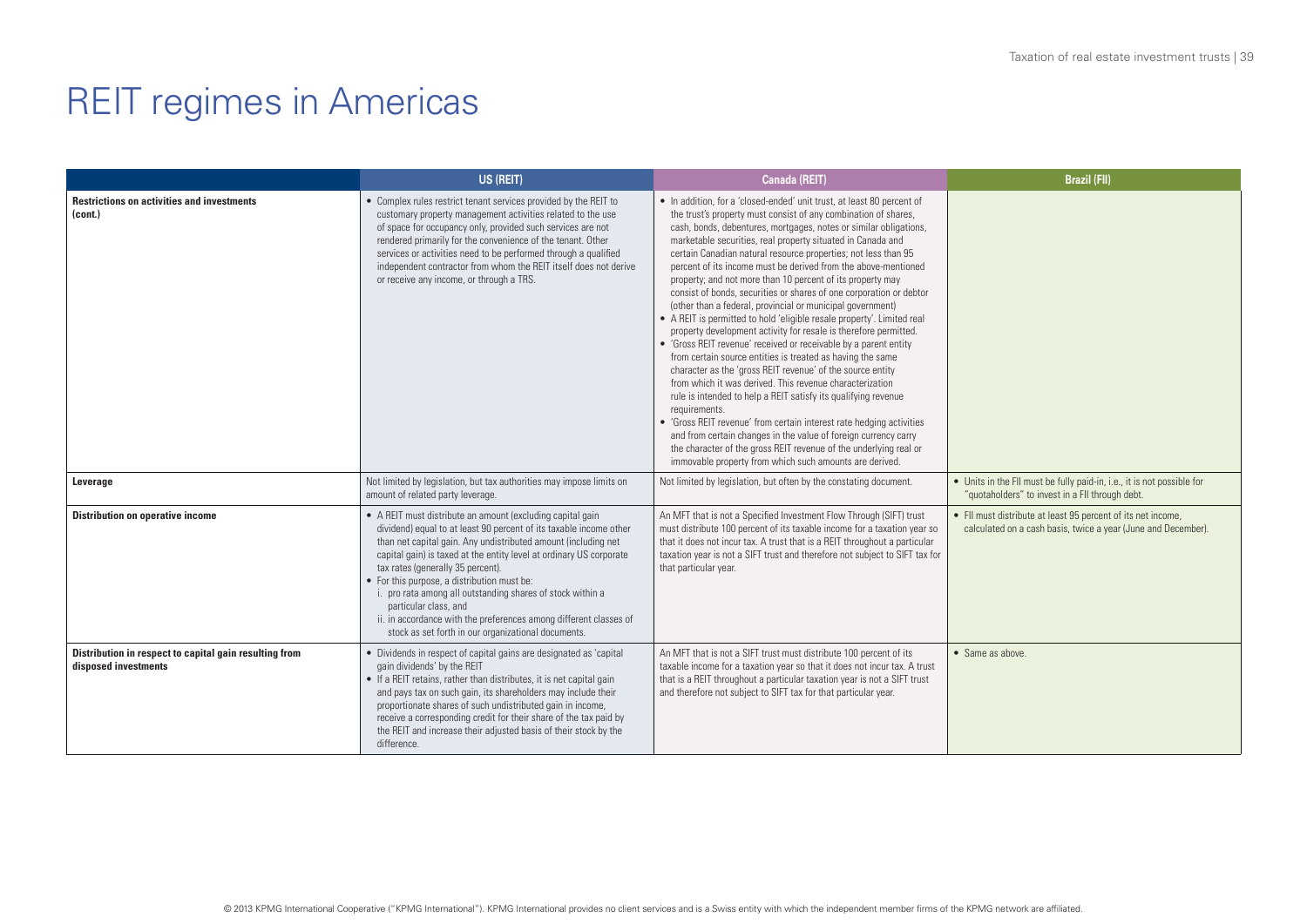|                                     | US (REIT)                                                                                                                                                                                                                                                                                                                                                                                                                                                                                                                                                                                                                                                                                                                                                                                                                                      | <b>Canada (REIT)</b>                                                                                                                                                                                                                                                                                                                                                                                                                                                                                                                                                                                                                                                                                                                                                                                                                                                                                                                                    | <b>Brazil (FII)</b>                                                                                                                                                                                                                                                                                                                                                                                                                                                                                                                                                                                               |
|-------------------------------------|------------------------------------------------------------------------------------------------------------------------------------------------------------------------------------------------------------------------------------------------------------------------------------------------------------------------------------------------------------------------------------------------------------------------------------------------------------------------------------------------------------------------------------------------------------------------------------------------------------------------------------------------------------------------------------------------------------------------------------------------------------------------------------------------------------------------------------------------|---------------------------------------------------------------------------------------------------------------------------------------------------------------------------------------------------------------------------------------------------------------------------------------------------------------------------------------------------------------------------------------------------------------------------------------------------------------------------------------------------------------------------------------------------------------------------------------------------------------------------------------------------------------------------------------------------------------------------------------------------------------------------------------------------------------------------------------------------------------------------------------------------------------------------------------------------------|-------------------------------------------------------------------------------------------------------------------------------------------------------------------------------------------------------------------------------------------------------------------------------------------------------------------------------------------------------------------------------------------------------------------------------------------------------------------------------------------------------------------------------------------------------------------------------------------------------------------|
| <b>Timing of distribution</b>       | • A REIT must generally make distributions in the tax year to which<br>they relate, or in the following tax year if declared before the<br>REIT timely files its tax return for the year and if paid with or<br>before the first regular dividend payment after such declaration.<br>• Provided that the RFIT obtains consent from some of its<br>shareholders, it may elect at any time up to the filing of its tax<br>return for a taxable year to declare a cashless consent dividend<br>thereby allowing the REIT to satisfy its distribution requirement<br>and generally avoid entity level tax without an actual cash<br>distribution (subject to certain withholding requirements).<br>• The REIT may be subject to a non-deductible 4 percent excise<br>tax if it fails to make distributions annually meeting certain<br>thresholds. | • Distributions must be paid or payable in the taxation year in order<br>for the MFT to claim a deduction for the distributed amounts<br>in computing taxable income for that particular year. Typically,<br>distributions to unit holders are made monthly.<br>• If enabled in its declaration of trust, a REIT may declare a<br>cashless distribution (i.e. a unit distribution) thereby allowing<br>the RFIT to claim a deduction for the distributed amounts in<br>computing taxable income for that particular year.                                                                                                                                                                                                                                                                                                                                                                                                                               | • Twice a year (June and December).                                                                                                                                                                                                                                                                                                                                                                                                                                                                                                                                                                               |
| <b>REIT-level income tax</b>        | • A REIT is taxed on any undistributed taxable income.<br>• Subject to US alternative minimum tax.<br>• A REIT's net income from sales or other dispositions of inventory<br>or property held primarily for sale to customers in the ordinary<br>course of business (other than foreclosure property or property<br>meeting certain safe harbor rules) is subject to a 100 percent tax.<br>• A REIT may be subject to tax in other circumstances, including<br>non-arm's-length dealings with its taxable REIT subsidiaries,<br>reliance on 'savings' provisions to preserve REIT status and<br>certain operations of foreclosure property.                                                                                                                                                                                                    | • A trust, including a REIT, is a taxpayer under the ITA and must<br>compute taxable income each year and pay tax on any taxable<br>income that is not distributed to unit holders for the year.<br>• In computing taxable income, a trust may deduct income paid or<br>payable to unit holders in the particular year.<br>• A trust that is a SIFT trust may not deduct distributed non-<br>portfolio earnings in computing taxation income. A trust that is a<br>REIT throughout a particular taxation year is not a SIFT trust for<br>that particular year.<br>• In general, income distributed by the REIT to unit holders is<br>considered other property income received from a trust <sup>20</sup> ;<br>however, trustees may designate the net taxable capital gains<br>of the trust and/or taxable dividends received by the MFT to<br>'flow out' to resident unit holders as taxable capital gains and/or<br>taxable dividends, respectively. | • Generally, FII's are not considered legal entities and are not<br>subject to CIT.<br>• Dividends paid to the FII from the real estate companies are tax<br>exempt.<br>• Brazilian tax legislation allows companies to distribute dividends<br>in the form of Interest on Net Equity (INE), which is tax deductible<br>(34 percent), but subject to 15 percent withholdling tax (WHT)<br>when transferred to the investor. However, INE paid to FII is not<br>subject to WHT.<br>• Financial income that is not derived from securities or bonds<br>issued by real estate companies are taxed (34 percent rate). |
| <b>REIT-level capital gains tax</b> | Follows the same system as ordinary income.                                                                                                                                                                                                                                                                                                                                                                                                                                                                                                                                                                                                                                                                                                                                                                                                    | • A REIT must include 50 percent of any capital gain ('taxable<br>capital gain') realized in the year for purposes of computing<br>taxable income and may offset the gain with any capital losses in<br>the year or carried forward from previous years.<br>• In computing taxable income, a REIT may deduct income,<br>including net taxable capital gains, paid or payable to unit<br>holders in the particular year.<br>• The trustees may designate net taxable capital gains realized by<br>the MFT to 'flow out' to unit holders as net taxable capital gains.                                                                                                                                                                                                                                                                                                                                                                                    | • Capital gains related to real estate investments are not taxed at<br>the level of the FII.                                                                                                                                                                                                                                                                                                                                                                                                                                                                                                                      |

20. The enactment of the SIFT rules in 2007 characterized non-portfolio earnings distributions by a SIFT as taxable dividends paid by a taxable Canadian corporation to the unit holders of the trust. These dividends receive dividend tax credits available to an 'eligible dividend' as defined in subsection 89(1).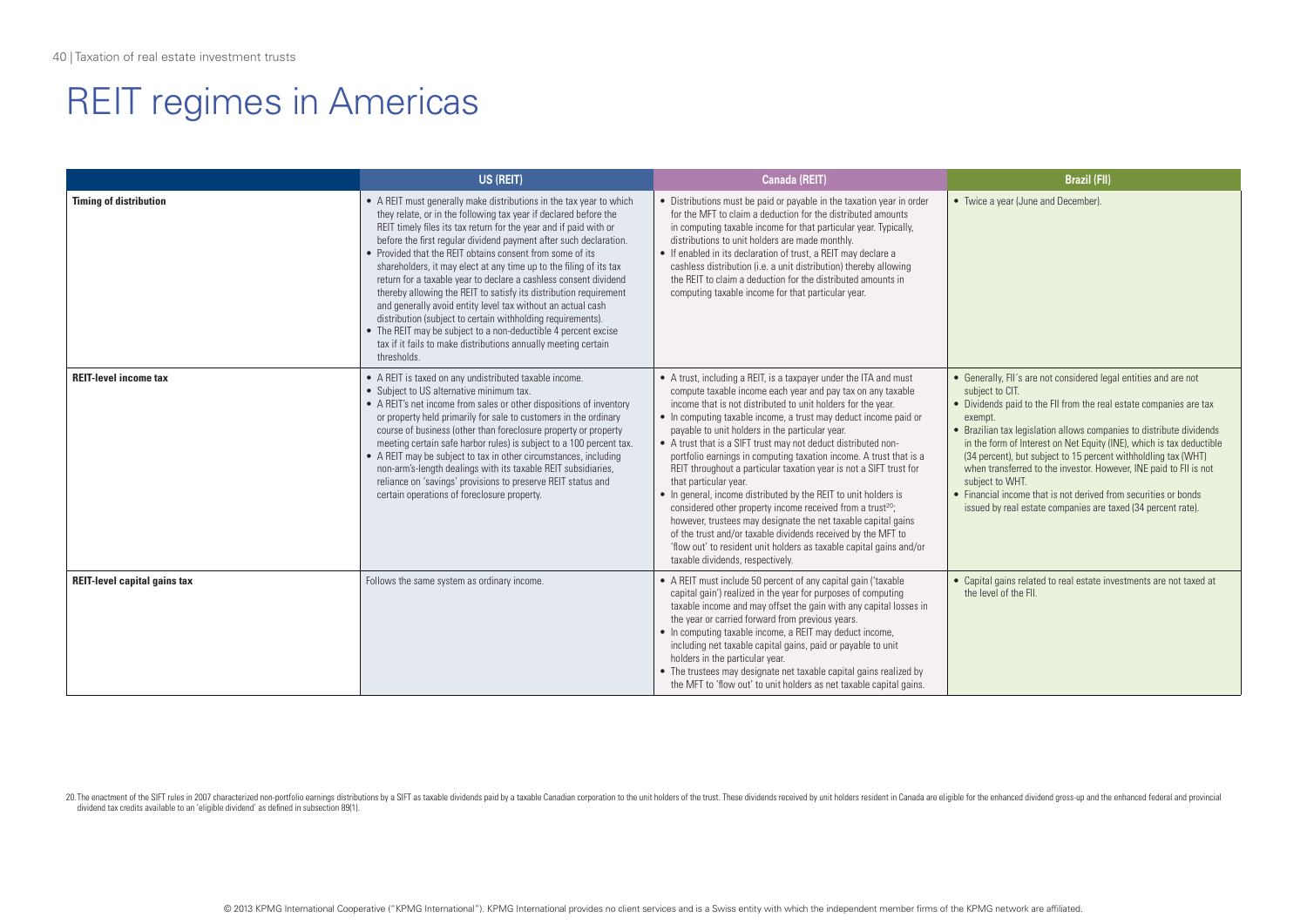|                                    | US (REIT)                                                                                                                                                                                                                                                                                                                                                                                                               | Canada (REIT)                                                                                                                                                                                                                                                                                                                                                                                                                                                                                     | <b>Brazil (FII)</b>                                                                                                                                                                                                                                                                                                                                                                                                                                                                                                                                        |
|------------------------------------|-------------------------------------------------------------------------------------------------------------------------------------------------------------------------------------------------------------------------------------------------------------------------------------------------------------------------------------------------------------------------------------------------------------------------|---------------------------------------------------------------------------------------------------------------------------------------------------------------------------------------------------------------------------------------------------------------------------------------------------------------------------------------------------------------------------------------------------------------------------------------------------------------------------------------------------|------------------------------------------------------------------------------------------------------------------------------------------------------------------------------------------------------------------------------------------------------------------------------------------------------------------------------------------------------------------------------------------------------------------------------------------------------------------------------------------------------------------------------------------------------------|
| <b>Withholding tax</b>             | • No withholding tax on distribution to US shareholders.<br>• Generally, 30 percent withholding tax rate applies to ordinary<br>dividends to non-US shareholders unless a lower treaty rate<br>applies.<br>• Generally, 35 percent withholding tax rate applies on REIT capital<br>gain distributions to non-US shareholders.<br>• See 'Tax at Shareholders' Level - Foreign Shareholders' for<br>details.              | • No withholding tax on distributions made to residents of Canada.<br>• 25 percent Canadian withholding tax applies on income paid to<br>a unit holder that is non-resident of Canada, unless a lower tax<br>treaty rate applies.<br>• 15 percent Canadian withholding tax applies on amounts not<br>otherwise subject to tax under the ITA paid to a unit holder that is<br>non-resident of Canada by certain REITs.<br>• See 'Tax at Shareholders' Level - Foreign Shareholders' for<br>details | • In general, 20 percent of WHT is applied to income (except<br>dividend and INE) distributed from the FII to Brazilian unit holders.<br>• Fifteen percent of WHT is applicable to foreign residents who<br>have invested in Brazil in accordance with the rules set forth by<br>the National Monetary Council (2.689 resolution).                                                                                                                                                                                                                         |
| <b>Conversion into REIT status</b> | • Potentially subject to corporate-level tax on the 'built-in gain.'<br>• This tax is due if company sells an asset within ten years, i.e.<br>this tax is not applicable if the REIT holds the property for at least<br>ten vears<br>• All the accumulated earnings and profits generated before it<br>becomes a REIT must be distributed to the shareholders no later<br>than the end of the REIT's first taxable year | Generally, no deemed or actual gain where a trust owning property<br>commences to qualify as an REIT.                                                                                                                                                                                                                                                                                                                                                                                             | • This type of conversion does not exist. This investment vehicle<br>should be set up as a FII, in full compliance with CVM (security<br>commission) rules.                                                                                                                                                                                                                                                                                                                                                                                                |
| <b>Registration duties</b>         | Most states apply transfer taxes on acquisitions of real estate. Further,<br>some states impose transfer taxes on acquisition of a controlling<br>interest in an entity owning real estate.                                                                                                                                                                                                                             | Some provinces and municipalities impose a transfer tax on the<br>acquisition of real estate payable by the purchaser.                                                                                                                                                                                                                                                                                                                                                                            | • Apart from audit, registration and other administrative fees,<br>Real Estate Investment Funds that buy real estate property in<br>Brazil are likely to incur real estate transfer tax (Imposto sobre a<br>Transmissão de Bens Imóveis - ITBI) of 2 percent, based on the<br>transaction price of the asset.<br>• ITBI is not generally due in case of acquisitions of shares of<br>real estate companies, acquisitions of MBS (mortgage backed<br>securities), or other typical real estate types of securities (i.e. CRI,<br>LCI, LH and quotas of FII) |
| <b>State and local tax</b>         | • Many states follow the federal income tax treatment of REITs,<br>but some do not.<br>• Some states impose entity level taxes on REITs, including, for<br>example, franchise taxes.                                                                                                                                                                                                                                    | All provinces follow the federal income tax treatment of REITs.                                                                                                                                                                                                                                                                                                                                                                                                                                   | • ITBI is a local (municipal) tax that might be charged if FII buys real<br>property (as mentioned on "Registration Duties").<br>• IOF/Exchange is a federal financial transaction tax that can be<br>triggered by the inflow or outflow of funds in Brazil by foreign<br>investors. Currently, IOF is taxed at zero percent on foreign<br>exchange transactions, which involves investment. Zero percent<br>is also applicable to the distribution of funds.                                                                                              |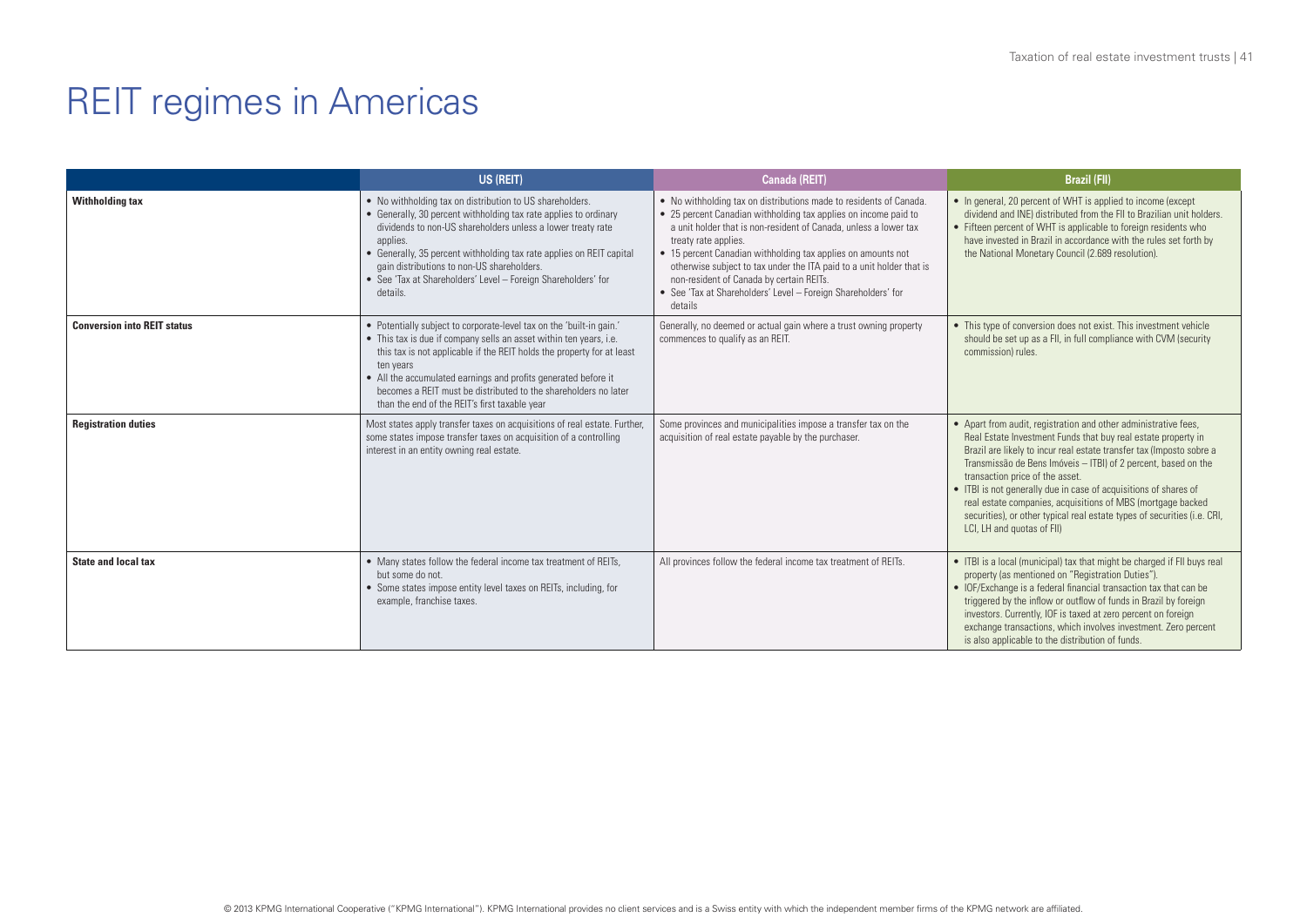|                                       | US (REIT)                                                                                                                                                                                                                                                                                                                                  | <b>Canada (REIT)</b>                                                                                                                                                                                                                                                                                                                                                                                                                                                                                                                                                                                                                                                                                                                                                                                                                            | <b>Brazil (FII)</b>                                                                                                                                                                                                                                                                                                                                                                                                                                                                                                                                                                                                                                                                                                                                                                                                                                                                                                               |
|---------------------------------------|--------------------------------------------------------------------------------------------------------------------------------------------------------------------------------------------------------------------------------------------------------------------------------------------------------------------------------------------|-------------------------------------------------------------------------------------------------------------------------------------------------------------------------------------------------------------------------------------------------------------------------------------------------------------------------------------------------------------------------------------------------------------------------------------------------------------------------------------------------------------------------------------------------------------------------------------------------------------------------------------------------------------------------------------------------------------------------------------------------------------------------------------------------------------------------------------------------|-----------------------------------------------------------------------------------------------------------------------------------------------------------------------------------------------------------------------------------------------------------------------------------------------------------------------------------------------------------------------------------------------------------------------------------------------------------------------------------------------------------------------------------------------------------------------------------------------------------------------------------------------------------------------------------------------------------------------------------------------------------------------------------------------------------------------------------------------------------------------------------------------------------------------------------|
| <b>Ordinary dividends</b>             | • Distributions are considered to be dividends to the extent of the<br>current and/or accumulated earnings and profits of the REIT<br>• REIT dividends are not eligible for the dividends received<br>deduction.<br>• Subject to corporate income tax (up to 35 percent)                                                                   | • Distributions of income of the RFIT to unit holders resident<br>in Canada are included in the income of unit holders as other<br>property income and subject to the normal rules of taxation.<br>• Trustees of a REIT may designate taxable dividends received<br>from taxable Canadian corporations to 'flow out' to resident unit<br>holders as taxable dividends received from taxable Canadian<br>corporations<br>• To the extent that the amounts are designated as taxable<br>dividends received from taxable Canadian corporations, a<br>deduction in computing taxable income will be available to unit<br>holders that are corporations, refundable tax under the ITA may<br>be payable by unit holders that are private corporations and<br>additional refundable tax may be payable by Canadian-controlled<br>private corporations | • Income distributions made by FII (ordinary income) are deemed as<br>financial income and should be taxable as financial income by the<br>corporate investors at 34 percent CIT (corporate income tax) rate.<br>• If an FII invests in real estate companies, dividends distributed<br>by such companies can flow directly to the FII quotaholders.<br>In this case, such dividends will be exempted (since dividends<br>are generally exempted). Please note that, in this case, such<br>dividends will have been paid out of net income generated by the<br>real estate cos. Income will be taxable under the applicable rules.<br>• Similarly, if real estate companies that are invested by FII pay<br>INE (interest on net equity) directly to the FII investors, such<br>income will be taxable for the domestic corporate quotaholders.<br>INE, in turn, should be a deductible expense for the real estate<br>companies. |
| <b>Capital gains distributions</b>    | • The shareholders treat a portion of a dividend designated as<br>a capital gain dividend as gain from the sale or exchange of a<br>capital asset held for more than a year.<br>• Subject to corporate income tax (up to 35 percent), however, up<br>to 20 percent of some capital gain distributions may be treated<br>as ordinary income | • Trustees of a REIT may designate taxable capital gains earned<br>by the REIT in the year to 'flow out' to unit holders as net taxable<br>capital gains<br>• To the extent that there is a designation by the trustees, the unit<br>holders will include net taxable capital gains in income<br>• The non-taxable portion of any net realized capital gains of the<br>REIT that is paid or payable to unit holders will not be included in<br>computing the unit holders' income nor will it reduce the adjusted<br>cost base of the units                                                                                                                                                                                                                                                                                                     | • Capital gains distributions are subject to 20 percent WHT.<br>• When received by the Brazilian corporation, capital gains will be<br>subject to 34 percent CIT (WHT can be used to offset the CIT).                                                                                                                                                                                                                                                                                                                                                                                                                                                                                                                                                                                                                                                                                                                             |
| <b>Return of capital distribution</b> | Taxable only to the extent that the distribution exceeds the current and/<br>or accumulated earnings and profits of the REIT and the shareholder's<br>tax basis in the REIT shares.                                                                                                                                                        | Distributions by a REIT in excess of the total of:<br>i. taxable income (including any net taxable capital gains); and<br>ii. the non-taxable portion of any net realized capital gains will<br>not be included in the unit holders' income (e.g. a return of<br>capital distribution)<br>• A return of capital distribution will instead reduce the adjusted<br>cost base of the units to the unit holders<br>• To the extent that the adjusted cost base of a unit is negative, the<br>negative amount will be deemed to be a capital gain realized by<br>the unit holder.                                                                                                                                                                                                                                                                    | • The pure return of capital is not subject to taxation.<br>• To the extent it exceeds the cost base, which gives rise to capital<br>gains, then, the above rules apply                                                                                                                                                                                                                                                                                                                                                                                                                                                                                                                                                                                                                                                                                                                                                           |
| <b>Disposal of REIT shares/units</b>  | Subject to corporate income tax (up to 35 percent).                                                                                                                                                                                                                                                                                        | Capital gain (or capital loss) is realized by unit holder to the extent that<br>the net proceeds of disposition of the units exceed (or are less than)<br>the adjusted cost base of such units.                                                                                                                                                                                                                                                                                                                                                                                                                                                                                                                                                                                                                                                 | • Disposal of the units held by a Brazilian investor is subject to<br>20 percent WHT on the gain. When received by the Brazilian<br>corporation, capital gains will be subject to 34 percent CIT (WHT<br>can be used to offset the CIT due).                                                                                                                                                                                                                                                                                                                                                                                                                                                                                                                                                                                                                                                                                      |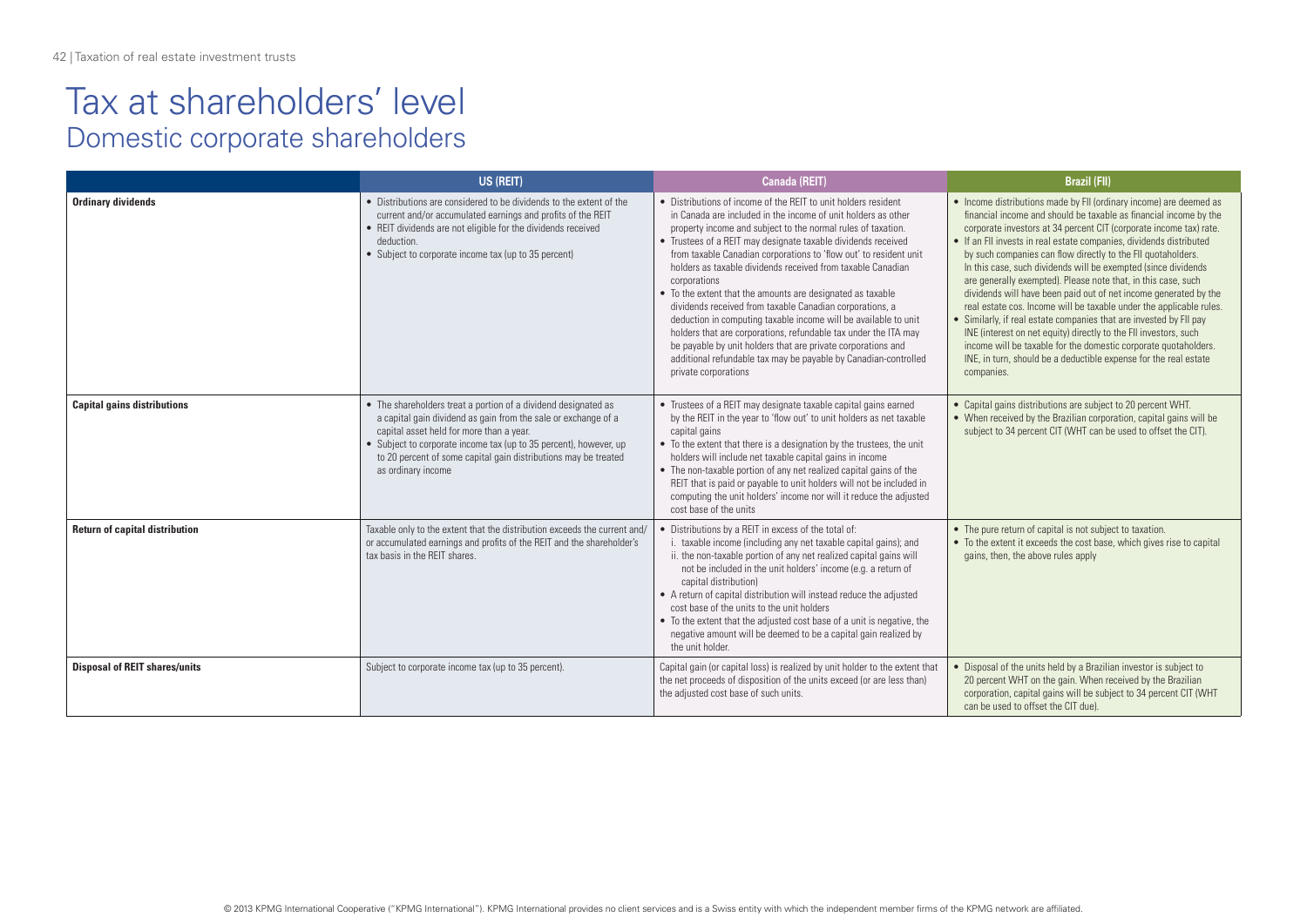### Tax at shareholders' level Domestic individual shareholders

|                                       | US (REIT)                                                                                                                                                                                                                                                                                                                                                                                                                                                                                                                                                                                                                                                                                | Canada (REIT)                                                                                                                                                                                                                                                                                                                                                                                                                                                                                                                                                                                                                                             | <b>Brazil (FII)</b>                                                                                                                                                                                                                                                                                                                                                                                                                                                                                                                                                                                                                                                                                                                                                                                                                                          |
|---------------------------------------|------------------------------------------------------------------------------------------------------------------------------------------------------------------------------------------------------------------------------------------------------------------------------------------------------------------------------------------------------------------------------------------------------------------------------------------------------------------------------------------------------------------------------------------------------------------------------------------------------------------------------------------------------------------------------------------|-----------------------------------------------------------------------------------------------------------------------------------------------------------------------------------------------------------------------------------------------------------------------------------------------------------------------------------------------------------------------------------------------------------------------------------------------------------------------------------------------------------------------------------------------------------------------------------------------------------------------------------------------------------|--------------------------------------------------------------------------------------------------------------------------------------------------------------------------------------------------------------------------------------------------------------------------------------------------------------------------------------------------------------------------------------------------------------------------------------------------------------------------------------------------------------------------------------------------------------------------------------------------------------------------------------------------------------------------------------------------------------------------------------------------------------------------------------------------------------------------------------------------------------|
| <b>Ordinary dividends</b>             | • A distribution out of current or accumulated earnings and profits<br>of a REIT (not designated as a capital gain dividend) is taxed as<br>ordinary income.<br>• A portion of a REIT's ordinary dividend may be eligible for the<br>reduced rate applicable to 'qualified dividend income' (e.g.<br>attributable to dividends from certain 'C' corporations, such as<br>a TRS, or previously taxed income). The remaining portion is<br>subject to tax at graduated rates (top bracket at 35 percent or<br>39.6 percent depending on income level).<br>• The Medicare contribution tax at 3.8 percent on net investment<br>income may apply.                                            | • Distributions of income of the REIT to unit holders resident in<br>Canada included in the income of unit holders as trust income<br>and subject to the normal rules of taxation.<br>• Trustees of a REIT may designate taxable dividends received<br>from taxable Canadian corporations to 'flow out' to resident unit<br>holders as taxable dividends received from taxable Canadian<br>corporations.<br>• To the extent that the amounts are designated as taxable<br>dividends received from taxable Canadian corporations, the<br>gross-up and dividend tax credit provisions in the ITA will be<br>applicable to unit holders who are individuals. | • Income distributions made by FII (ordinary income) are deemed<br>as financial income and should be taxable at source at 20 percent<br>income tax on the gain embedded in such distributions.<br>• If an FII invests in real estate companies, dividends distributed<br>by such companies can flow directly to the FII quotaholders. In<br>this case, these dividends will be exempted (since dividends<br>are generally exempted). Please note that, in this case, such<br>dividends will have been paid out of net income generated by<br>the real estate companies. Income will be taxable under the<br>applicable and regular rules.<br>• Similarly, in case real estate companies invested by FII pay INE<br>(interest on net equity) directly to the FII individual investors, such<br>income will be taxable at source at 15 percent w/h income tax. |
| <b>Capital gains distributions</b>    | • The shareholders treat the portion of a dividend designated as<br>a capital gain dividend as gain from the sale or exchange of a<br>capital asset held for more than a year. It is taxed at maximum<br>federal rate of 15 percent (or 20 percent for individual with<br>income above a certain threshold).<br>• The portion of a dividend attributable to recapture of previously<br>claimed depreciation deductions is subject to 25 percent<br>maximum federal income tax rate.<br>• A capital gain dividend from a REIT (including an undistributed<br>capital gain) is included in net investment income as net gain for<br>purposes the Medicare contribution tax of 3.8 percent. | • Trustees of a REIT may designate taxable capital gains earned<br>by the REIT in the year to 'flow out' to unit holders as net taxable<br>capital gains.<br>• To the extent that there is a designation by the trustees, the unit<br>holders will include net taxable capital gains in income.<br>• The non-taxable portion of any net realized capital gains of the<br>REIT that is paid or payable to unit holders will not be included in<br>computing the unit holders' income nor will it reduce the adjusted<br>cost base of the units.                                                                                                            | • Twenty percent WHT applied to gains distributed from the FII to<br>Brazilian unit holders.<br>• Brazilian individuals will not be subject to further taxation of this<br>income.<br>• Zero percent WHT may apply if the FII's units are traded on<br>the Brazilian Stock Exchange, if it has more than 50 unit holders<br>and each of them does not own more than 10 percent of the<br>funds units.                                                                                                                                                                                                                                                                                                                                                                                                                                                        |
| <b>Return of capital distribution</b> | Subject to tax as gain on shares, only to extent distribution exceeds<br>current and/or accumulated earnings and profits of the REIT and<br>shareholders tax basis in the RFIT shares                                                                                                                                                                                                                                                                                                                                                                                                                                                                                                    | • Distributions by a REIT in excess of the total of:<br>i. taxable income (including any net taxable capital gains) and<br>ii. the non-taxable portion of any net realized capital gains will<br>not be included in the unit holders' income (e.g. a return of<br>capital distribution). A return of capital distribution will instead<br>reduce the adjusted cost base of the units to the unit holders<br>• To the extent that the adjusted cost base of a unit is negative,<br>the negative amount will be deemed a capital gain realized by<br>the unit holder.                                                                                       | • Twenty percent WHT applied to return of capital (only the amount<br>that exceeds the tax basis of the FII quotas).<br>• Brazilian individuals will not be subject to further taxation of this<br>income.<br>• Zero percent WHT may apply if the FII's units are traded on the<br>Brazilian Stock Exchange, if it has more than 50 unit holders and<br>each of them does not own more than 10 percent of the funds<br>units.                                                                                                                                                                                                                                                                                                                                                                                                                                |
| <b>Disposal of shares</b>             | • Long term capital gains (i.e. gains from sale of shares held more<br>than one year) are generally subject to tax at maximum federal<br>rate of 15 percent (or 20 percent for individual with income above<br>a certain threshold).<br>• Short-term gains on sales of shares held one year or less subject<br>to ordinary income tax rates (maximum federal rate of 35 percent<br>or 39.6 percent depending on income level).                                                                                                                                                                                                                                                           | Capital gain (or capital loss) is realized by unit holder to the extent that<br>the net proceeds of disposition of the units exceed (or are less than)<br>the adjusted cost base of such units.                                                                                                                                                                                                                                                                                                                                                                                                                                                           | • Disposal of the units held by a Brazilian investor is subject to 20<br>percent WHT on the gain.<br>• The Brazilian individual will not be subject to further taxation on<br>the income derived from disposal of shares.                                                                                                                                                                                                                                                                                                                                                                                                                                                                                                                                                                                                                                    |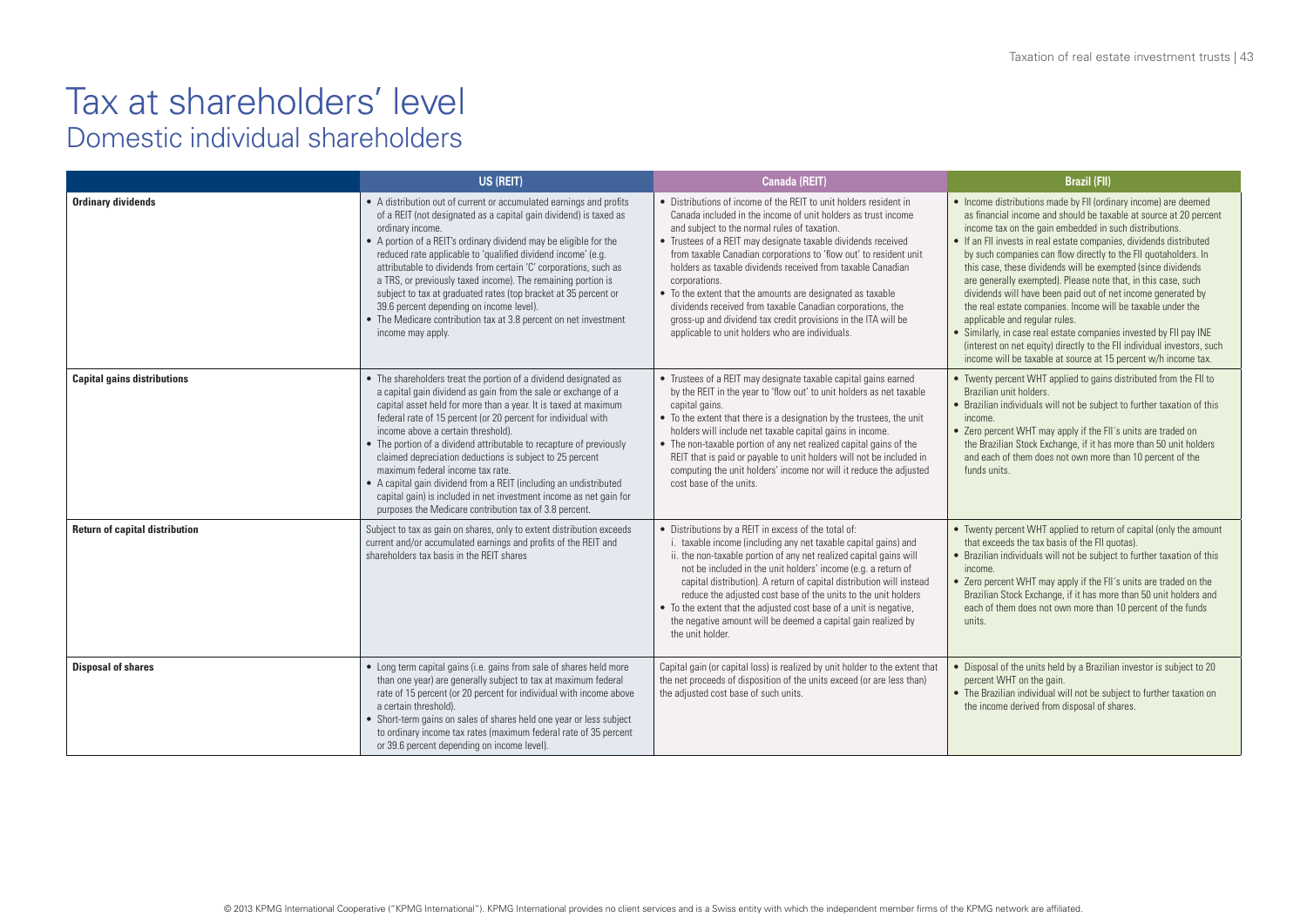### Tax at shareholders' level Foreign shareholders

|                                       | US (REIT)                                                                                                                                                                                                                                                                                                                                                                                                                                                                                                                                                                                                                                                                                                                                                                                                                                                                                                                                                                                                                                                                                                                                                                                                          | Canada (REIT)                                                                                                                                                                                                                                                                                                                                                                                                                                                                                                                                                                                                                                            | <b>Brazil (FII)</b>                                                                                                                                                                                                                                                                                                                                                                                                                                                                                                                                                                                                                                                    |
|---------------------------------------|--------------------------------------------------------------------------------------------------------------------------------------------------------------------------------------------------------------------------------------------------------------------------------------------------------------------------------------------------------------------------------------------------------------------------------------------------------------------------------------------------------------------------------------------------------------------------------------------------------------------------------------------------------------------------------------------------------------------------------------------------------------------------------------------------------------------------------------------------------------------------------------------------------------------------------------------------------------------------------------------------------------------------------------------------------------------------------------------------------------------------------------------------------------------------------------------------------------------|----------------------------------------------------------------------------------------------------------------------------------------------------------------------------------------------------------------------------------------------------------------------------------------------------------------------------------------------------------------------------------------------------------------------------------------------------------------------------------------------------------------------------------------------------------------------------------------------------------------------------------------------------------|------------------------------------------------------------------------------------------------------------------------------------------------------------------------------------------------------------------------------------------------------------------------------------------------------------------------------------------------------------------------------------------------------------------------------------------------------------------------------------------------------------------------------------------------------------------------------------------------------------------------------------------------------------------------|
| <b>Ordinary dividends</b>             | Withholding 30 percent tax, unless reduced under an applicable tax treaty.                                                                                                                                                                                                                                                                                                                                                                                                                                                                                                                                                                                                                                                                                                                                                                                                                                                                                                                                                                                                                                                                                                                                         | 25 percent withholding tax applies to distributions of income by the REIT<br>to non-resident unit holders, unless a reduced tax treaty rate applies.                                                                                                                                                                                                                                                                                                                                                                                                                                                                                                     | • Income distributions made by FII (ordinary income) are deemed<br>as financial income and should be taxable at source at 15 percent<br>w/h income tax on the gain embedded in such distributions.<br>• Dividends paid by real estate companies owned by FII directly<br>to FII foreign investors should be tax exempted. Note that such<br>dividends will have been paid out of net income regularly taxable<br>at the level of the real estate companies. Likewise, tax legislation<br>allows companies to distribute dividends in the form of Interest<br>on Net Equity (INE), which is tax deductible, but subject to 15<br>percent WHT when paid to the investor. |
| <b>Capital gains distributions</b>    | • Capital gain distributions attributable to gains from sales or<br>exchanges of US real property interests are generally subject to<br>35 percent withholding tax and related US tax filing obligations.<br>However, such dividend is taxed as ordinary dividend, if the<br>non-US shareholder never owns more than 5 percent in value of<br>a class of REIT stock reqularly traded on an established securities<br>market located in the US, at any time during the one-year period<br>ending on the distribution date.<br>• Non-US corporate shareholders may also be subject to a 30<br>percent US branch profits tax with respect to capital gain<br>distributions (the rate may be reduced by applicable treaty).                                                                                                                                                                                                                                                                                                                                                                                                                                                                                            | • Trustees of a REIT may designate taxable capital gains earned<br>by the REIT in the year to 'flow out' to unit holders as net taxable<br>capital gains.<br>• This designation works to avoid the application of the 25 percent<br>withholding tax to the extent that the non-resident is not deemed<br>to have received a 'TCP distribution' from the REIT.<br>• A non-resident unit holder may in general be deemed to have<br>received a 'TCP distribution' from the REIT if the REIT has any<br>gains from the disposal of 'taxable Canadian property' since<br>March 23, 2004.                                                                     | • Fifteen percent WHT applied to capital gains distributed from the<br>FII to foreign residents that have invested in Brazil in accordance<br>with the rules set forth by the National Monetary Council (2.689<br>resolution).                                                                                                                                                                                                                                                                                                                                                                                                                                         |
| <b>Return of capital distribution</b> | • The distribution is not subject to cross-border withholding tax if either:<br>i. the REIT is a 'domestically controlled qualified investment<br>entity <sup>'21</sup> or<br>ii. the REIT stock is regularly traded on an established securities<br>market and the shareholder owns no more than 5 percent of<br>the outstanding REIT shares during a specified testing period.<br>• If the REIT does not fall into either of the exceptions described<br>immediately above:<br>i. A distribution in excess of the REIT's current and/or<br>accumulated earnings and profits is subject to a 10 percent<br>withholding tax.<br>ii. If the distribution is not in excess of non-US shareholder's tax<br>basis in the REIT shares, the non-US shareholder may either<br>recover the US withholding tax by filing a US federal income tax<br>return or apply to the IRS for a withholding certificate prior to the<br>distribution to be exempt from withholding. The shareholder's<br>tax basis in the REIT shares is reduced by such distributions.<br>iii. Distributions in excess of the basis of the REIT shares are<br>treated as gains from the disposition of the shares. See<br>'Disposal of shares' below. | • A non-resident unit holder that holds a 'Canadian property<br>mutual fund investment' (CPMFI) and receives an 'assessable<br>distribution' (including a distribution that is a return of capital)<br>with respect to that investment is subject to withholding tax of<br>15 percent on the 'assessable distribution.'<br>• A CPMFI, in general, includes a unit of a MFT that is listed on a<br>prescribed stock exchange and more than 50 percent of the fair<br>market value of which is attributable to real property in Canada.<br>• Assessable distributions are in general distributions that are not<br>otherwise subject to tax under the ITA. | • Fifteen percent WHT applied to return of capital (amount that<br>exceeds units cost basis) distributed from the FII to foreign<br>residents that have invested in Brazil in accordance with the rules<br>set forth by the National Monetary Council (2.689 resolution).                                                                                                                                                                                                                                                                                                                                                                                              |

21. A 'domestically-controlled qualified investment entity' includes a REIT, less than 50 percent of value of which is held directly or indirectly by non-U.S. holders at all times during a specified holding period.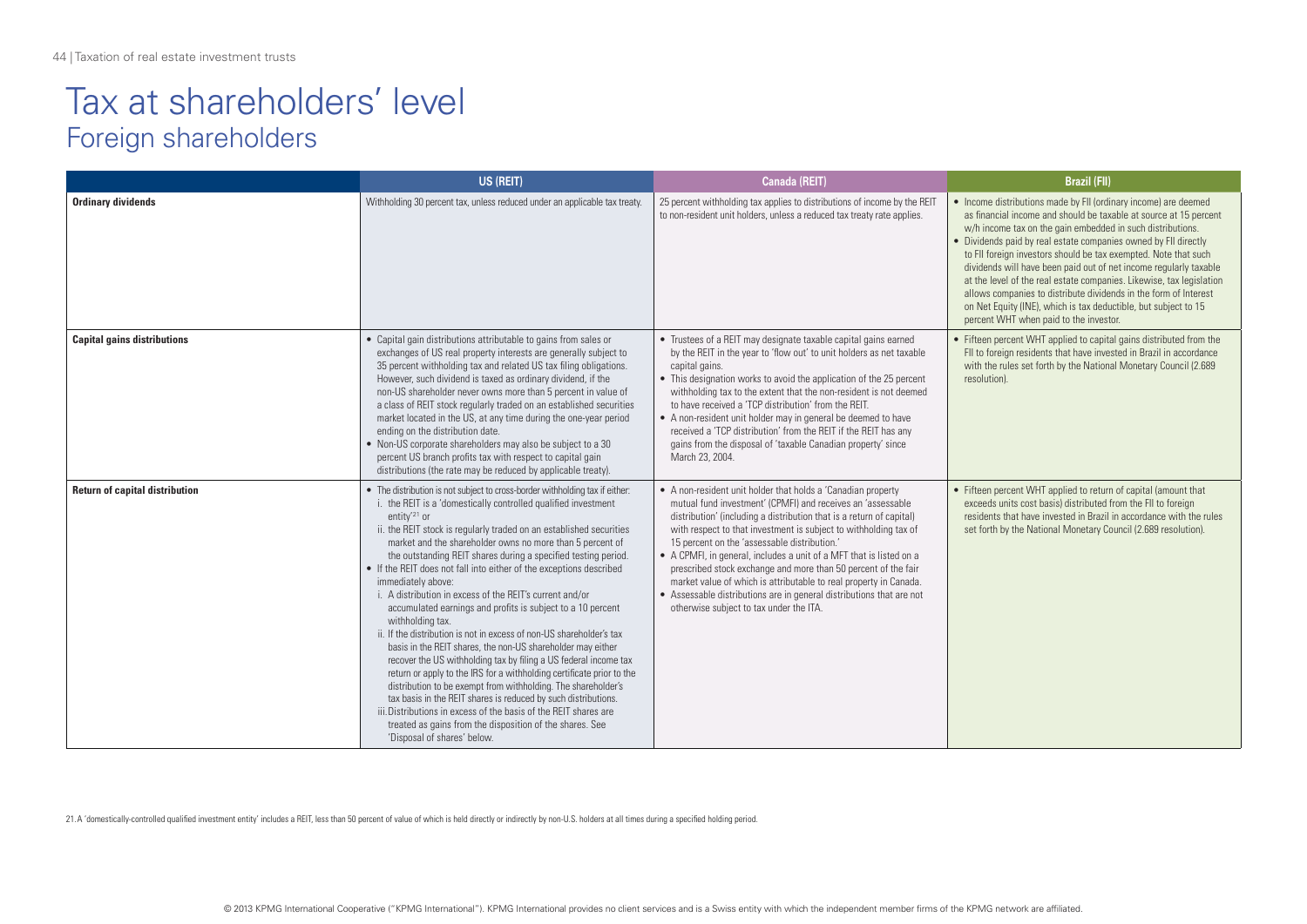### Tax at shareholders' level Foreign shareholders

|                           | US (REIT)                                                                                                                                                                                                                                                                                                                                                                                                                                                                                                   | <b>Canada (REIT)</b>                                                                                                                                                                                                                                                                                                                                                                                                                                                                                                                                              | <b>Brazil (FII)</b>                                                                                                                                                                                                                                                                                                                                                                                                      |
|---------------------------|-------------------------------------------------------------------------------------------------------------------------------------------------------------------------------------------------------------------------------------------------------------------------------------------------------------------------------------------------------------------------------------------------------------------------------------------------------------------------------------------------------------|-------------------------------------------------------------------------------------------------------------------------------------------------------------------------------------------------------------------------------------------------------------------------------------------------------------------------------------------------------------------------------------------------------------------------------------------------------------------------------------------------------------------------------------------------------------------|--------------------------------------------------------------------------------------------------------------------------------------------------------------------------------------------------------------------------------------------------------------------------------------------------------------------------------------------------------------------------------------------------------------------------|
| <b>Disposal of shares</b> | With holding 10 percent tax (35 percent tax on gain) applies to sale<br>proceeds unless:<br>• The REIT is not considered a 'US real property holding<br>corporation <sup>'22</sup> :<br>• The REIT's shares are regularly traded on an established<br>securities market and the shareholder owns no more than<br>5 percent of the outstanding shares during the specified testing<br>period ending on the disposal date; or<br>• The REIT is 'domestically controlled' during a specified testing<br>period | • Generally not taxable under the ITA.<br>• The gain is taxable in Canada if at any time during the 60-month<br>period prior to the sale, the unit holder and/or non-arm's length<br>persons, owned 25 percent or more of the units of the MFT.<br>• Capital gain (or capital loss) is realized by unit holder to the<br>extent that the net proceeds of disposition of the units exceed (or<br>are less than) the adjusted cost base of such unit. If the units are<br>'capital property' to the unit holder, then only 50 percent of any<br>gain will be taxed. | • Fifteen percent WHT applied to the capital gain, in case the<br>foreign residents have invested in Brazil in accordance with<br>the rules set forth by the National Monetary Council (2.689<br>resolution).<br>• Zero percent WHT might apply if sale of FII's unit is performed<br>within the Brazilian Stock Exchange or OTC market (it may not<br>apply in case the investor is located in a low tax jurisdiction). |

22.A United States real property holding corporation is a corporation where the fair market value of the U.S. real property interests held by such corporation is at least 50 percent of the corporation's assets that compris the shorter of the period during which the stock was held by the taxpayer, or the 5-year period ending on the date of disposition of such stock by the taxpayer